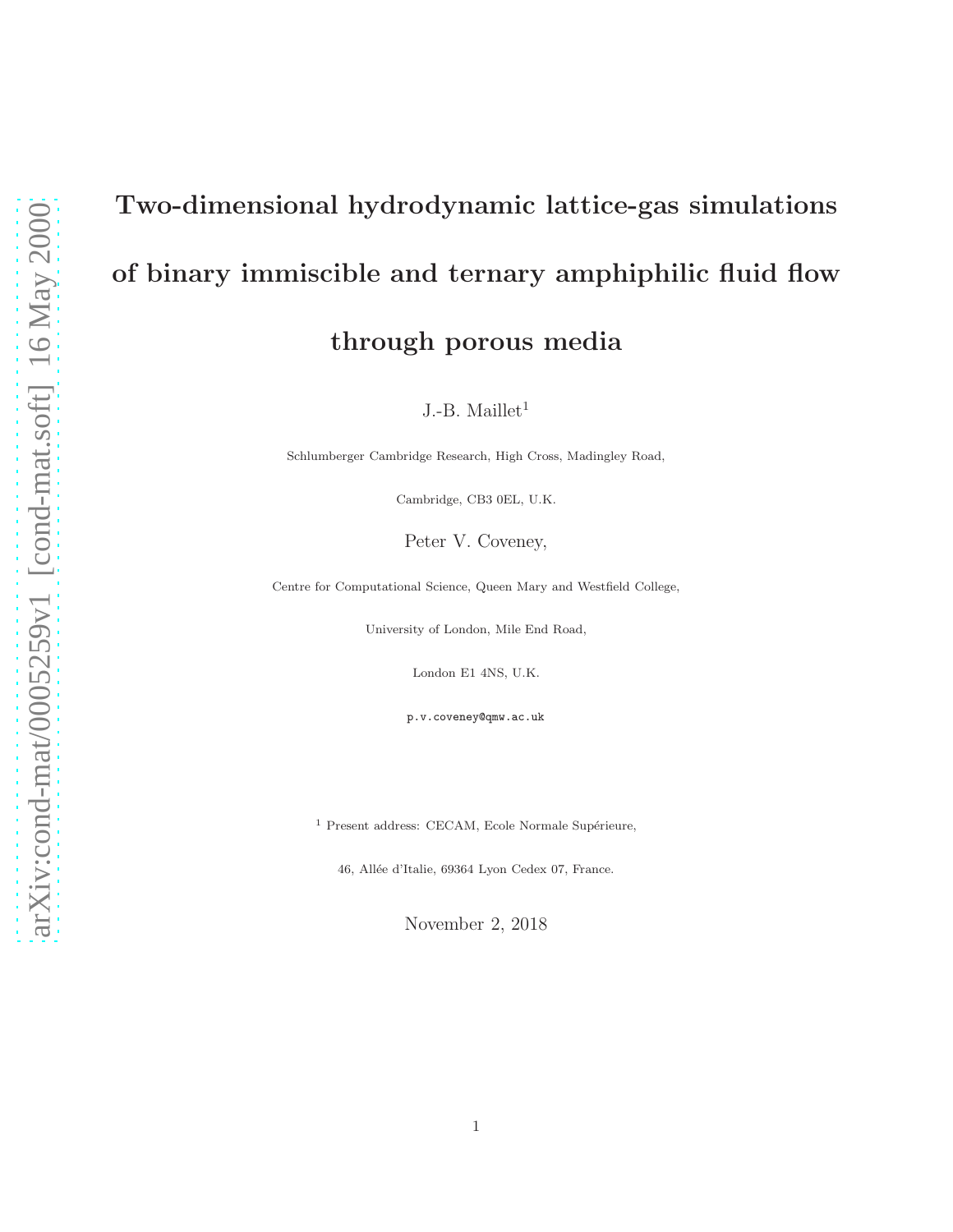#### Abstract

The behaviour of two dimensional binary and ternary amphiphilic fluids under flow conditions is investigated using a hydrodynamic lattice gas model. After the validation of the model in simple cases (Poiseuille flow, Darcy's law for single component fluids), attention is focussed on the properties of binary immiscible fluids in porous media. An extension of Darcy's law which explicitly admits a viscous coupling between the fluids is verified, and evidence of capillary effects are described. The influence of a third component, namely surfactant, is studied in the same context.

Invasion simulations have also been performed. The effect of the applied force on the invasion process is reported. As the forcing level increases, the invasion process becomes faster and the residual oil saturation decreases. The introduction of surfactant in the invading phase during imbibition produces new phenomena, including emulsification and micellisation. At very low fluid forcing levels, this leads to the production of a low-resistance gel, which then slows down the progress of the invading fluid. At long times (beyond the water percolation threshold), the concentration of remaining oil within the porous medium is lowered by the action of surfactant, thus enhancing oil recovery. On the other hand, the introduction of surfactant in the invading phase during drainage simulations slows down the invasion process - the invading fluid takes a more tortuous path to invade the porous medium - and reduces the oil recovery (the residual oil saturation increases).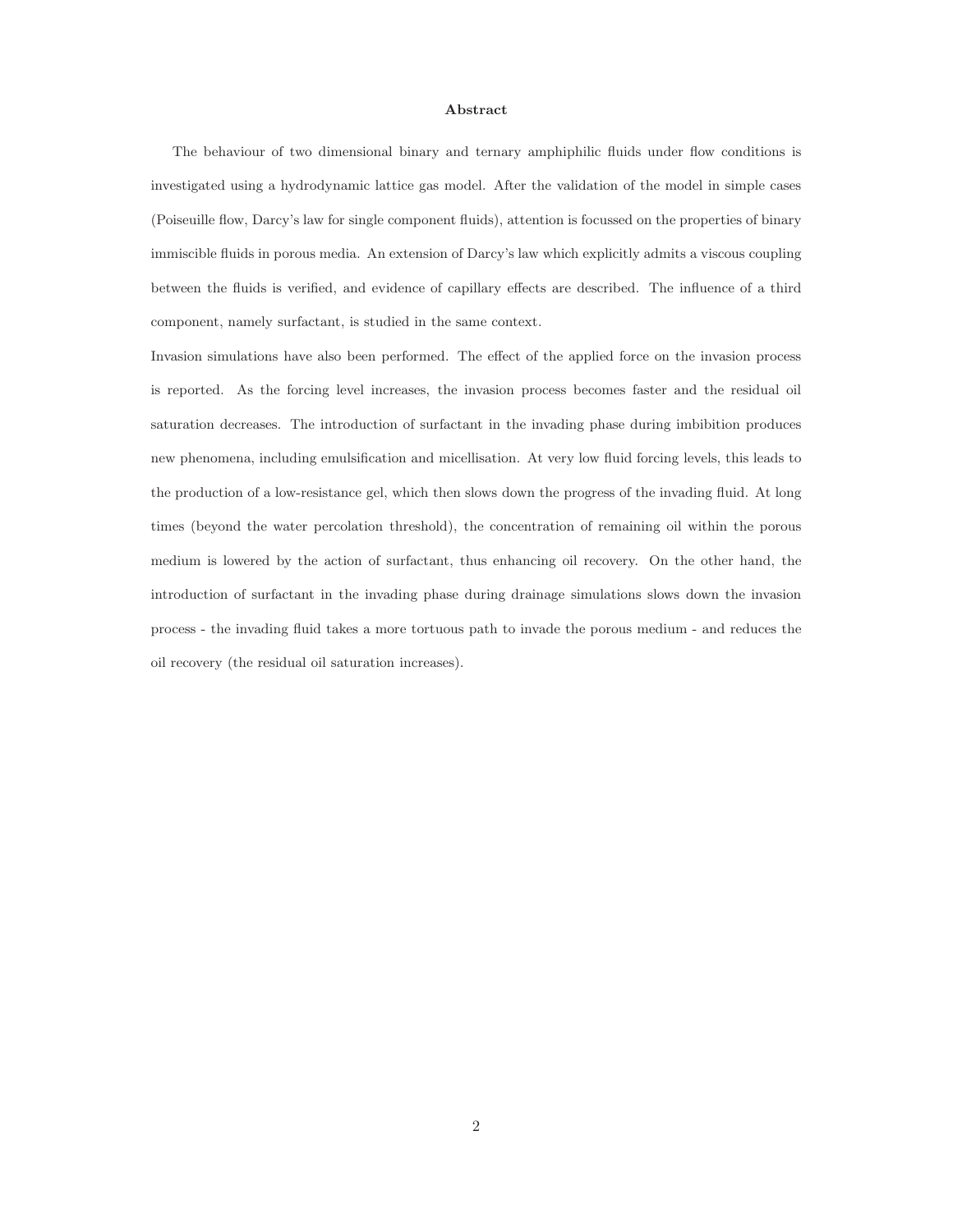# 1 Introduction

Since the ability of lattice gas automaton (LGA) models to reproduce correctly the incompressible Navier-Stokes equations was established [\[1](#page-46-0), [2](#page-46-0)], these models have been intensively studied. Rothman and Keller developed an extension of the one-component model for simulating binary immiscible fluids[[3\]](#page-46-0). The introduction of a third component, namely surfactant, is due to Boghosian et al. [\[4](#page-46-0)]. The surfactant particle acts as a point dipole, and tends to stay at the interface between the two immiscible fluids. It can also form micelles, when its concentration exceeds a particular value (the critical micelle concentration). This work logically follows the two dimensional studies performed by Wilson and Coveney on flowing multiphase fluids, including their application to porous media[[7\]](#page-46-0). Some preliminary results have been described in a first publication [\[9\]](#page-46-0). Complex fluid flow in porous media is both a scientifically challenging problem and a field of great practical importance, from oil and gas production to environmental issues in ground state waterflows [[10\]](#page-46-0).

The paper is structured as follow: a short description of the hydrodynamic lattice gas model is given in Section 2. We present in Section 3 the results obtained for the simulation of single phase flow through a 2D channel and the verification of some theoretical predictions. These computations allow one to calculate the viscosity of the fluid. Section 4 is devoted to the verification of Darcy's law and to its generalisation to the case of multiphase fluids. Invasion phenomena are investigated in Sections 5 and 6 and conclusions are presented in Section 7.

# 2 Description of the model

According to the lattice gas model for microemulsions [\[4](#page-46-0)], the sitewise interaction energy of the system can be written:

$$
\Delta H_{int} = \alpha \Delta H_{cc} + \mu \Delta H_{cd} + \epsilon \Delta H_{dc} + \zeta \Delta H_{dd}.
$$
\n(1)

These terms correspond respectively to the relative immiscibility of oil and water, the tendency of surrounding dipoles to bend round oil or water particles and clusters, the propensity of surfactant molecules to align across oil-water interfaces and a contribution from pairwise interactions between surfactant.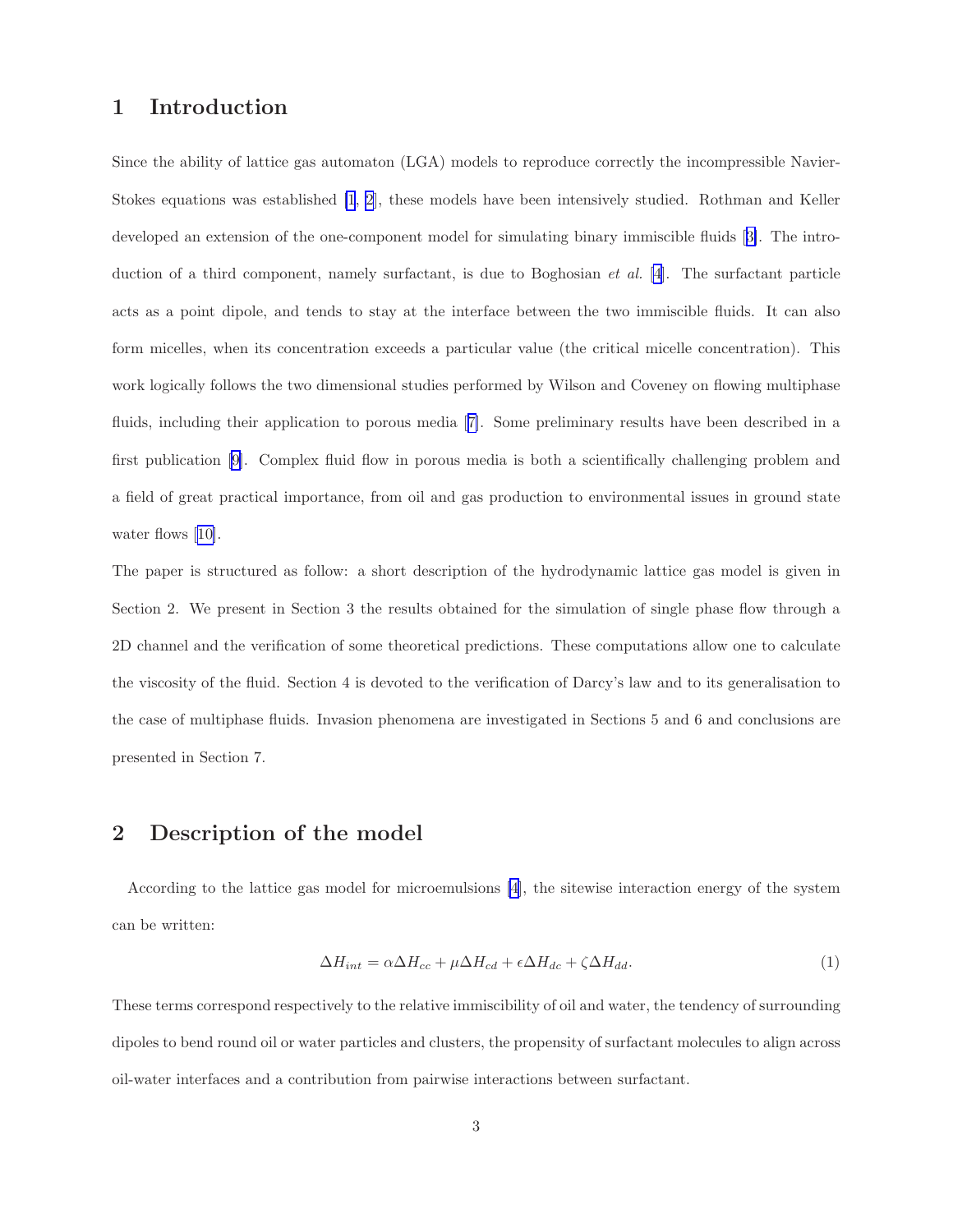The use of a probabilistic, or Monte Carlo process, to choose the outgoing state when particles collide leads to the introduction of a temperature-like parameter  $\beta$ , which is, however, not related to a true thermodynamic temperature. This parameter does not allow the analytical prediction of the viscosity. In essentially all such lattice-gas models involving interactions between multicomponent species, the condition of detailed balance is not satisfied. This leads to the fact that one cannot be sure, a priori, that an equilibrium state exists. Nevertheless, numerical simulations confirm that steady states are reached. In this paper, the following set of parameters have been used:

$$
\alpha = 1.0
$$
  
\n
$$
\mu = 0.001
$$
  
\n
$$
\epsilon = 8.0
$$
  
\n
$$
\zeta = 0.005
$$
  
\n
$$
\beta = 1.0
$$

We make use of a triangular (FHP) lattice, with six directions at each site. There can be up to seven particles at each site. The reduced density of a fluid phase is defined as the average number of particles of this fluid phase (colour) per lattice site, divided by 7 (six lattice directions and one rest particle). Note that all simulations performed in this paper are two dimensional. A three dimensional version of the model has been formulated [\[5](#page-46-0)] and similar investigations are already underway using this high performance computing code[[6\]](#page-46-0). The different fluid forcing methods are described in a previous paper [\[9](#page-46-0)].

Lattice sites are selected at random, on which momentum is added, so that either (a) the total average momentum is kept constant ("pressure" condition), or (b) the total added momentum is constant ("gravity" condition). In order to study the process of fluid invasion into porous media, some modifications have been made to our existing lattice-gas code [\[9](#page-46-0)]: The simulation cell system is no longer periodic in the flow direction (the vertical or y-direction), but retains periodicity in the x-transverse direction. To achieve this, "invisible" rows at the top and the bottom of the lattice have been added in order to simulate infinite columns of bulk oil and water respectively. As the total number of particles is conserved, they are wrapped from top to bottom and vice versa, but in so doing, they change their colour to that of the bulk surrounding colour fluid.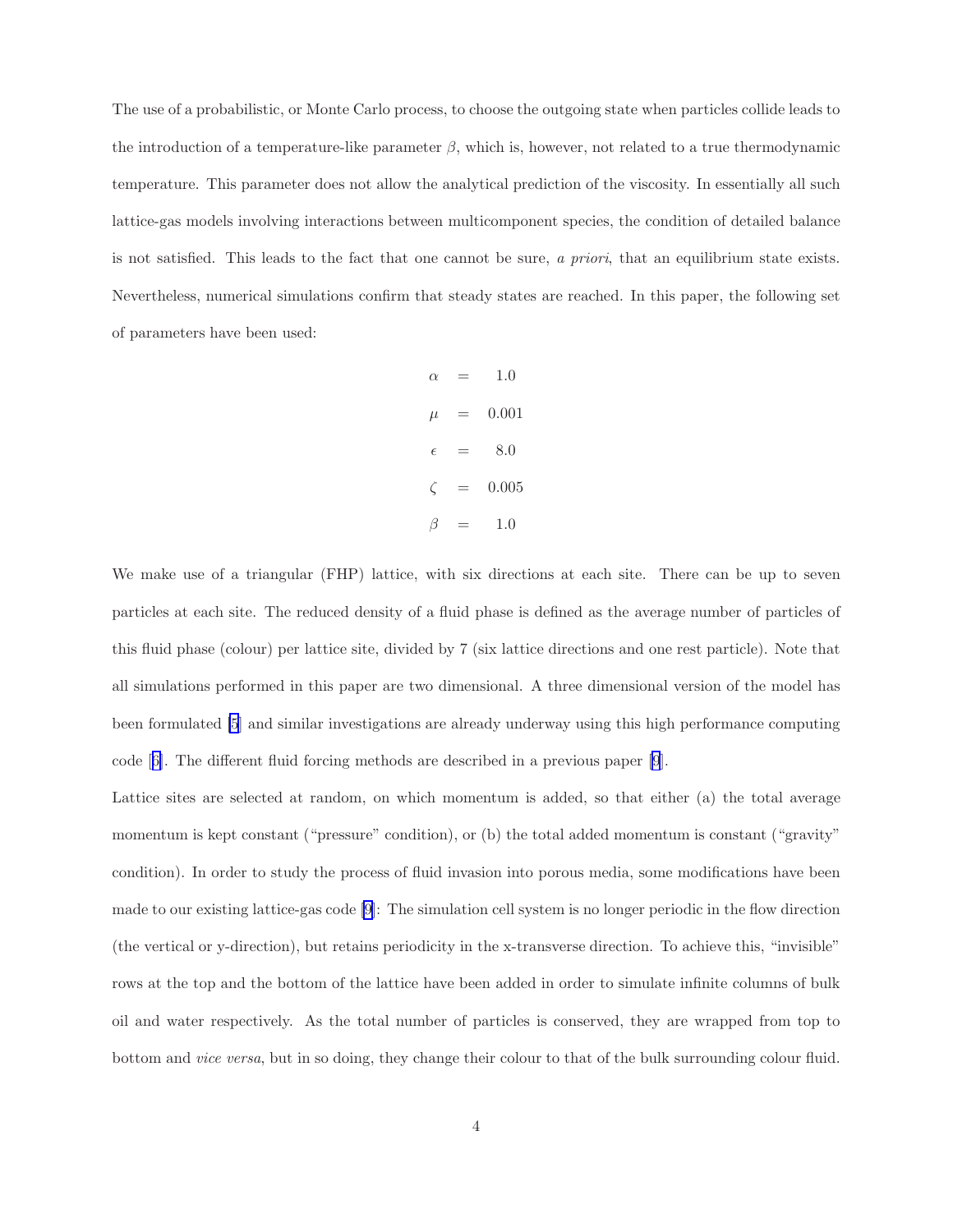When obstacle sites are present in the lattice, no-slip boundary conditions are used, corresponding to a zero velocity condition at the boundary in a conventional Navier-Stokes fluid. Obstacles may be given a colour charge, thus assigning wettability properties to the simulated rock species. The wettability index can vary over the range {−7; +7}, −7 corresponding to a rock site full of water (blue) particles, +7 to a rock site full of oil (red) particles (i.e. maximally hydrophilic and hydrophobic respectively).

# 3 Two-dimensional channel simulations

## 3.1 Single phase fluids

In this section, we first check some basic properties of single phase flow within channels in two dimensions, and then move on to consider binary immiscible fluid flow.

#### 3.1.1 Velocity profile measurements

We are concerned here with the flow of a single phase fluid through a pipe (Poiseuille flow); the velocity profile in this case is known to be parabolic. The results obtained using a  $32 \times 32$  lattice are displayed figure [1.](#page-5-0) Also shown is a parabolic fit to the curve. The agreement between the simulated curve and the fit is good.

This lattice gas model is able to reproduce correctly the flow of a single phase fluid through a pipe. The velocity profiles for low-density fluids (0-2 particles per lattice site) are less well-fitted by a parabola.

#### 3.1.2 Calculation of the viscosity

From the velocity profile, we can extract the numerical value of the maximum flow velocity which occurs in the centre of the pipe. The relation between the velocity at the center of the pipe and the kinematic viscosity is:

$$
\nu = \frac{1}{8} \frac{FW}{Lg_{max}},\tag{2}
$$

where  $\nu$  is the kinematic viscosity, F is the forcing level, W and L are the width and the length of the channel respectively and  $g_{max}$  is the maximum of the velocity in the center of the pipe. Carrying out this calculation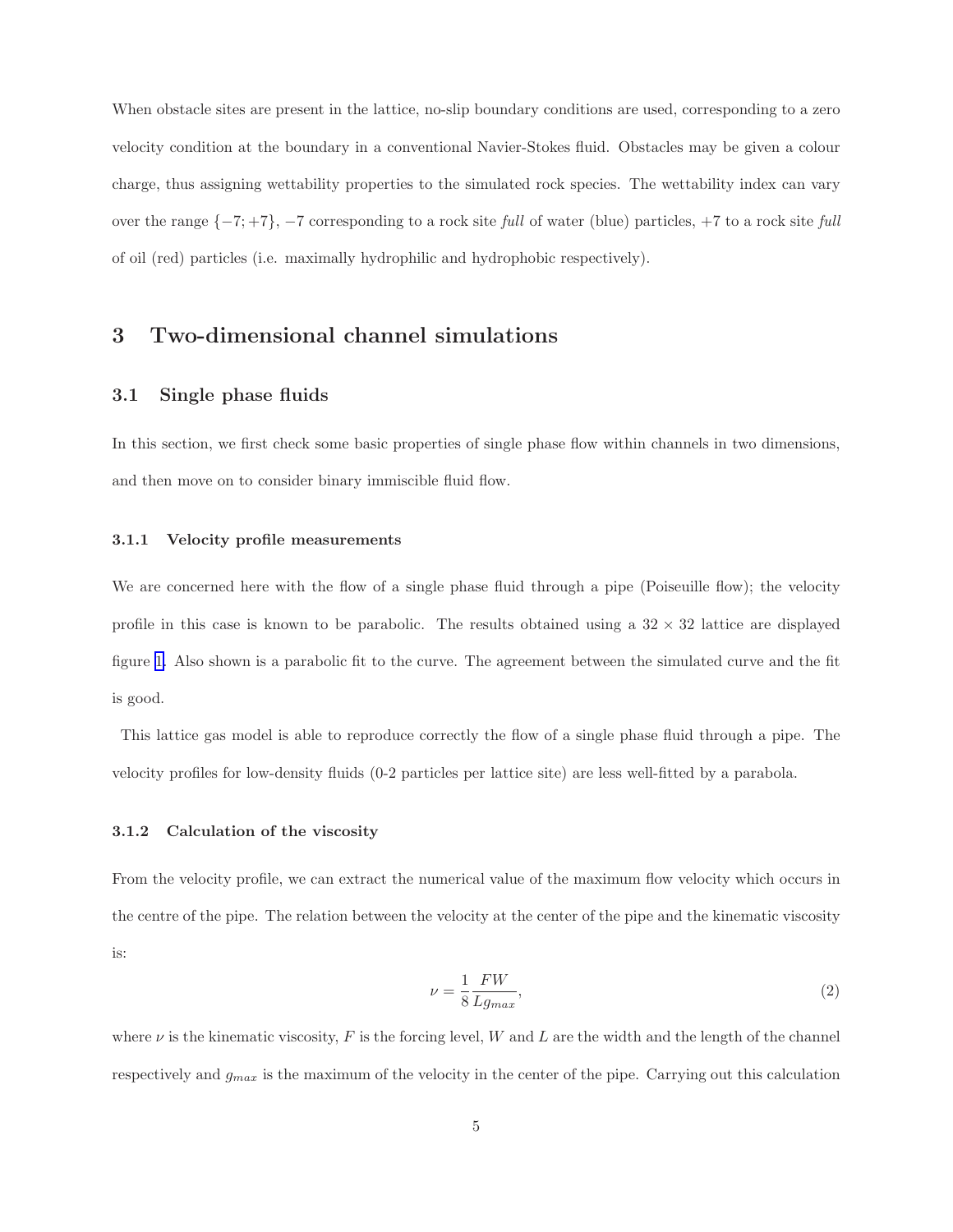<span id="page-5-0"></span>

Figure 1: Velocity profile averaged over 20000 timesteps for a reduced density of 0.5 on a  $32 \times 32$ lattice. The simulated points are represented by triangles and the fitted curve is the dotted line. The forcing level is 0.00075 using gravity conditions.

for different densities allow us to compute the viscosity of the fluid as a function of density (figure [2\)](#page-6-0). The result obtained with this model is in the same range as that obtained by Kadanoff et al. [\[8\]](#page-46-0).

## 3.2 Binary immiscible fluid flow in a channel

Simulations of binary mixtures in a two-dimensional pipe were conducted on a  $32 \times 128$  lattice. The first set of simulations concerned the influence of the wettability index on the shape of a non-wetting fluid bubble and the second set involved a study of the coupling between the two fluids.

#### 3.2.1 Influence of the wall wettability

In order to study the effect of the wettability index on the shape of a non-wetting bubble, invasion conditions are used. These conditions simulate infinite columns of wetting and non-wetting fluid at the top and the bottom of the lattice respectively, thus allowing the non-wetting bubble to adhere to the walls (at least at the bottom of the lattice). If the simulations are performed without bulk flow, the wetting phase progressively invades the lattice (owing to capillary effects), preventing a detailed study of the non-wetting bubble. The simulations are run using pressure forcing applied to the non-wetting fluid, in order to achieve a state of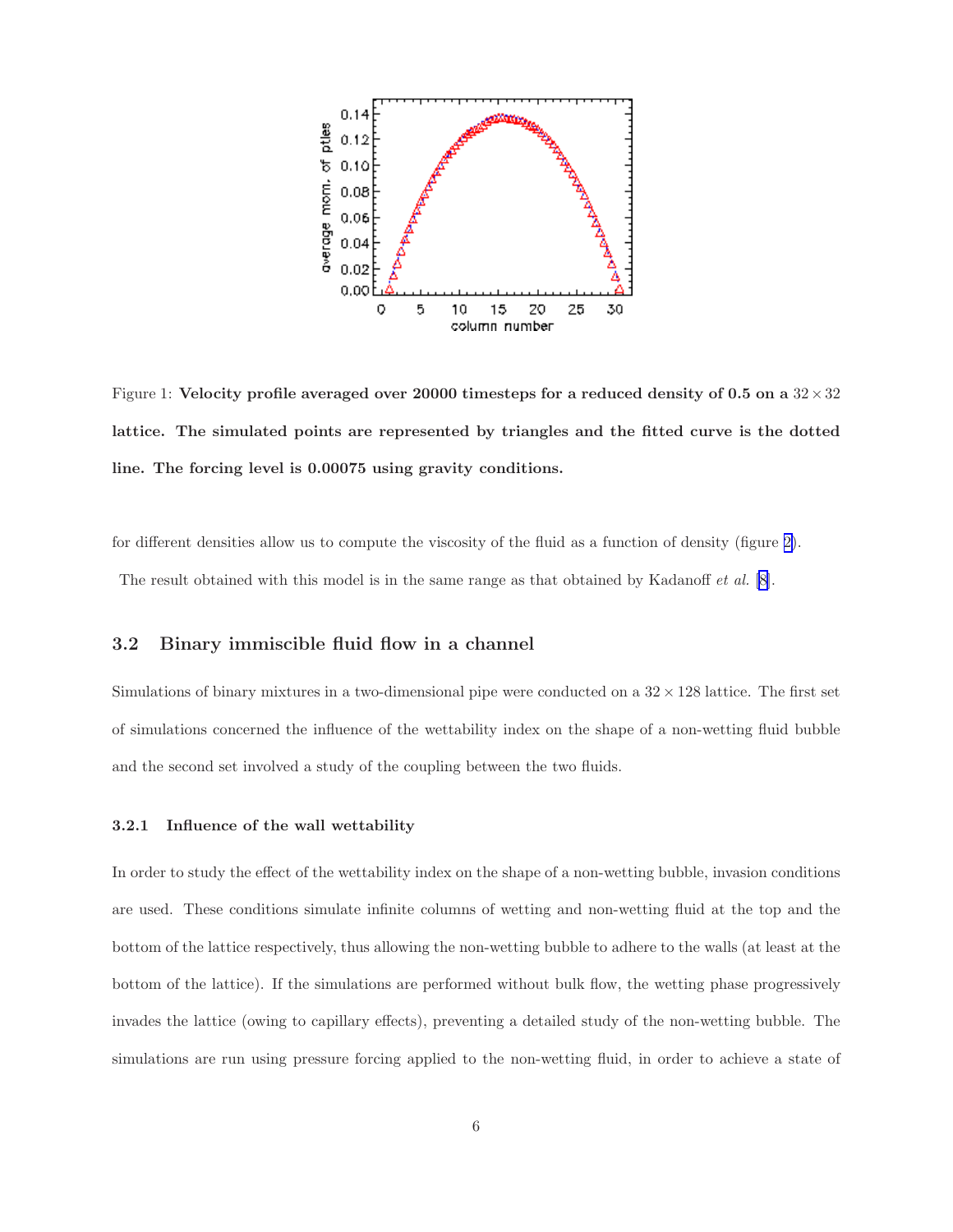<span id="page-6-0"></span>

Figure 2: Kinematic viscosity as a function of density for a  $32 \times 32$  box size.

zero flux (momentum is added to the non-wetting phase until its flux reaches a zero value). The force needed to keep the non-wetting fluid on the lattice is then determined, as a function of the wettability of the walls. Figure [3](#page-7-0) displays the results for a 1:1 water and oil mixture with a total reduced density of either 0.5 or 0.7. Each point is averaged over 5 independent simulations, each of duration 20000 timesteps. Several points can be made. First of all, the curves corresponding to different reduced densities are similar. They display a strong influence of the wettability index in the range  $0-3$ , for which the force needed to keep the non-wetting fluid on the lattice increases strongly. For wettability indices greater than 3, there is no change in the restraining force. Snapshots at different times during the simulation show that for non-wetting walls, the interface is on average flat. Increasing the wettability leads to deformation of the interface, from a flat to a curved interface, and finally to the detachment from the wall of the upper part of the non-wetting bubble, for an index of 2. Increasing the wettability index further has no effect because the bubble has already detached from the wall.

It is surprising that the reduced densities of the fluids do not influence this curve. One might have thought that the point at which the bubble detaches from the wall would correspond to there being an equal number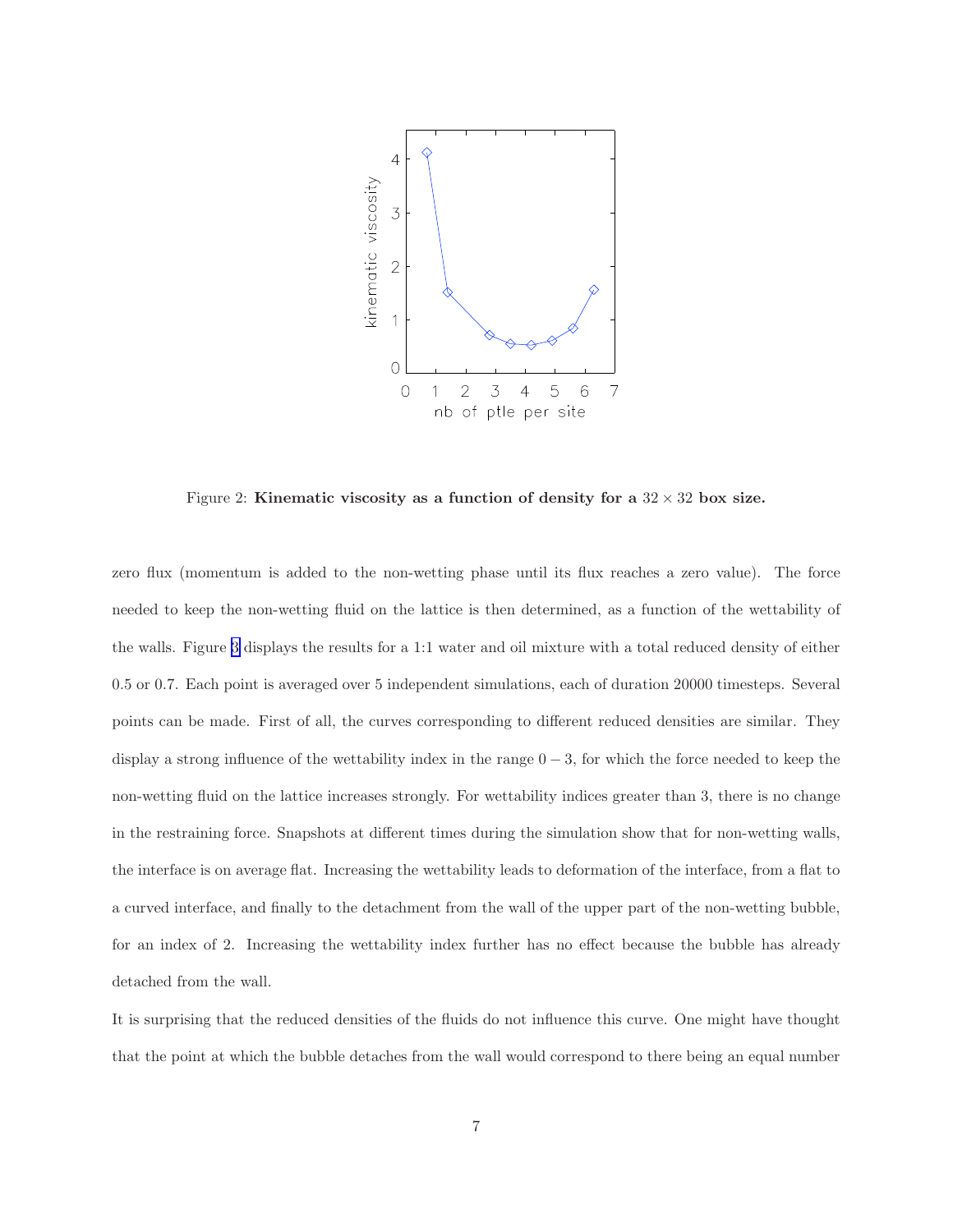<span id="page-7-0"></span>

Figure 3: Effect of the wettability index on the force needed to keep the non-wetting fluid on the lattice. The curves with diamonds and triangles correspond to reduced densities of 0.35 and 0.25 respectively. The configurations from left to right correspond to simulations with wettability 0, 1, 2, and 3 (the wetting fluid is in white). The force is in unit momentum per timestep and the lattice size is  $32 \times 128$ .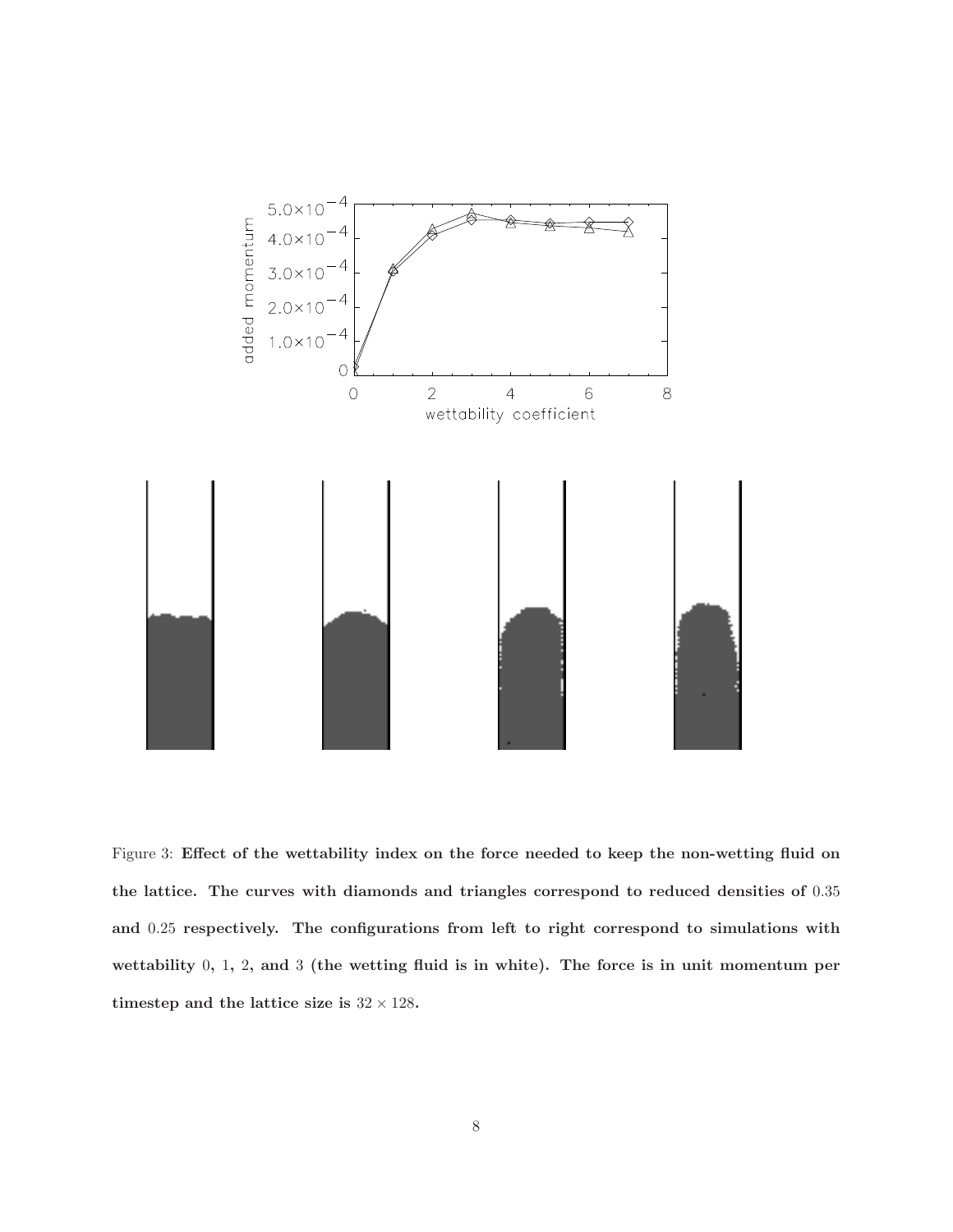<span id="page-8-0"></span>of particles per site in the wetting fluid and in the obstacle sites so that, when the reduced density of the wetting fluid increases, the bubble would detach for greater wettability coefficients, but this is not found to be the case.

#### 3.2.2 Coupling

The coupling between the two fluids is studied here. In these simulations, only one fluid is forced, and the response of both fluids (forced and unforced) is calculated, for different applied forces. The results are plotted in figure 4. Simulations were performed over 20000 timesteps, with a reduced density of 0.25 for each fluid. The wettability of the wall is  $-7$ , i.e. strongly water-wetting.

The behaviour of the two fluids when they are forced is different. The curve associated with water lies



Figure 4: Response of fluids when they are either force (left) or unforced (right). Stars and diamonds are for oil and water respectively. The normalised force is the force divided by the force at which linear behaviour first arises. The normalised flux is the flux divided by the flux of a single component fluid at that forcing.

below the one for the oil because of the wettability of the wall. At small oil forcing levels, the oil phase exists as a single elongated bubble, and its response is non-linear. When the force becomes large enough,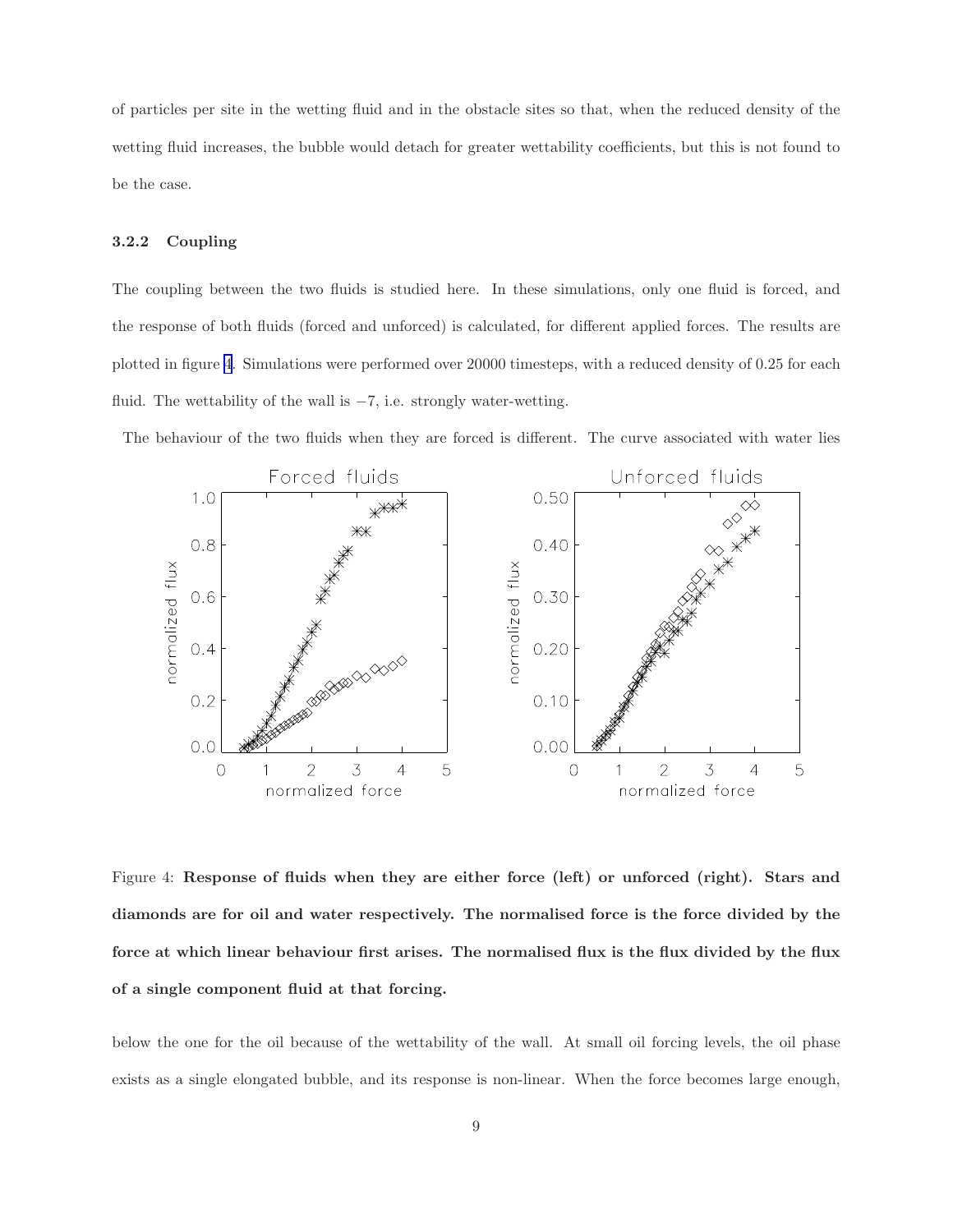<span id="page-9-0"></span>

Figure 5: A configuration showing the oil phase (white) as a single bubble (low forcing), a continuous phase (intermediate forcing) or disconnected phase (high forcing). The velocity profiles, averaged over 10000 timesteps, correspond to a continuous oil phase when either oil (left) or water (right) is forced. The lattice size is  $32 \times 128$ .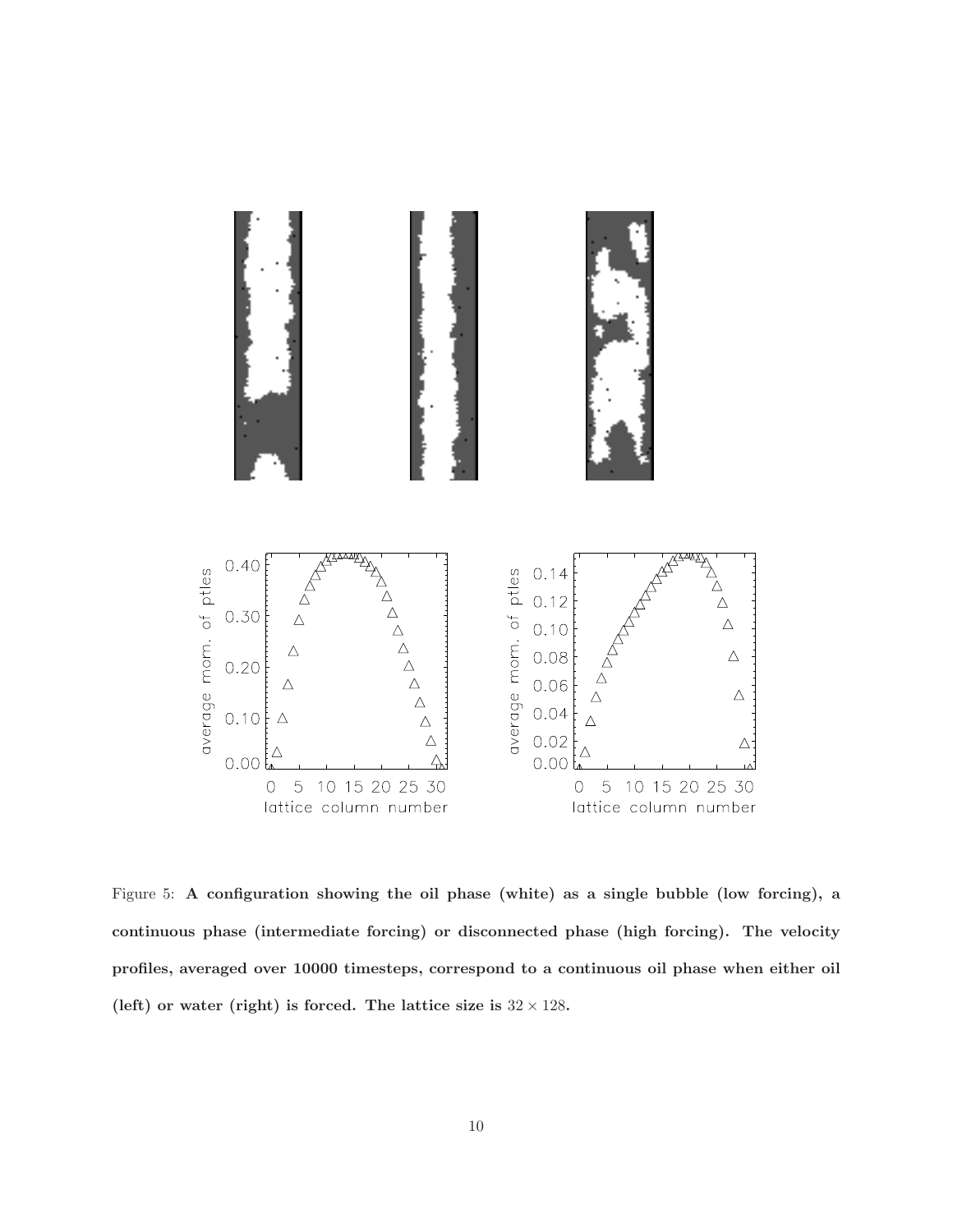the response of oil becomes linear. For an applied force greater than 2 normalised units, a discontinuity is seen, which corresponds to the formation of an infinite lamellar phase (the bubble now extends over the whole lattice). In this regime, the response of oil is still linear. At very high forcing levels, the response again becomes non-linear. This is presumably due to the limitation in fluid velocity of the spatially discrete lattice gas model.

By contrast, the response of water is linear from the smallest forcing levels to a force of approximately 2 normalised units (figure [4\)](#page-8-0). The breakpoint at this forcing level corresponds, as in the case of the forcing of oil, to the formation of a continuous infinite oil phase. In this regime, the response is still approximately linear. Increasing the water forcing level leads to the break up of this infinite oil phase into several oil droplets, which are no longer ellipsoidal in shape.

On the other hand, the response of both fluids is identical when they are unforced but driven by coupling to the forced second phase: linear behaviour is observed for a forcing level up to 2 normalised units. For higher forces, the response is roughly linear, albeit a little lower than before, due to the formation of a continuous oil phase.

Figure [5](#page-9-0) illustrates the different behaviour observed. On the velocity profile corresponding to a continuous oil phase when water is forced, a parabolic profile can be discerned on the right hand portion of the plot (where water occupies the lattice) while a linear segment on the left hand side corresponds to the location of the oil, which behaves as if it were under shear (couette) conditions. When oil is forced, the central and left hand part of the velocity profile is parabolic (Poiseuille flow for the central oil phase) while the linear behaviour is associated with the location of water at each side of the channel, under conditions approximating couette flow.

Figure [6](#page-11-0) displays the results of the calculation of the relative permeability coefficients over the whole range of water concentration, and for different channel wettability indices. In the case where oil is forced, the plots of the oil response become more curved as the wettability of the wall increases ( the curve is convex up to 0.4 − 0.5 water concentration, and concave for higher concentrations). Moreover, lubrication effects are seen at small water concentrations, and they become more important as the wettability coefficient increases (lubrication is manifested by a normalised momentum greater than one). This is due to the fact that when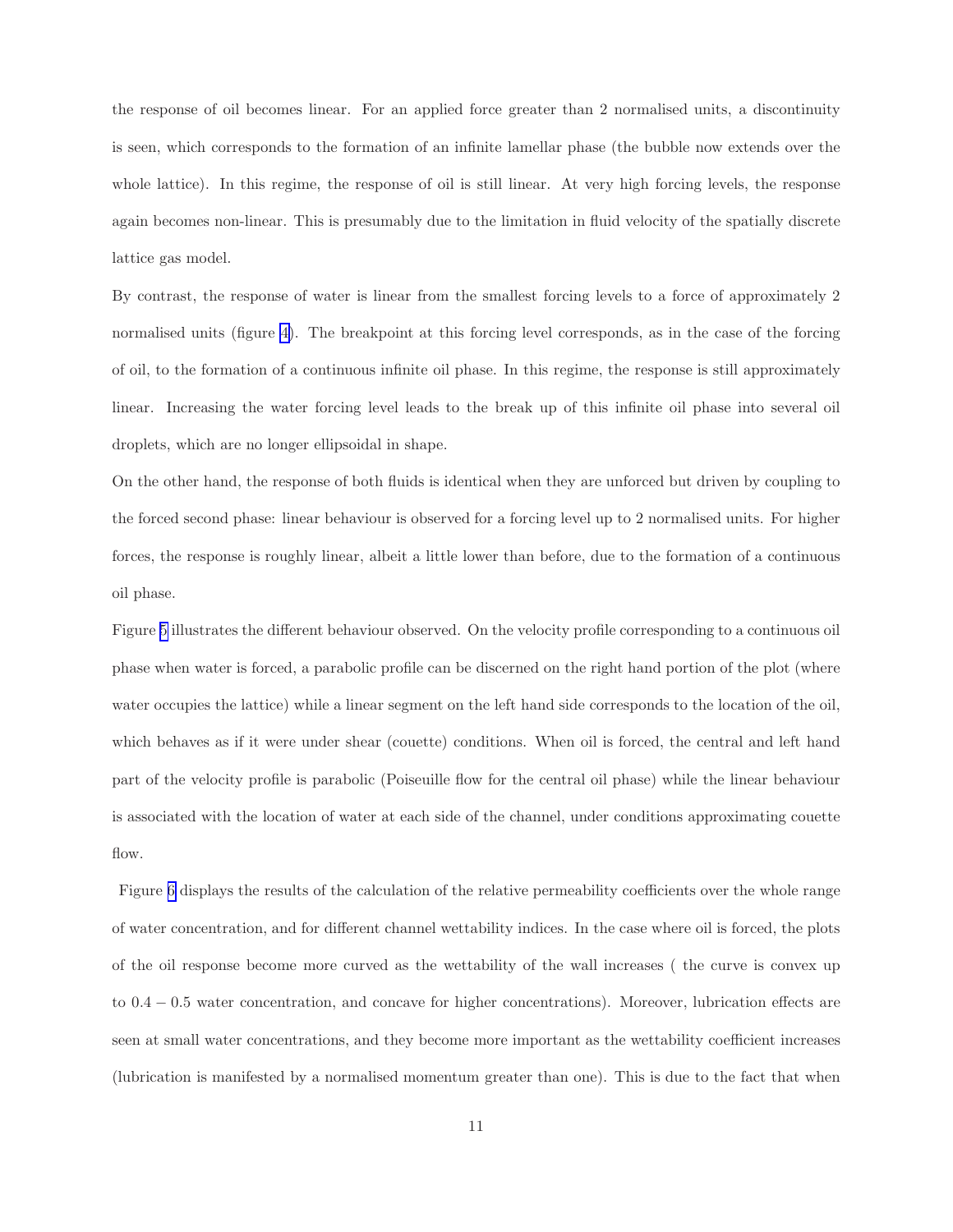<span id="page-11-0"></span>

Figure 6: Dependence of fluid flow on fluid composition as a function of wall wettability for progressively less water-wetting channel walls; the wettability index has the numerical value  $-7$  (crosses),  $-2$  (squares),  $-1$  (diamonds) and 0 (stars). The normalised momentum is the momentum divided by the momentum of a pure fluid at the same level of forcing. Data are averaged over 10000 timesteps on a  $32 \times 128$  lattice. For clarity, error bars are displayed only for one set of simulations.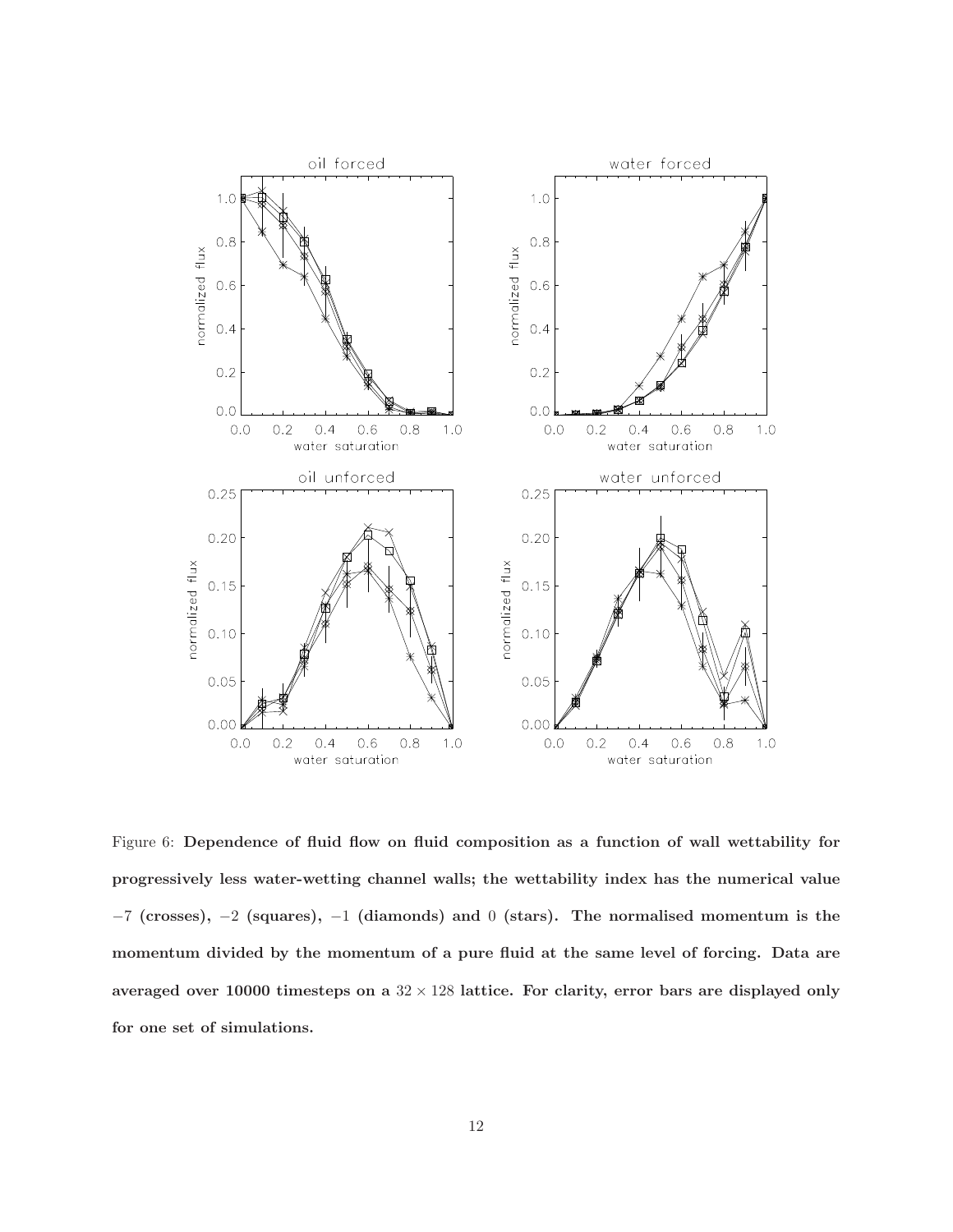the wettability coefficient is small (between 0 and 2), the water preferentially accumulates at only one side of the walls. Thus the oil is in direct contact with the other wall. For the highest wettability index (-7), the water adheres to both sides, and the oil flows in the centre of the pipe, avoiding any contact with the walls. Thus the oil does not dissipate momentum on the wall anymore, and the resulting flow is greater than that of a pure fluid.

By contrast, when water is forced, the concavity of the flux-composition curves increases with the wettability index, and the curves remain concave over the whole composition range.

The main effect of increasing the wettability index on the response of unforced fluids is that the viscous coupling between the two fluids then also increases. Moreover, a secondary maximum appears, when the wettability decreases (in the case of unforced oil at low water concentration) or increases (in the case of unforced water at high water concentration). In the latter case, this peak is related to the fact that at very high water concentration, there is a small (roughly spherical) oil bubble which can flow in the pipe (whose diameter is lower than the diameter of the pipe). When the water concentration decreases, the diameter of the oil bubble increases and becomes identical to the diameter of the pipe, at which point it experiences direct interaction with the wall. In the case of unforced oil, the secondary maximum is associated with the formation of water droplets rather than elongated layers along each wall. These droplets can flow easily, and the resulting coupling with water is enhanced. As in the case of forced fluids, the main effect of the wettability index appears in the range  $0 - 2$ .

# 4 Darcy's law and its generalisations

In this section, we are concerned with the study of fluid flow in porous media. The first sub-section describes the method used to construct a porous medium, which differs from the random distribution of obstacle sites used previously[[9\]](#page-46-0). In the case of a single component fluid, the validity of Darcy's law is investigated, for various porous media. In the case of binary immiscible fluids, there is no generally accepted law governing the flow behaviour of the mixture. A generalisation of Darcy's law (eq [5\)](#page-18-0) is used in previous work, which explicitly admits viscous coupling between the two fluids. The importance of this coupling is examined for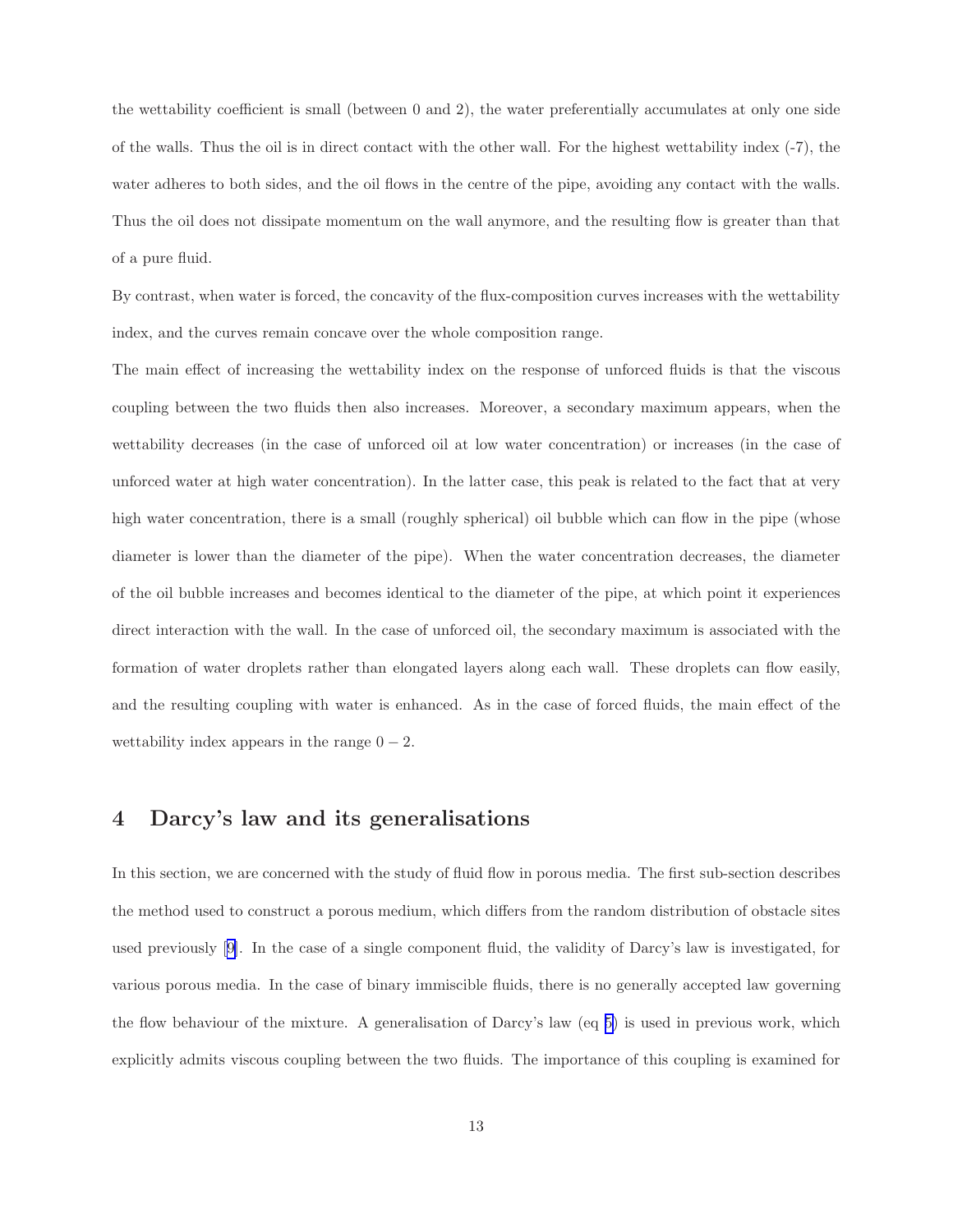<span id="page-13-0"></span>various porous media. The dependence of fluid flow on the fluid composition is investigated. Finally, an investigation of the influence of surfactant is also presented.

## 4.1 A brief review

There have been a few studies concerning the calculation of relative permeabilities of two-phase flow in porous media. In two dimensions, Rothman[[11\]](#page-46-0) used a lattice-gas method to investigate the validity of macroscopic fluid flow laws in porous media. He constructed a porous medium comprised of a square block in the middle of a pipe. For each saturation, he computed the four phenomenological coefficients (see equation [5](#page-18-0)) from the slope of the linear response of the flux (of each species) to the applied force. He then constructed a relative permeability diagram, which shows that the viscous coupling is not negligible (typically of the order of 0.2 for a 50% saturation). Nevertheless, his model "porous medium" was extremely simple. Kalaydjian [\[12](#page-47-0)] compared theoretical predictions with experimental results on the behaviour of an oil ganglion in a capillary tube square cross section and axial constriction. He found that for a ratio of viscosities equal to one, the effect of viscous coupling is significant. Moreover, taking into account variation of the viscosity ratio of the two fluids, the relative permeability can assume values greater than one, indicative of lubrication effects. Goode and Ramakrishnan[[15\]](#page-47-0), have calculated relative permeabilities in the case of a tube network using a finite element method. They found that the viscous coupling is very small. They also studied the influence of the viscosity ratio on lubrication. Zarcone et al. [[14\]](#page-47-0) have constructed an experimental setup to determine the coupling coefficient from a single experiment. The porous medium was a packing of sand grains and the experiments were performed on pairs of fluids (mercury/water and oil/water). They assumed that the cross-coefficients were equal over the whole range of saturation and found that they could be neglected in both cases. In a recent study, Olson and Rothman[[13\]](#page-47-0) have calculated relative permeabilities using the lattice-gas method in three dimensions, for a digitized microtomographic image of Fontainebleau sandstone. The coupling coefficients appear to be very small and Onsager's reciprocity relation is verified.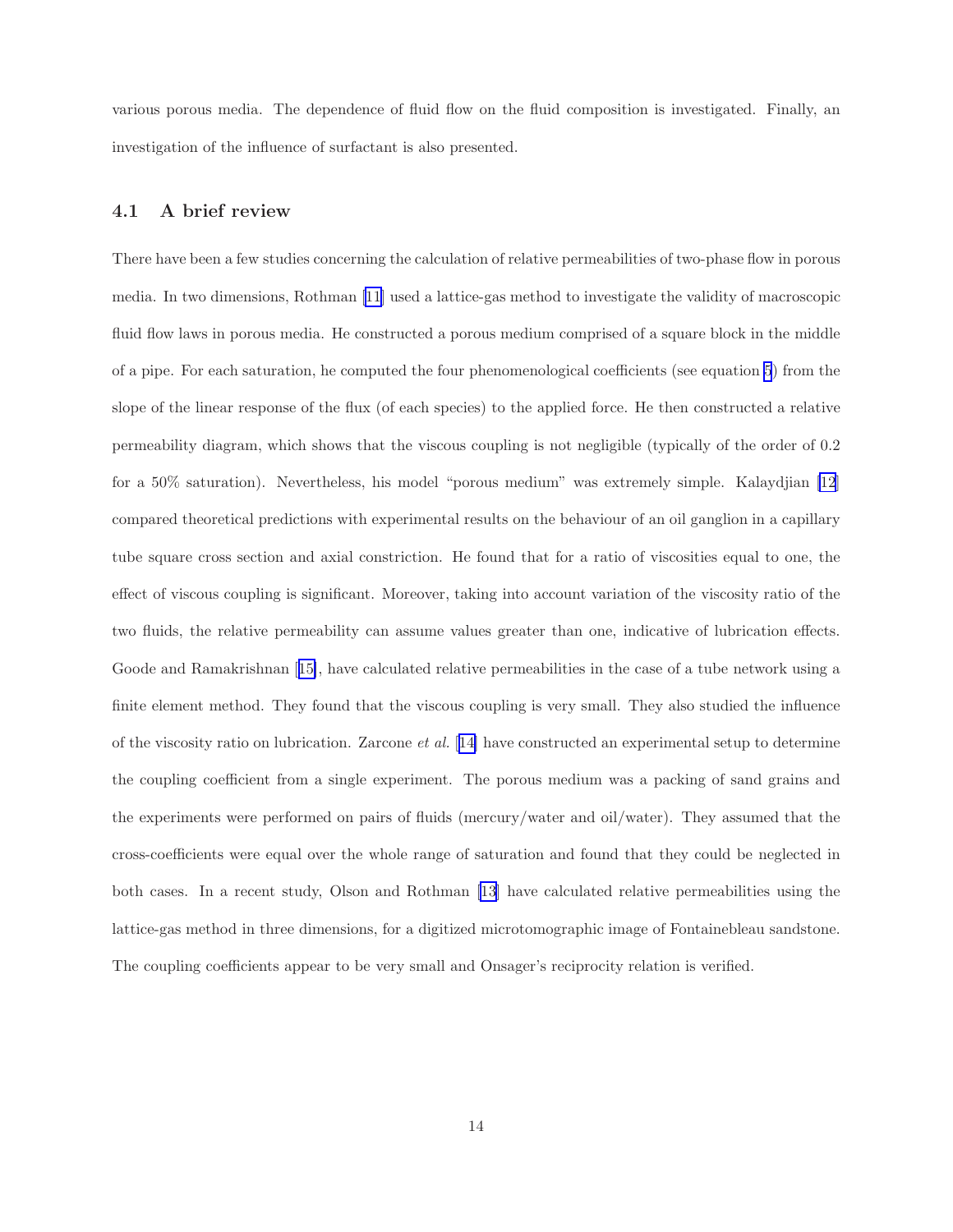## 4.2 Construction of two-dimensional porous media

It is known that the behaviour of fluids in porous media changes dramatically when going from 2D to 3D and it is frequently stated that there is no such thing as a porous medium in two dimensions. Nevertheless, 2D simulations can be compared to 2D-like micromodel experiments, and prove to be helpful in understanding this complex problem. The first step needed before doing any simulation is the construction of a porous medium itself. If we take a 2D slice of a 3D porous medium, we cannot be sure that the pores are connected (the connection may appear in the third dimension), and thus simulations in such media would be impractical. On the other hand, a regular porous medium can introduce unwanted symmetry and thus introduces artifacts into the results.

The method used by Wilson and Coveney [\[7](#page-46-0)] to create a porous medium consists of randomly placing obstacle sites on the lattice. This has the disadvantage that the resulting medium has rather uncontrollable properties. The method proposed here ensures control of the size and dispersion of solid obstacles without imposing any symmetry: first a simulation of domain growth in an oil-water binary mixture is run, starting from a random configuration. The temporal evolution of such a mixture is marked by the formation of small droplets of oil in bulk water [\[4](#page-46-0)]. These droplets coalesce with each other, becoming larger and larger. When the size of the droplets reaches the desired size for the obstacle, the simulation is stopped and the oil sites are stored as obstacle sites for latter use. Figure [7](#page-15-0) shows examples of porous media constructed in this way, which have been extensively used in the simulations described here.

One should note that the porosities of these media are roughly equal to each other (table [1](#page-16-0)); the differences originate from the average size of the obstacle grains. The use of these kinds of porous media enables us to readily change the scale of the simulations.

## 4.3 Single phase fluids

In the case of single component fluids, the flow is governed by Darcy's law:

$$
\mathbf{J} = -\frac{k}{\mu} (\nabla p - \rho \mathbf{g}) \tag{3}
$$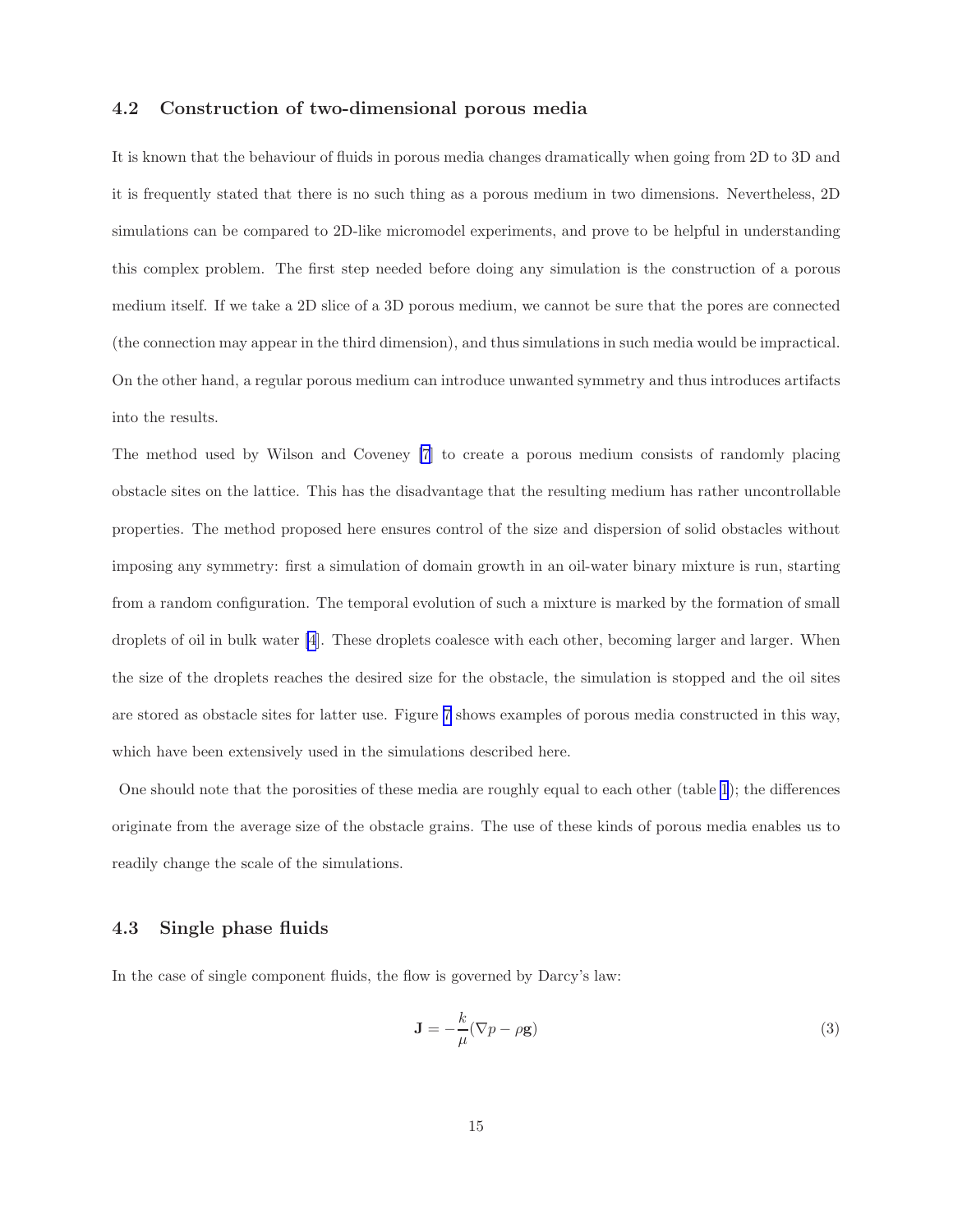<span id="page-15-0"></span>

Figure 7: Examples of porous media  $(64 \times 128)$  lattice sites) constructed from domain growth in a binary phase. Obstacle sites are coloured in black. (right): small, (center) medium, (left) large.

where J is the flux, k the permeability,  $\mu$  the kinematic viscosity,  $\nabla p$  the pressure gradient and  $\rho g$  the gravitational force density. To determine permeabilities for these three porous media, simulations were performed at a reduced density of 0.6 particles per lattice direction with an initially random configuration. The flux was averaged over the entire lattice and over 7500 timestep intervals, after the flow had reached a steady state. Figure [8](#page-17-0) displays the results calculated over a wide range of applied forces, making use of the gravity condition.

In the three porous media (cf table [1\)](#page-16-0), a linear expression fits the simulated points: Darcy's law is thus obeyed in these cases. However, for very high levels of forcing, nonlinear effects appear (for the largest porous medium). The slope of the linear fit is proportional to the permeability of the porous medium; the ratios of these slopes are reported in table [2](#page-16-0).

All these simulations were performed under the same conditions: the viscosity of the fluids is unchanged and the porosities of the various porous media are very similar to one another. The slopes of the lines, i.e.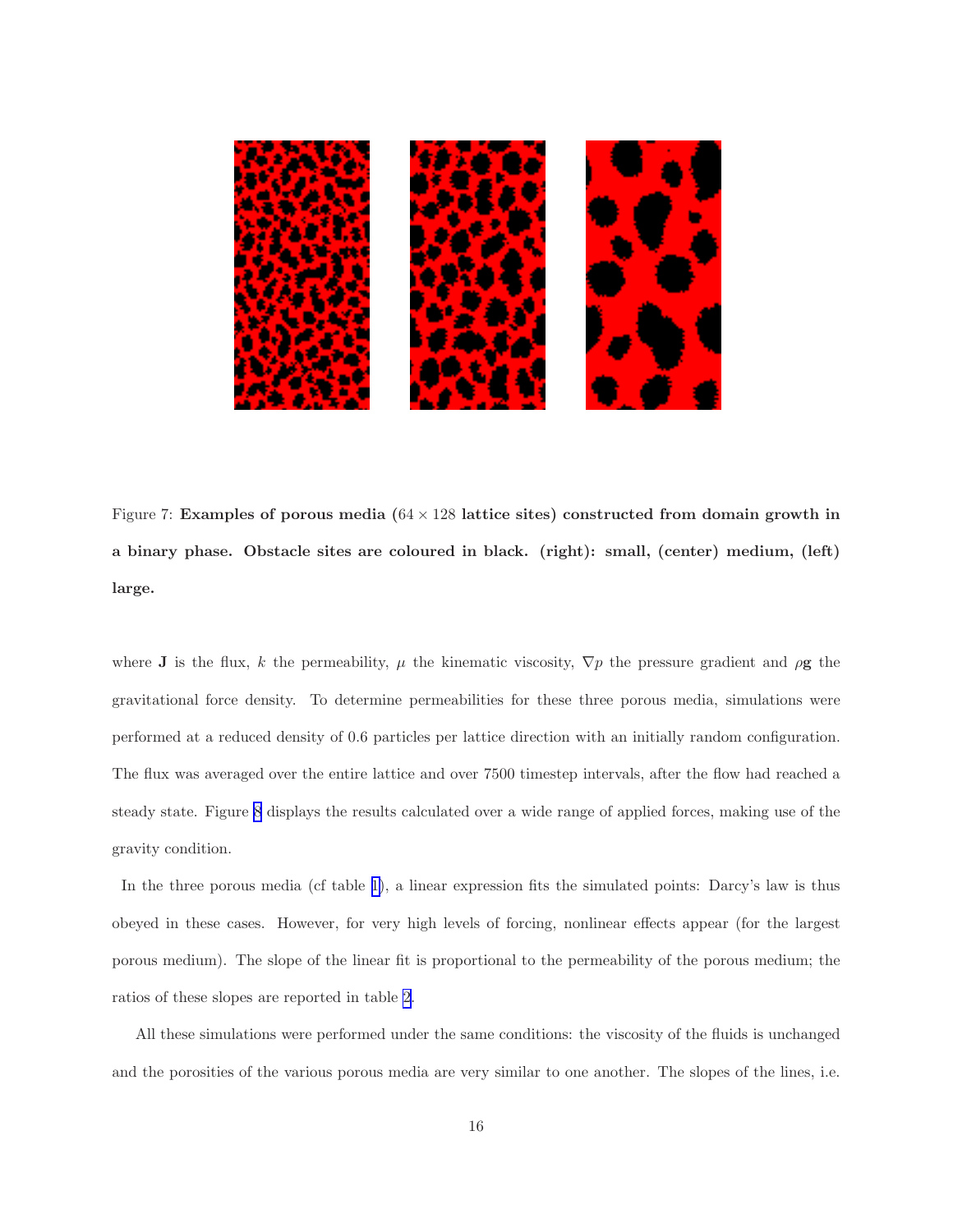<span id="page-16-0"></span>Table 1: Properties of the three porous media (small, medium and large) shown in figure [7.](#page-15-0) The effective surface is the number of available lattice sites in direct contact with an obstacle site. A site is far from an obstacle if the distance to the nearest obstacle site is larger than one lattice site.

| Properties                        | Small  | $\rm_{Median}$ | Large |
|-----------------------------------|--------|----------------|-------|
| Porosity                          | $55\%$ | $52\%$         | 60%   |
| Number of available sites         | 4466   | 4230           | 4929  |
| Effective surface                 | 3288   | 2407           | 1101  |
| Number of sites far from obstacle | 1178   | 1823           | 3828  |

Table 2: Ratios of the permeabilities  $(k_s, k_m, k_l)$  of the small, medium, and large porous media respectively.

| Ratio of permeabilities | $\kappa_m$ |    |      |
|-------------------------|------------|----|------|
| Numerical value         |            | 85 | 15.7 |

the permeabilities of these three porous media are strongly dependent on the chosen resolution (averaged number of lattice sites per pore).

## 4.4 Binary immiscible fluids

Even binary immiscible fluid flow in pipes is a problem for conventional continuum fluid dynamics methods, because of the complexity of the fluid interfaces, particularly at high Reynolds numbers. Similar challenges remain for the modelling and simulation of two-phase flow in porous media, even at very low Reynolds numbers.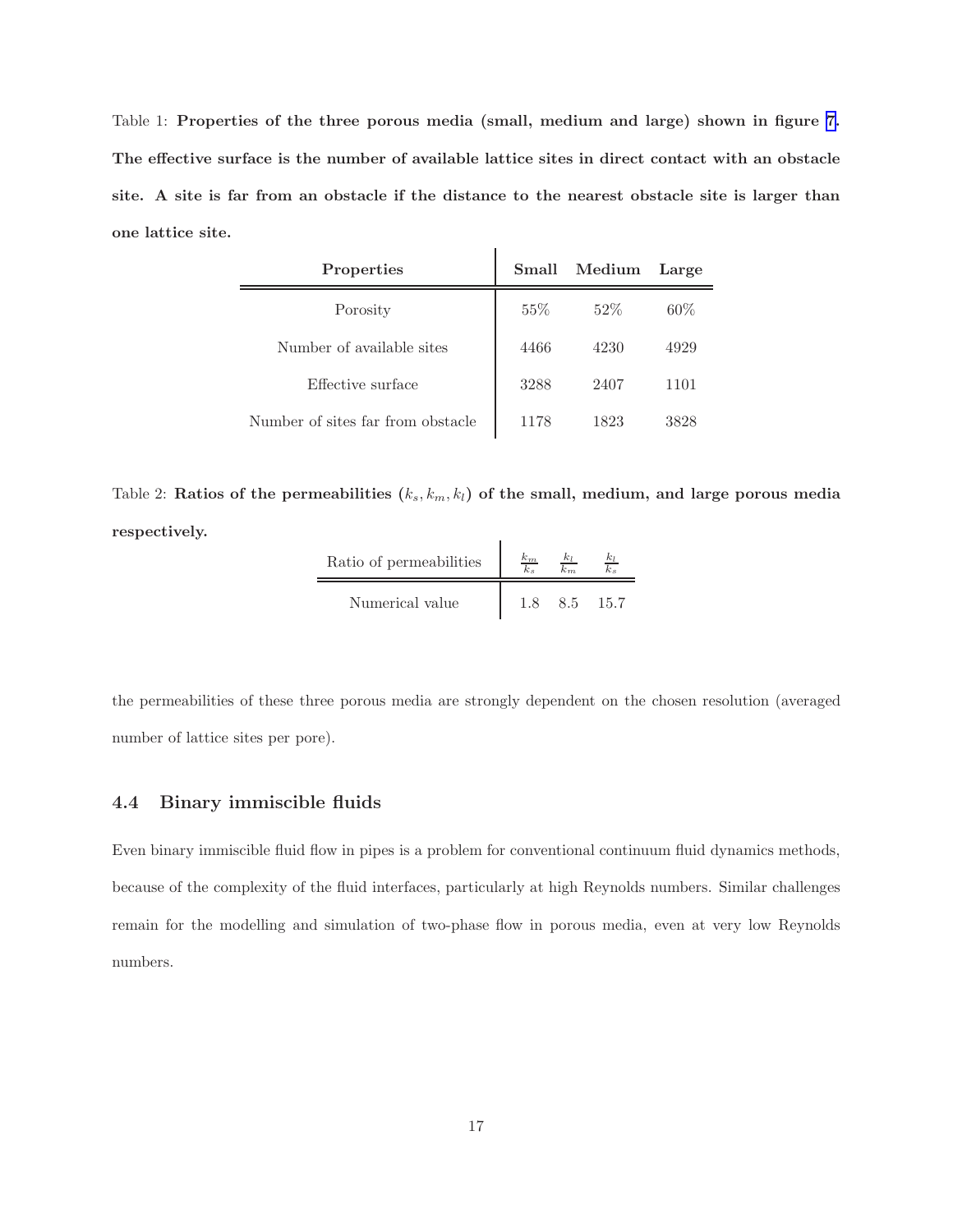<span id="page-17-0"></span>

Figure 8: Verification of Darcy's law for a single component fluid in the three different porous media of table [1](#page-16-0) and [7](#page-15-0). The lines are linear fits to the data. Triangles, crosses and diamonds refer to the large, medium and small porous media respectively.

#### 4.4.1 Cross-coefficients and Onsager relations

At the outset, we should stress that there is no well-established law governing the flow of binary immiscible fluids through porous media. One might consider the simplest extension of Darcy's law for two components of the form:

$$
\mathbf{J_i} = k_i(S) \frac{k}{\mu_i} \mathbf{X_i},\tag{4}
$$

where  $J_i$  is the flux of the *i*th species,  $k_i$  is the relative permeability coefficient (depending on the saturation S),  $\mu_i$  is the viscosity, and  $\mathbf{X}_i$  is the body force acting on the *i*th component. These equations assume that the fluids are uncoupled (i.e. each fluid flows in a porous medium formed by original the porous medium plus the other fluid).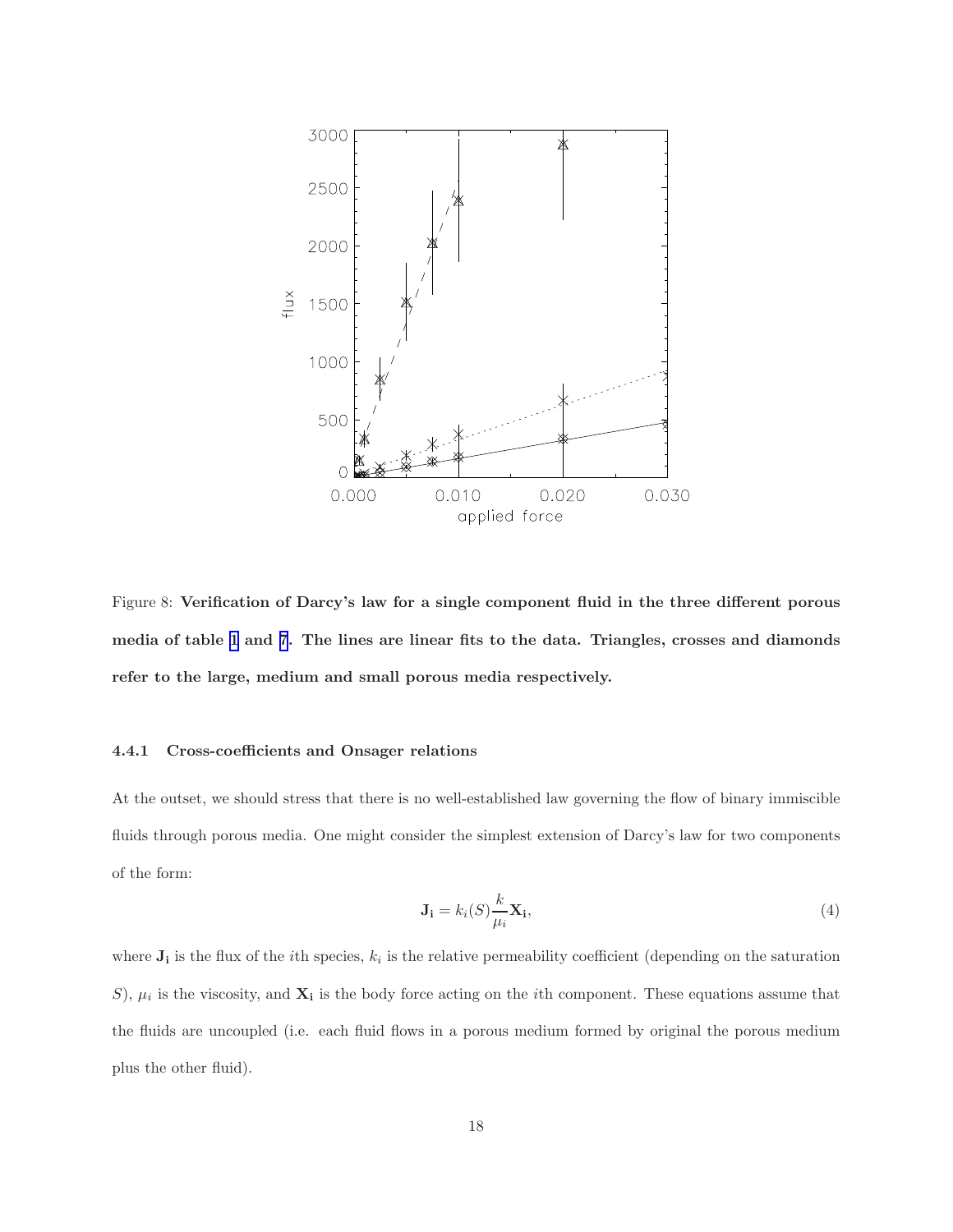<span id="page-18-0"></span>However, if we assume that the fluids are coupled, the generalised form of Darcy's law becomes:

$$
\mathbf{J_i} = \sum_j L_{ij} \mathbf{X_j},\tag{5}
$$

where  $i, j = 1, 2$ . Eq 5 is a more general form of linear force-flux relationship. These equations have a similar structure to that which arises in the theory of linear irreversible thermodynamics. The coefficients  $L_{ij}$  are then referred as to phenomenological coefficients. In this theory Onsager's reciprocity relation applies (the cross coefficients are equal  $(L_{12} = L_{21})$ . Tempting as it is, one must nevertheless be very careful about claiming that there is more than a formal similarity in this case. Onsager's theory depends on various physical assumptions, such as detailed balance, which are obviously not satisfied here.

Simulations have been performed on a 1:1 mixture of water and oil, at a total reduced density of 0.5, using the three porous media described in table [1](#page-16-0). The wettability index of the rock was set at −7 throughout. The applied force (gravity condition) varies over the range [0.0001, 0.2]. To calculate the different phenomenological coefficients, we computed the response of both fluids when each one is forced (figure [9\)](#page-19-0). In the literature [\[13](#page-47-0)], the force is normalised with respect to the capillary threshold (the force needed for an oil bubble to flow). In our work, particularly using the small obstacle matrix, the flux of water becomes linear at higher forcing levels than for the oil. Thus the normalisation is made with respect to the appearance of a linear response for both fluids.

The response of forced fluids is linear over a large applied force range in the case of the small porous medium, and for low forces in the case of the large one. Thus we can extract the coefficients  $L_{11}$  and  $L_{22}$  from the slope of the linear regime. The coefficient relative to the water is lower than the one for the oil because of the wettability of the porous medium. The water preferentially adheres to the obstacles rather than flowing in the channels. However, the two diagonal coefficients have the same order of magnitude.

In the case of oil, capillary effects can be seen at very low forcing levels. This leads to non-linear behaviour. This non-linearity vanishes for applied forces greater than a critical value corresponding to the capillary threshold. In the case of water, the non-linearity disappears when the average size of the channels increases (that is, for the large porous medium). When the channels are very narrow, a small oil bubble can easily block the flow of water. Thus, this non-linearity is directly related to the width of the channel; it may also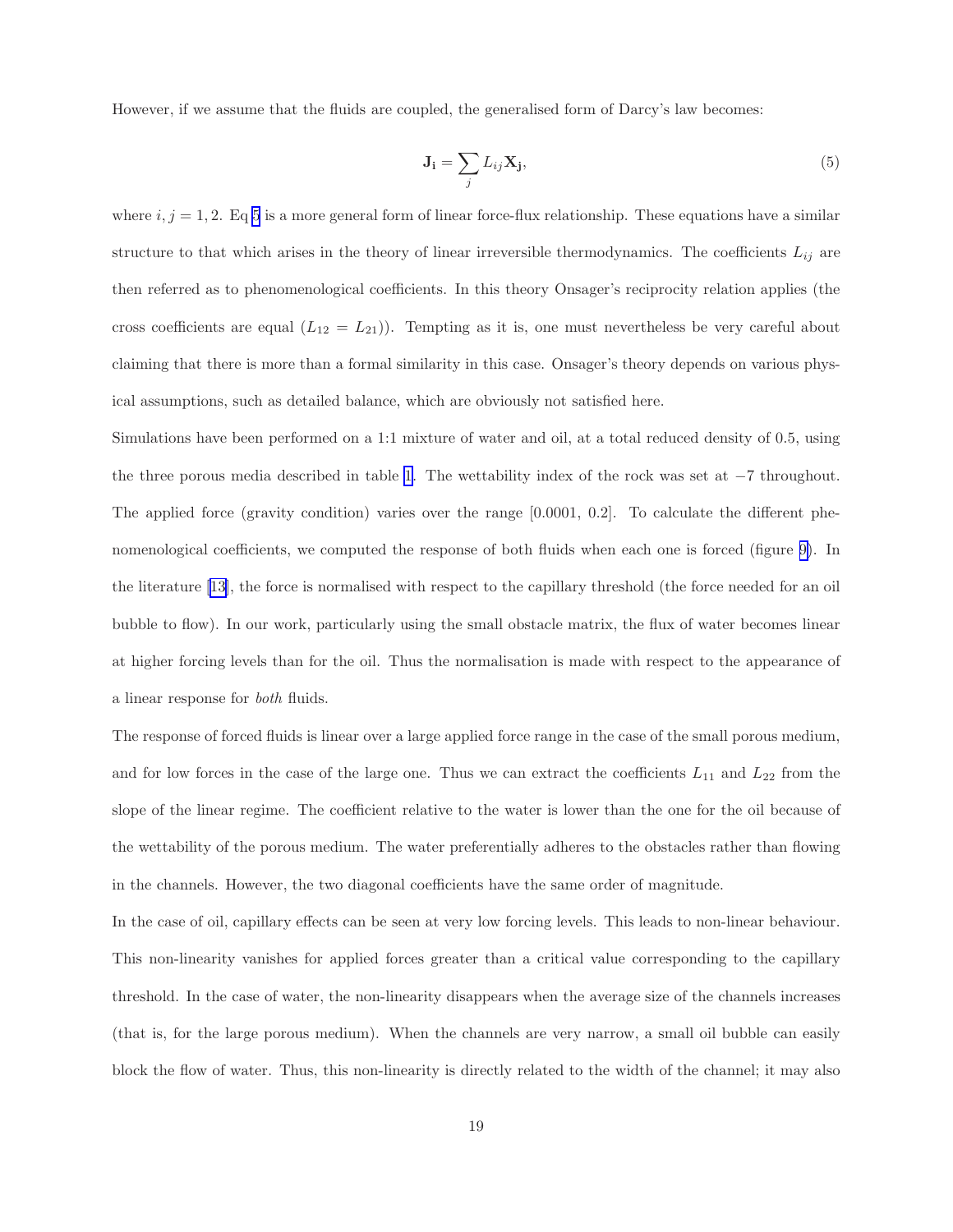<span id="page-19-0"></span>

Figure 9: Investigation of a generalised version of Darcy's law: calculation of the phenomenological coefficients as the slope of the response of each fluid component when they are either forced (diagonal) or unforced (cross-coefficients) in the case of the small (top), medium (centre), and large (bottom) porous media of table [1](#page-16-0). Oil and water are represented by stars and squares respectively. Data are averaged over  $10000$  timesteps on a  $64 \times 128$  lattice.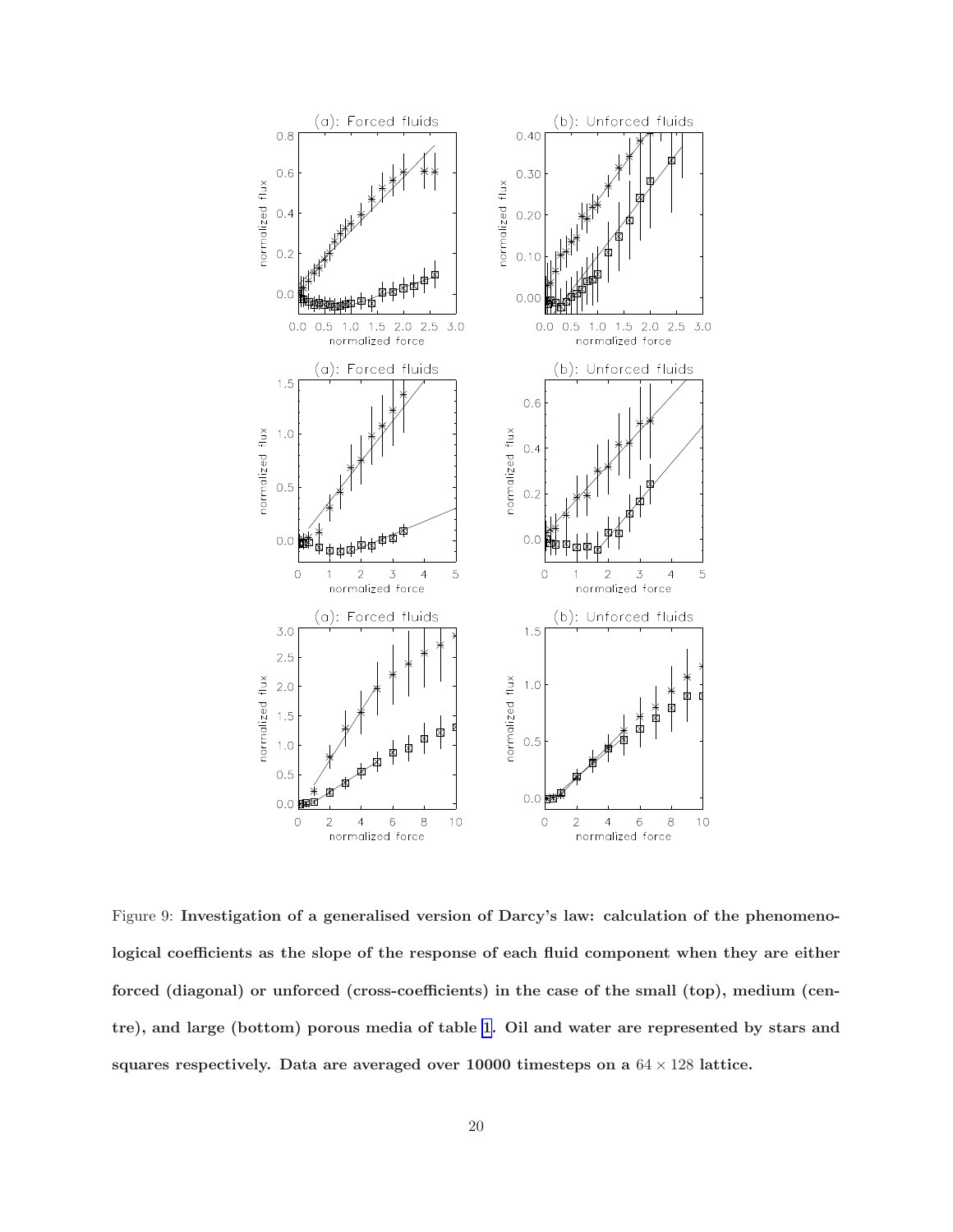be influenced by the connectivity of the obstacle matrix (tests have been made to check the influence of the bounce-back (no-slip) boundary conditions at obstacles on this behaviour. It appears that using other types of conditions does not change these results).

The behaviour of the unforced fluids is quite different: in the case of oil, the response is linear, even for small applied forces. This is presumably due to the fact that oil particles reside preferentially far from obstacles and so a flux of water particles will necessarily induce a flux of oil particles. In the case of unforced water, its response is linear only if the applied force is greater than a critical value (in the small and medium sized porous media). In the low forcing regime, the response is clearly non-linear and sometimes even negative. This non-linearity can be attributed to the wettability of obstacles with respect to water as well as to the fact that oil bubbles can block pore throats and so prevent the flow of water.

However, the cross-coefficients in the generalised form of Darcy's law (eq. [5\)](#page-18-0) are nearly equal to each other (figure [9\)](#page-19-0). The surprising thing is that the numerical values of the cross coefficients are of the same order of magnitude as those of the diagonal coefficients  $L_{11}$  or  $L_{22}$ . In comparison with the results obtained by Rothman *et al* [\[10](#page-46-0)], this fact may be attributed to the dimensionality of the model (we are working in 2D) while [\[10](#page-46-0)] is concerned with the 3D case) and to the porous media used. The relative permeabilities are reported in table [3](#page-21-0) for each porous medium. The increase of the relative permeabilities when going from the small to the large porous medium can be understood in term of connectivity of space: in the case of the small porous medium, pores are numerous and very small, and the oil phase is much more disconnected than in the large obstacle matrix, in which the pores are large, enabling the oil to form larger droplets. Thus the amount of fluid-fluid interface decreases when going from the small to the large porous medium. This explains the small decrease of the cross coefficients and the increase of the relative permeabilities of each fluid.

Note that the ratio of cross terms is approximately constant, and equal to one. This supports the notion of Onsager reciprocity, which seems to be valid in spite of the fact that various properties, such as detailed balance, are not maintained by the lattice gas model. Moreover, the ratio of diagonal terms is also approximately constant, implying that a correlation exists between the forcing of oil and water. Nevertheless, the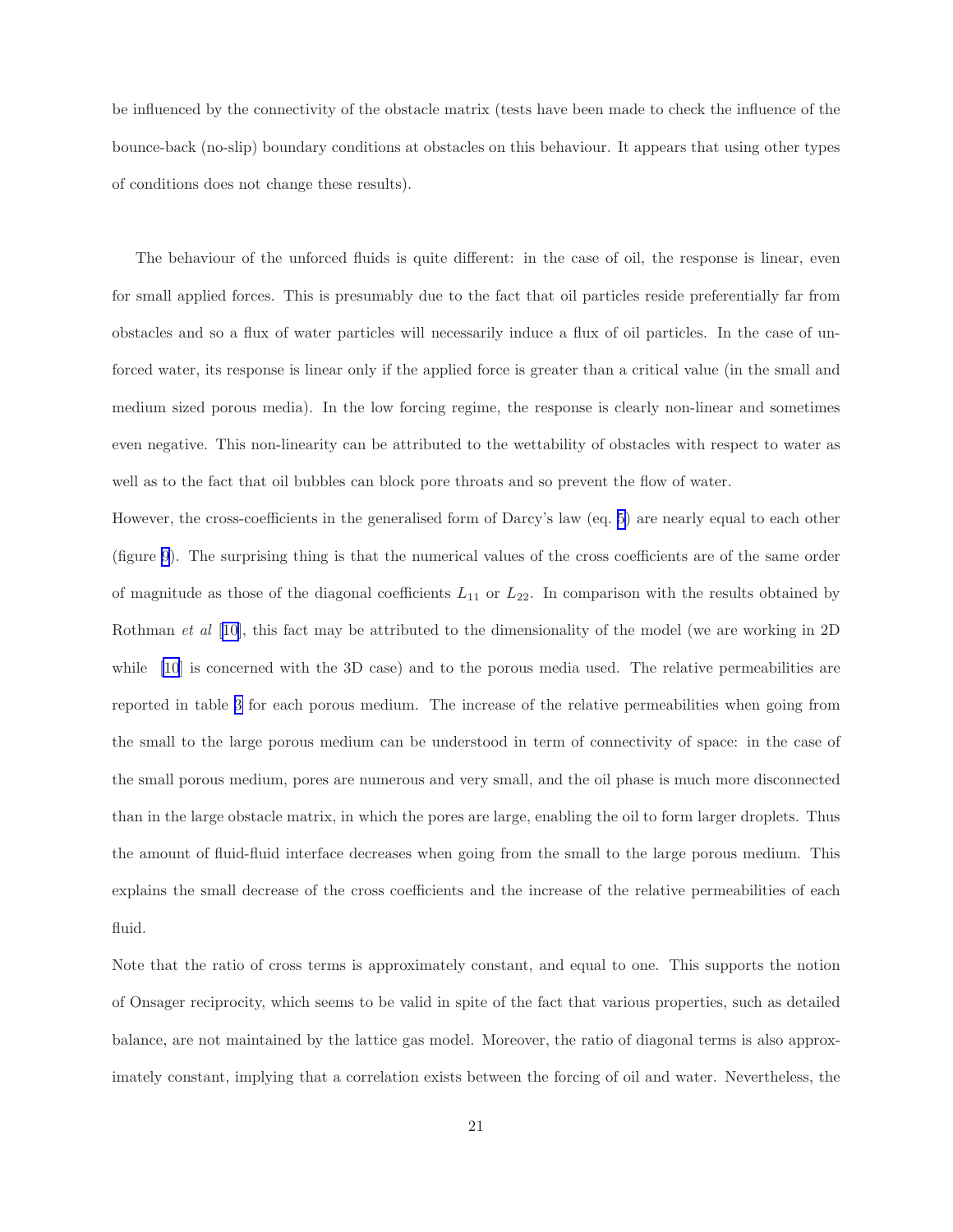| Obstacle                | Small | $\rm_{Median}$ | Large |
|-------------------------|-------|----------------|-------|
| $L_{11}$                | 0.27  | 0.38           | 0.42  |
| $L_{22}$                | 0.09  | 0.12           | 0.17  |
| $L_{12}$                | 0.17  | 0.15           | 0.14  |
| $L_{21}$                | 0.17  | 0.16           | 0.12  |
| $\frac{L_{11}}{L_{22}}$ | 3.0   | 3.17           | 2.47  |
| $\frac{L_{12}}{L_{21}}$ | 1.0   | 0.94           | 1.17  |
| $\frac{L_{11}}{L_{12}}$ | 1.59  | 2.53           | 3.0   |
| $\frac{L_{22}}{L_{21}}$ | 0.53  | 0.75           | 1.42  |

<span id="page-21-0"></span>Table 3: Relative permeabilities for the three porous media of table [1](#page-16-0), and coupling crosscoefficients. Their ratios are also reported. Indices 1 and 2 refer to oil and water respectively.

ratio of diagonal to off-diagonal terms for each fluid is not constant: this is due to the fact that the coupling between the two fluids also depends on the geometry of the porous medium.

These simulations demonstrate that there is significant coupling between the two fluids, at least in the case of these particular porous media. This strong viscous coupling is thought to be due to the dimensionality of the model. The reciprocity relations seem to be valid over a well-defined range of applied forces, and the response of the fluids remains linear down to a well defined value of the applied force.

#### 4.4.2 Relative permeabilities as a function of saturation

In the last section, we calculated the cross-coefficients in a linear generalisation of Darcy's law in various porous media. These results were obtained by looking at the response of each fluid when they are either forced or unforced, for different applied forces. We focus now on the behaviour of fluids for different water saturations. For this study, a new porous medium was selected (see figure [10](#page-22-0)), because of its large connectivity. For each saturation, the flux of each fluid is calculated when it is forced or unforced. The results are shown in figure [10](#page-22-0). These curves have been calculated taking into account only the flux of majority colour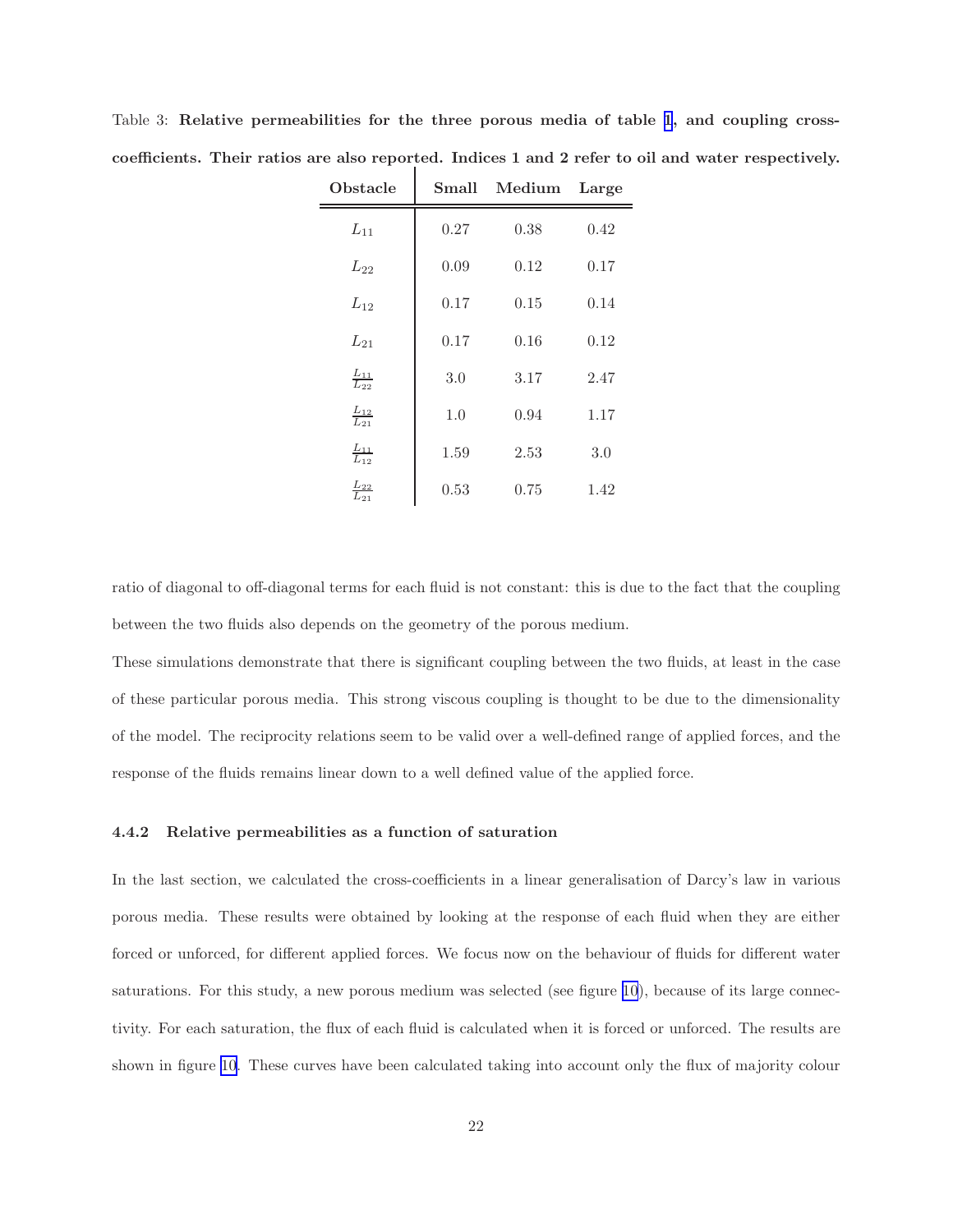<span id="page-22-0"></span>sites, but the results are identical if the total flux of particles is considered. The wettability of the porous medium has been set equal to  $-7$ . The total reduced density is 0.7 and the forcing level is 0.005 (gravity condition). Also shown in figure 10 is the coloured velocity profile in the porous medium considered. The



Figure 10: Left: binary immiscible fluid flow behaviour as a function of water saturation. The normalised momentum is the total vertical momentum divided by the total vertical momentum of pure fluid at the same forcing level in the same porous medium. Water is represented with crosses (forced) and stars (unforced) and oil with triangles (forced) and squares (unforced). Right: coloured velocity profile of the flow of a single phase fluid in the same porous medium. Red and blue are associated with large and low velocities respectively. The size of the porous medium is  $64 \times 128$ . Averaging is performed over 10000 timesteps.

behaviour of the two immiscible fluids when only water is forced is described first. At low water saturations, water particles form small bulk water clusters together with some isolated particles which adhere to the obstacle matrix. Some of the clusters flow through the channels while others are trapped in stagnant zero-velocity regions. When the water concentration increases, the cluster size grows, and the water still occupies both channel sites and stagnant regions. As the water concentration increases, there is no change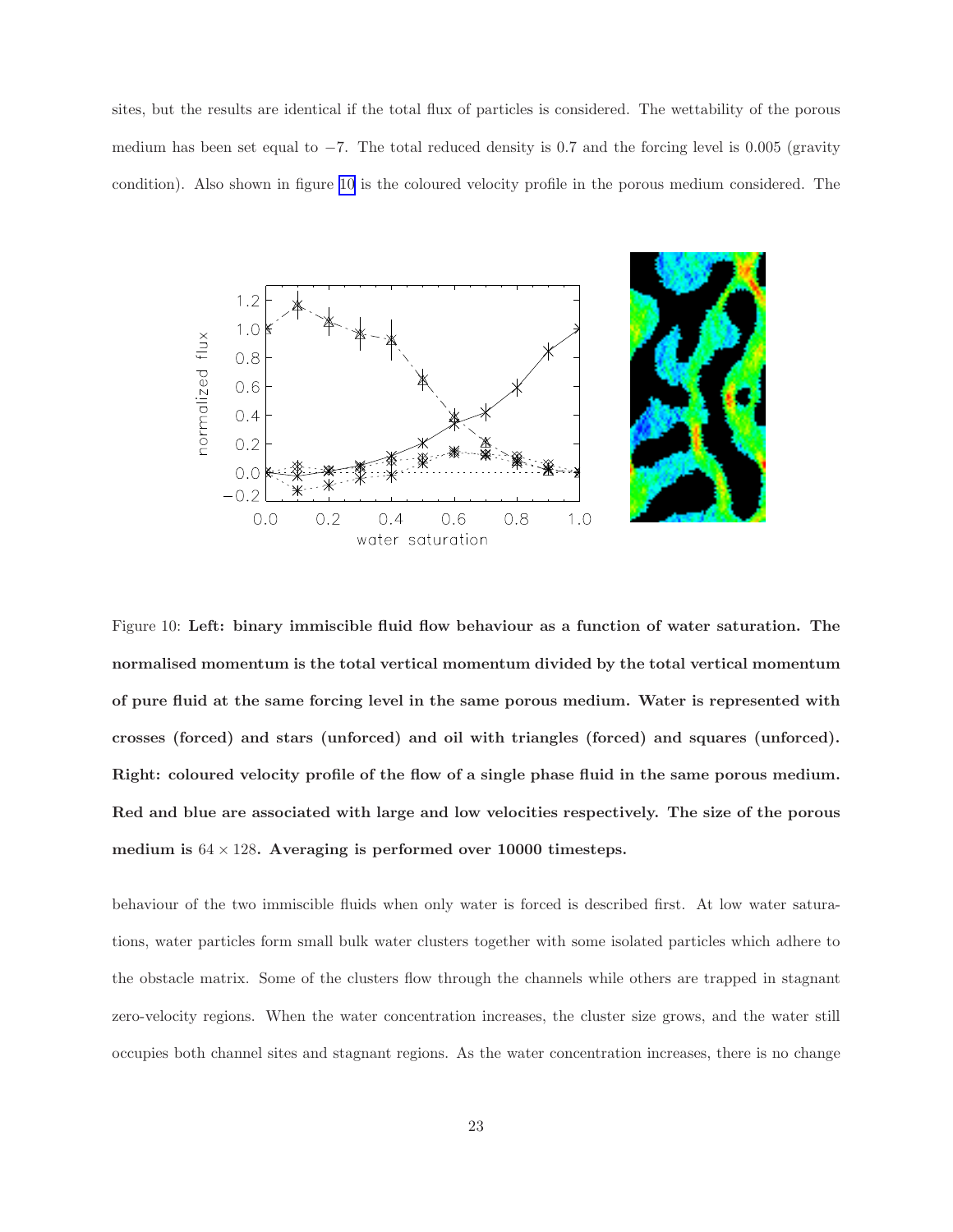in the sites occupied by water: the mechanism of flow is unchanged.

Consider now the behaviour of the oil when only water is forced. The coupling is maximum for 60% water, corresponding to a significant water flux. When the water concentration increases, the oil flux decreases because there is less oil in the medium. Equally, when the water concentration decreases, the oil flux decreases because there is not enough water to drive oil. However, the case of forced oil is different. At low water saturation, the water still forms clusters as well as surrounding obstacles but now the clusters are all trapped in stagnant zero-velocity zones. The normalised flux of water is zero while the normalised flux of oil is greater than one. This means that a mixture of oil together with a small amount of water produces a larger flow than that of pure oil. This can be explained on the basis of a lubrication phenomenon, as in the case of a flowing binary immiscible fluid in a pipe (see section [3.2\)](#page-5-0). As shown below, this is largely due to geometrical properties of the porous medium. When the water concentration increases, the oil still flows freely in the channels. Water clusters accumulate preferentially in stagnant zones. When the water concentration increases, the flux of the unforced water increases, for the same reasons as before. However, the decrease of the oil flux is associated with a reduction of the connectivity of the oil phase. At higher water concentrations, the flux of water decreases because of the decrease of the oil flux. The very small residual oil saturation is due to the use of random initial configurations: the results are different in invasion simulations (sections 5 and 6).

The same calculations have been performed using the large porous medium described in table [1.](#page-16-0) The results are displayed in figure [11](#page-24-0) (total density 0.7, wettability coefficient −7, forcing levels 0.001 and 0.005, averaged over 10000 timesteps). The two diagrams in figure [11](#page-24-0) represent simulations in the same porous medium, but with forcing either greater or lower than the capillary threshold respectively. In the former case, the residual oil saturation is very small, and the effect of the connectivity of the oil phase is small. The cross-coefficients are roughly equal over a large range of fluid compositions and the viscous coupling between the two fluids is non-negligible. The role of the residual water concentration is significant, owing to the wettability of the rock and the connectivity of the obstacle matrix.

In the low forcing case (figure [11\)](#page-24-0), the residual oil saturation is very high. The appearance of a non-zero oil flux is related to the connectivity of the oil phase: when oil exists only as bubbles, it cannot flow. The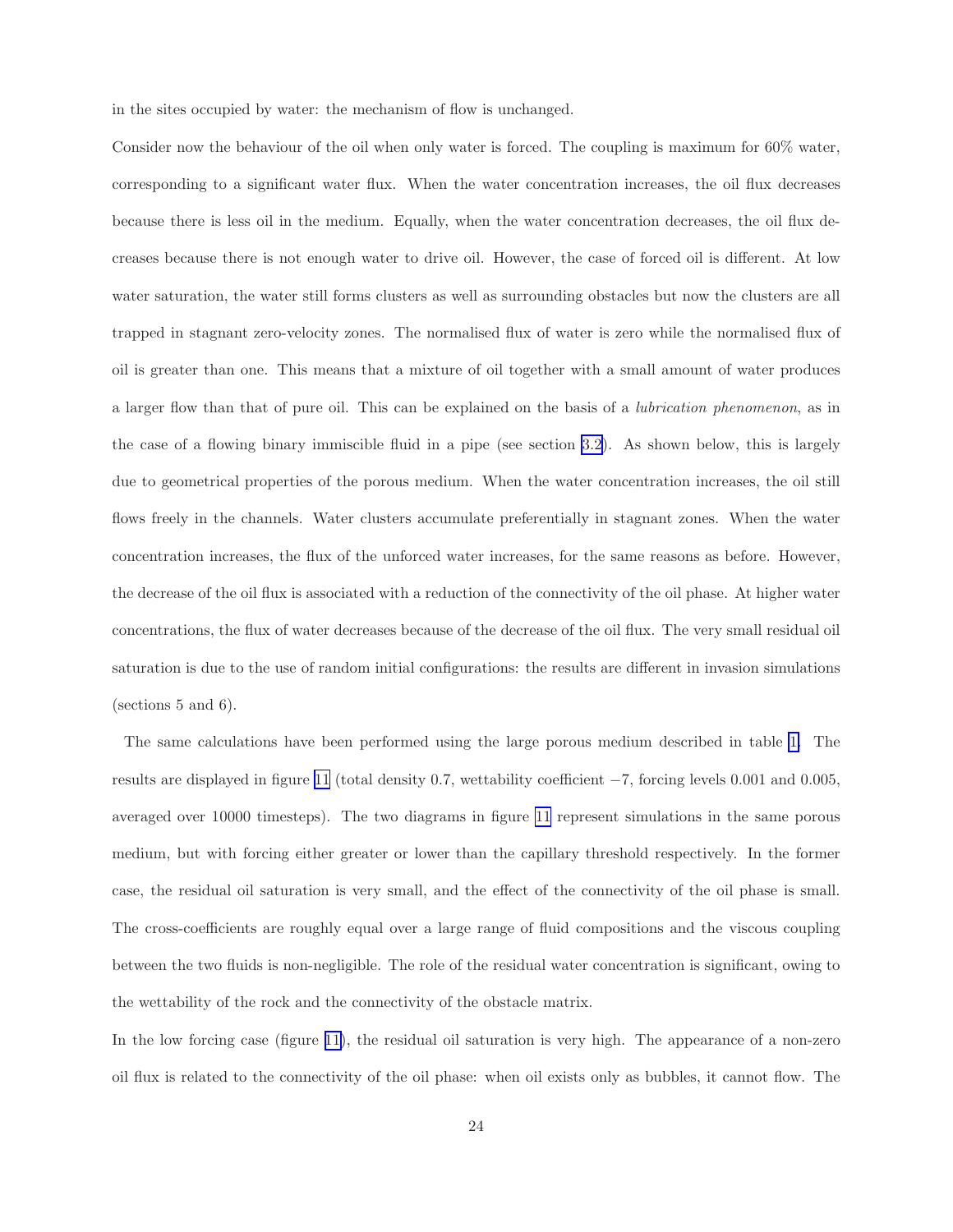<span id="page-24-0"></span>

Figure 11: Binary immiscible fluid flow behaviour as a function of water concentration. The normalised flux is the total vertical momentum divided by the total vertical momentum of pure fluid at the same forcing level in the same medium. Water is represented with crosses (forced) and stars (unforced) and oil with squares (forced) and diamonds (unforced). The lower graph corresponds to a forcing level of 0.005 while the upper one corresponds to a forcing of 0.001.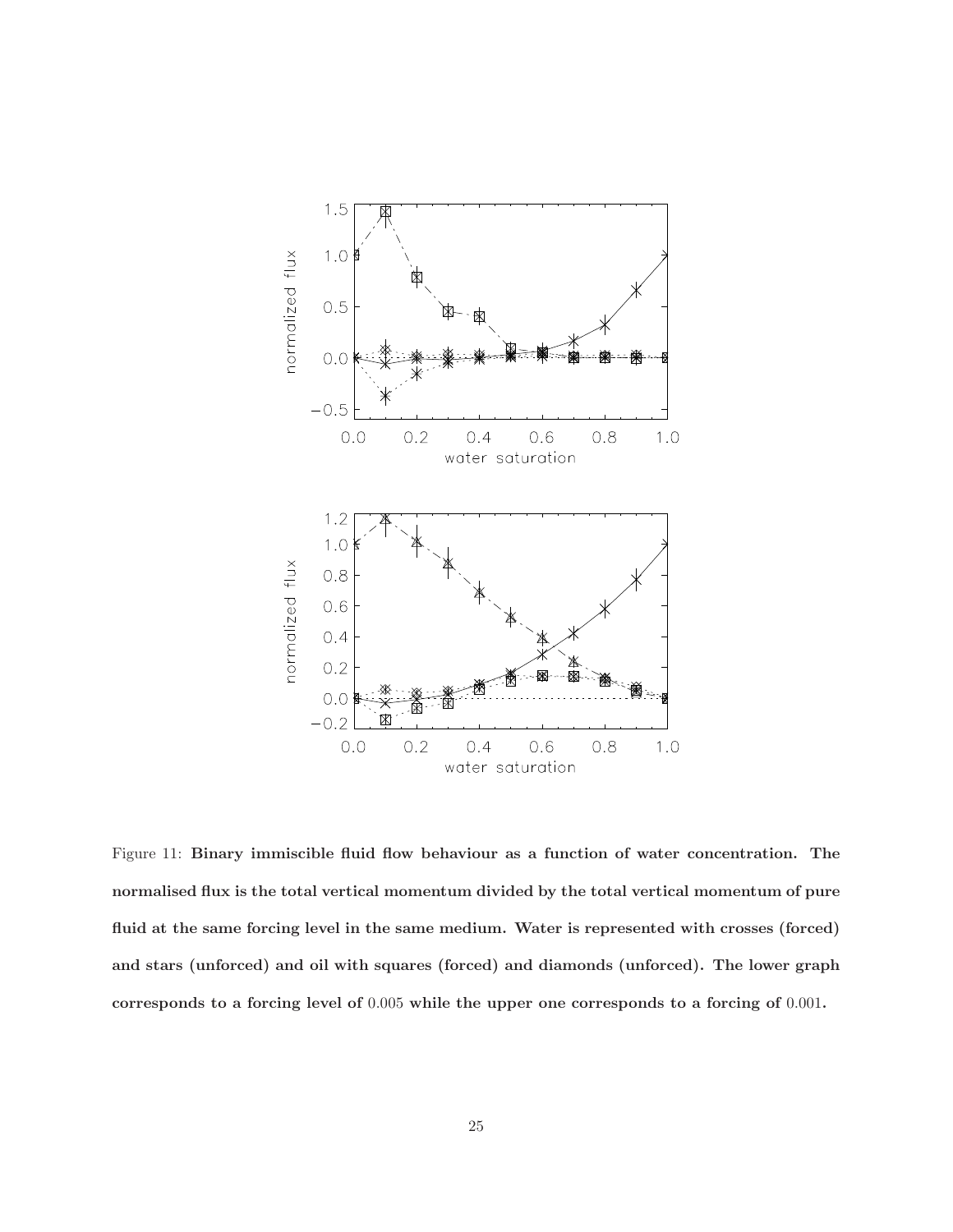<span id="page-25-0"></span>coupling between the two fluids is very small, because of the high residual saturations (the flux of the forced phase is zero, as is the flux of the unforced phase).

In both diagrams, lubrication phenomena are seen at very low water concentrations. Figure 12 displays the results obtained in the case of a porous medium comprising a single pore. The principal result is that



Figure 12: Left: binary immiscible fluid flow behaviour as a function of water concentration. No lubrication phenomenon is exhibited in this case. Water is represented with crosses (forced) and squares (unforced) and oil with triangles (forced) and diamonds (unforced). Error bars are also displayed. Right: the single pore porous medium used, together with a velocity profile; colour coding as in previous figures.

lubrication effects are not very important in this case. It therefore seems that lubrication effects in the other porous medium used are due to the topology of the obstacle matrix, being dependent on the amount of solid-liquid interface.

In summary, for binary immiscible fluid flow in porous media, it appears that when the forcing is greater than the capillary threshold, the shapes of the relative permeability curves agree well with what has been published previously concerning simulation results. The residual oil saturation is small, and is probably due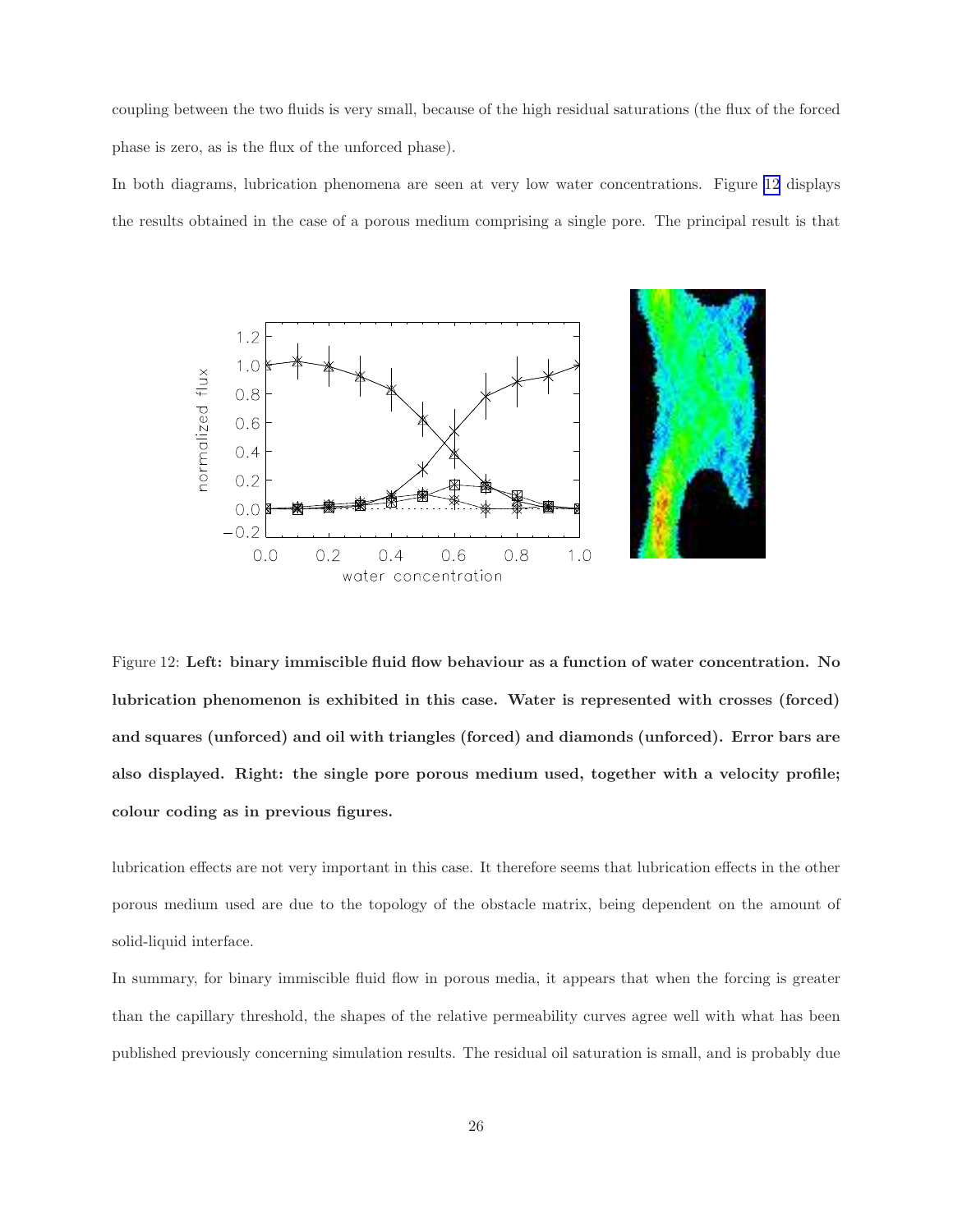<span id="page-26-0"></span>to the topology of the porous medium and to the use of random initial configurations. The porous medium can also produce "lubrication" effects, at very small levels of water saturation. The coupling coefficients appear to be roughly equal over a large range of saturations, and exhibit a maximum of 0.2 for 60% water saturation. When the forcing is lower than the capillary threshold, the oil flux is strongly dependent on the connectivity of the oil phase.

## 4.5 Ternary amphiphilic fluids

In this section the effect of surfactant on the hydrodynamic behaviour of oil/water fluid mixtures in porous media is investigated. In the binary immiscible fluid case, the fluxes of the different species were normalised by the flux of a pure fluid in the same medium, of density equal to the sum of the partial densities. In the ternary case, the flux of each species is normalised by the flux of a pure fluid of density equal to the sum of the partial densities of oil and water.

The simulations are performed using the large (cf table [1\)](#page-16-0) obstacle matrix. As in the binary case, the gravitational flow implementation is used. The reduced densities of oil and water are equal to 0.2, and the reduced density for surfactant is set equal to 0.1 (for this surfactant concentration, the equilibrium state without flow corresponds to the microemulsion phase). Results are displayed in figure [13.](#page-27-0)

As in the binary case, the response of fluids when they are forced is approximately linear, provided the applied force is greater than a threshold value, the capillary threshold. The diagonal coefficients (relative permeabilities) can then be calculated from the slopes of these lines. Their values are  $\kappa_{ww} \approx 0.20$  and  $\kappa_{nn} \approx 0.50$ . The capillary threshold is lowered by a factor of  $\approx 2$  (now equal to 0.0005) in comparison with the binary case. This change is due to a lowering in surface tension (oil can now pass more easily through narrow channels).

# 5 Imbibition simulations

This work follows some initial studies done by Fowler and Coveney[[16\]](#page-47-0) on the invasion process in a porous medium. They used a randomly constructed porous medium made as described in[[7\]](#page-46-0) to study the effect of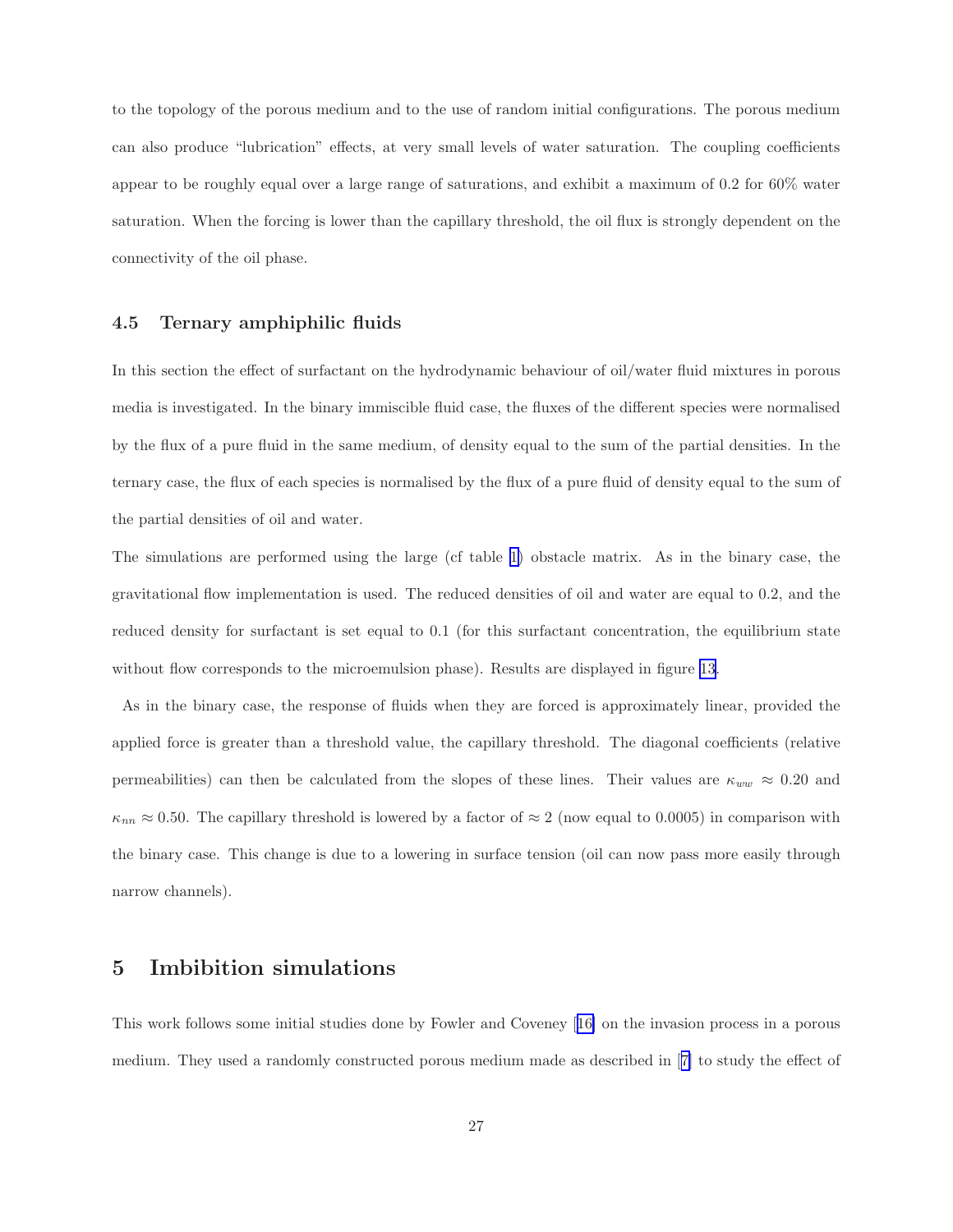<span id="page-27-0"></span>

Figure 13: Evolution of the response of fluids when they are either forced (left) or unforced (right), as a function of the forcing level, in the ternary amphiphilic case, and using the large porous medium (cf table [1\)](#page-16-0). Water is represented with crosses (forced and unforced), oil with triangles (forced and unforced), surfactant with diamonds (oil forced) and squares (water forced).

surfactant on the invasion process in the cases of drainage and imbibition. We have used the same type of porous media. In this section, we consider only the case of imbibition. The imbibition process refers to the invasion of a wetting fluid with or without surfactant into a porous medium filled with a non-wetting fluid. The aim of the following study is to characterise the invasion process, and to investigate the influence of surfactant on this process.

## 5.1 Invasion process

A typical result obtained from an invasion simulation, given in terms of the evolution of the number of particles of each species versus time, is displayed in figure [14.](#page-28-0) This time evolution can be decomposed into two parts. In the first regime, at early times in the simulation, the change in the number of particles is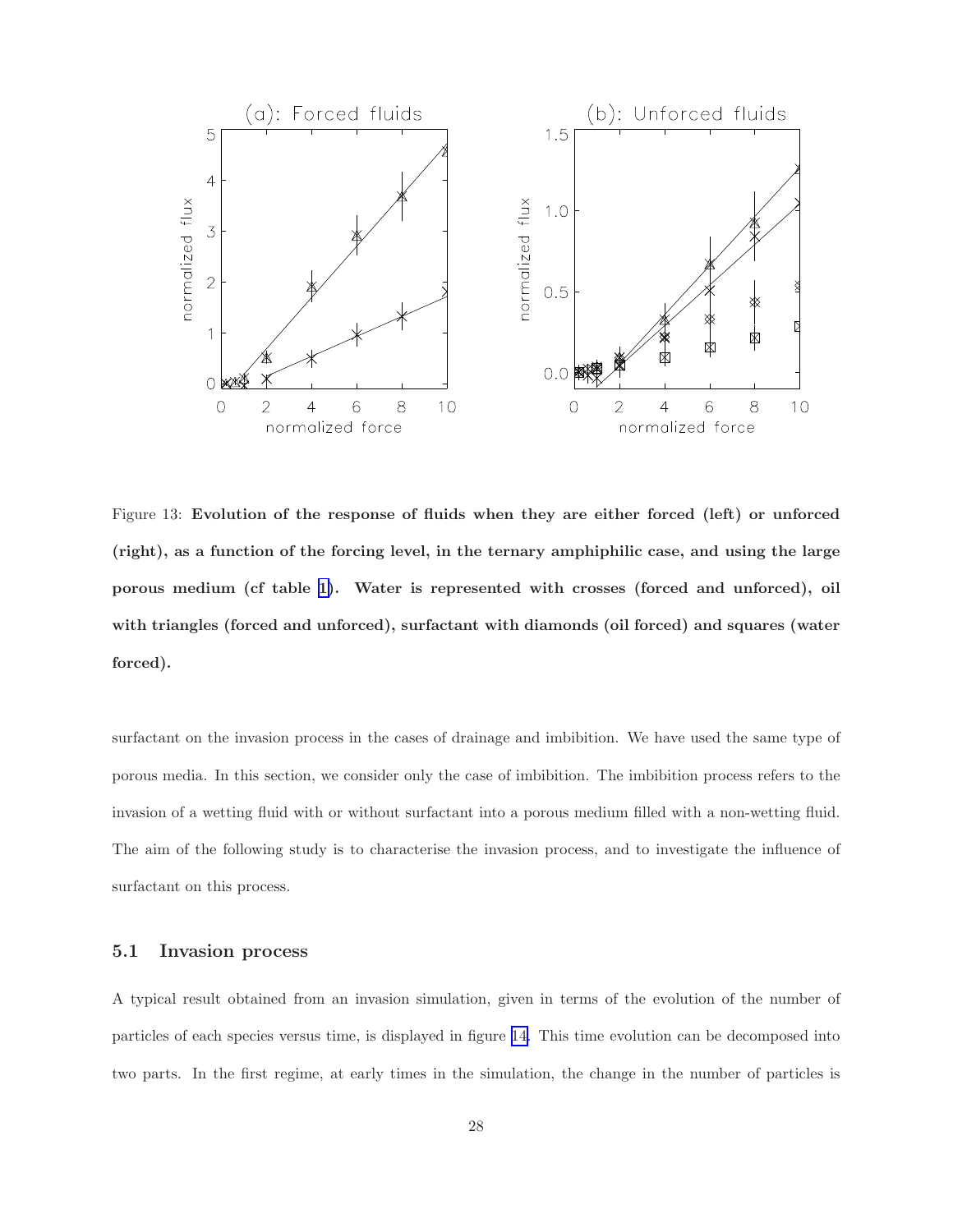<span id="page-28-0"></span>

Figure 14: Variation of the number of oil (dashed line), water (continuous line) and surfactant (dot line) particles versus time when a water-wetting porous medium filled with oil is invaded by a mixture of water and surfactant. The porous medium is displayed in figure [19](#page-34-0), and the lattice size is  $128 \times 256$ . Data come from a single run.

roughly linear with time. The end of this regime corresponds to percolation of the water phase, that is breakthrough by the invading water phase. The second regime shows a slow variation of the number of particles of a given type with time, and a continuously connected path of the invading fluid exists across the lattice. In this domain a steady state has been reached. The number of particles of a given type tends slowly to an asymptotic value. This asymptote corresponds to the residual oil saturation. Figure [15](#page-29-0) displays the gradient of the number of water particles versus time, or the water mass flux, for the simulation data shown in figure 14. The two regimes described above can be identified here more clearly. Prior to water percolation, the decrease in the number of oil particles is linear and its gradient is constant in time. After this period, the gradient assumes a small value, corresponding to the existence of a continuously connected pathway of the invading fluid across the lattice simulation cell.

Between the two domains described above, there is a transient region, in which the gradient decreases from its constant finite value to zero. At the end of the first time interval, the water attains its percolation threshold. At the beginning of the second temporal domain, the flux of oil is very small and the oil forms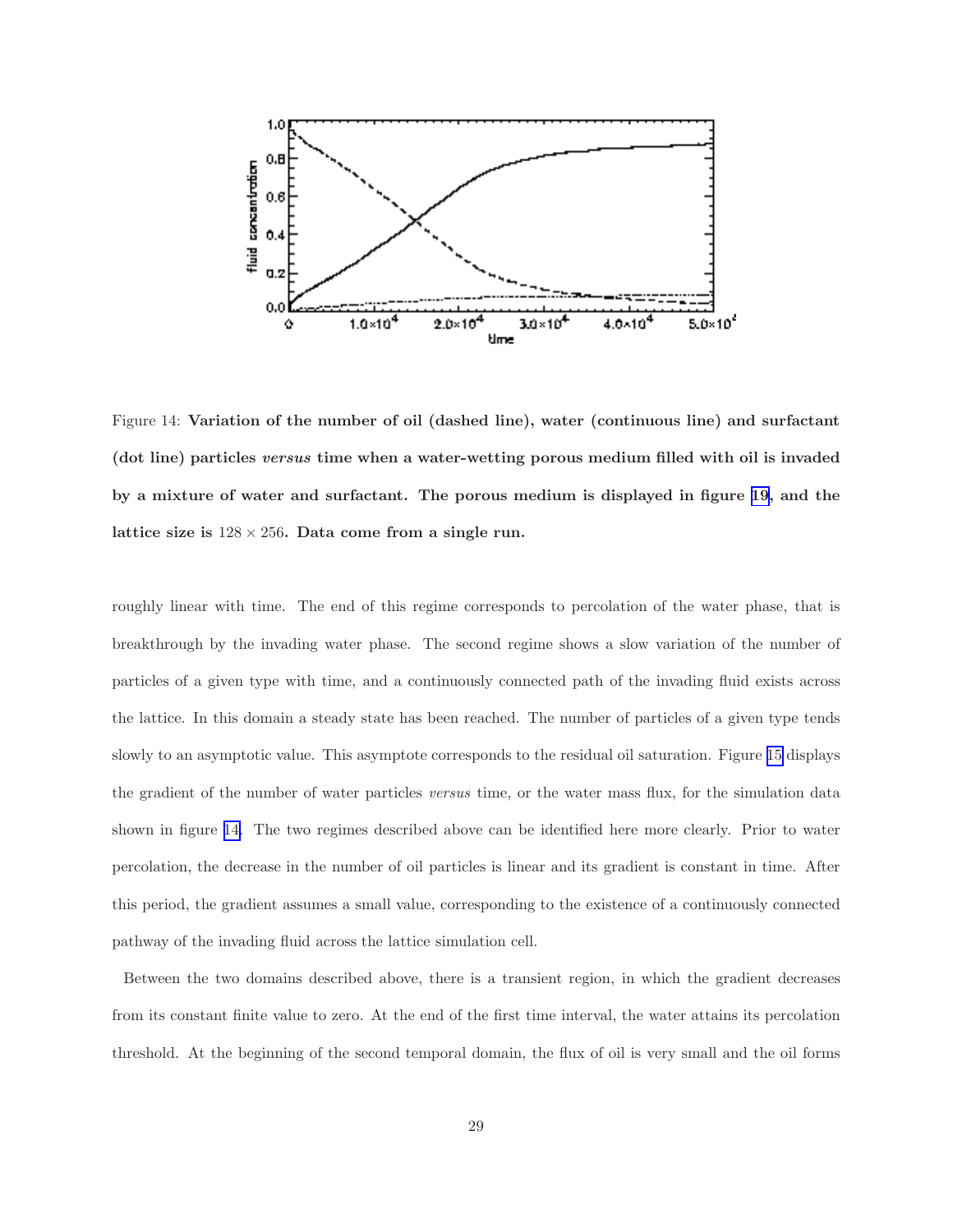<span id="page-29-0"></span>

Figure 15: Rate of change of water particles versus time (i.e. the water mass flux) for the simulation data shown in figure [14](#page-28-0).

only disconnected bubbles. In the transient regime between these two domains, both fluids are percolating and the flux of each species is non-zero. Oil particles are driven off the lattice while water occupies more and more sites. The end of the transient domain is associated with the end of oil percolation.

## 5.2 Effect of forcing

The effect of the applied force is investigated in the first steps of the invasion process, that is prior to the onset of water percolation. In this regime, the number of oil particles decreases linearly with time (the oil mass flux is essentially constant). Figure [16](#page-30-0) displays the results obtained for the small porous medium (cf table [1](#page-16-0)), with no surfactant, for different applied forces. The simulations were performed over 75000 timesteps.

A linear variation of the number of oil particles versus time before water percolation is observed. The slopes of these lines are calculated for different applied forces. This calculation was performed for several different porous media, and the results are collected in figure [17.](#page-31-0)

From these curves (calculated before the percolation threshold), we can see that there is a linear regime in the evolution of the oil flux. The oil flux is then directly proportional to the force applied to the water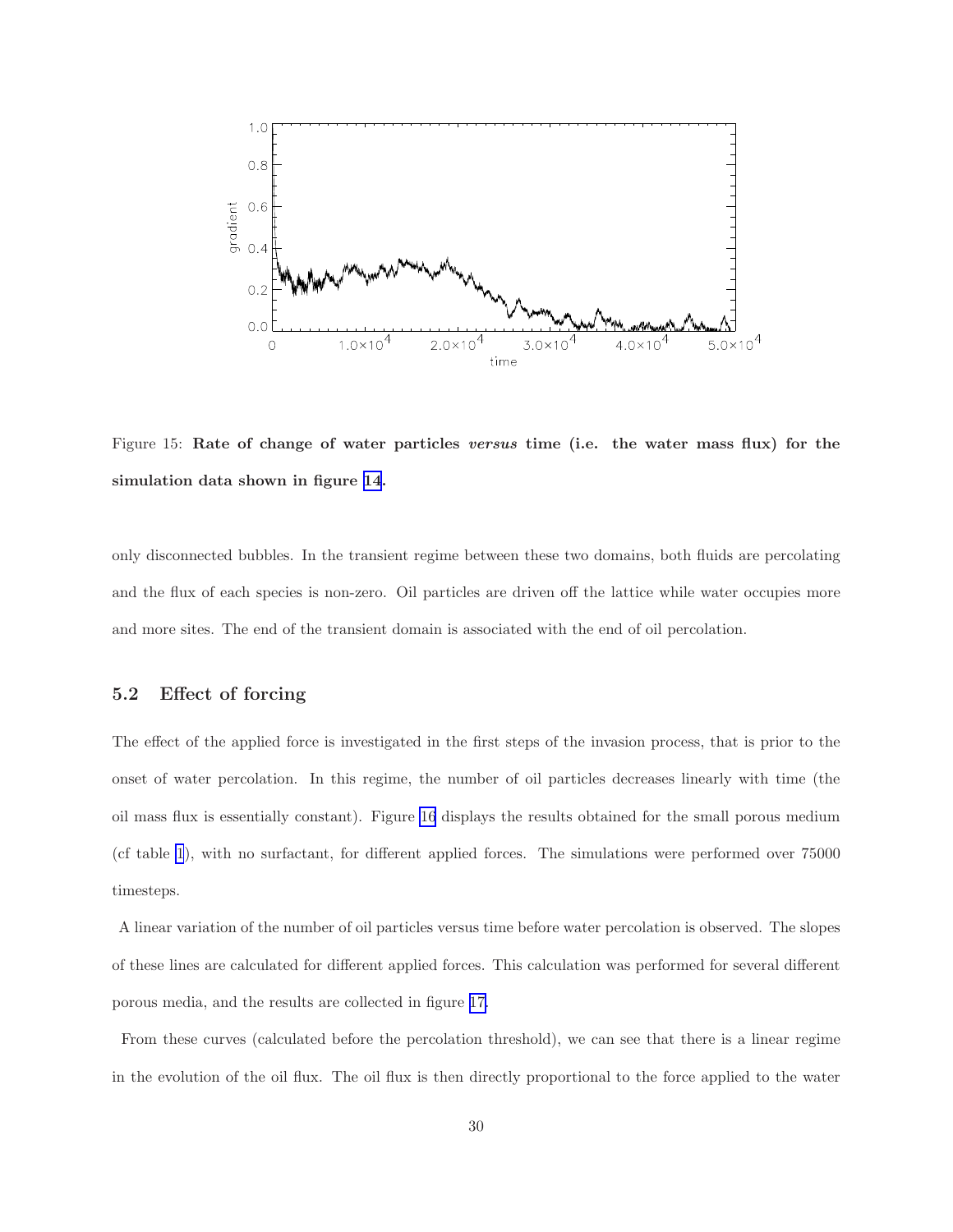<span id="page-30-0"></span>

Figure 16: Invasion of water in a water-wetting porous medium filled with oil (imbibition), showing the effect of the applied force on the flux of oil particles. The time is the number of timesteps and the y-axis is the normalised number of oil particles in the lattice. The porous medium has dimensions  $64 \times 128$ . Each curve is a result of a single simulation. Before percolation, the flux exhibits a linear dependence on time. The different forcing levels (from top to bottom) are 0.0005, 0.001, 0.005, 0.01, 0.025 (using gravity conditions).

particles. Thus the greater the forcing on water, the faster the oil flows (and the sooner the percolation threshold is reached).

At very high forcing levels, the gradient of the oil flux no longer exhibits a linear dependence on the applied force but rather tends to an asymptotic limit. This behaviour is probably related to the limited velocity of the particles in the lattice gas model; otherwise, it would mean that an optimal value of the forcing level exists to maximise oil production, implying that the application of ever increasing forces will not be beneficial.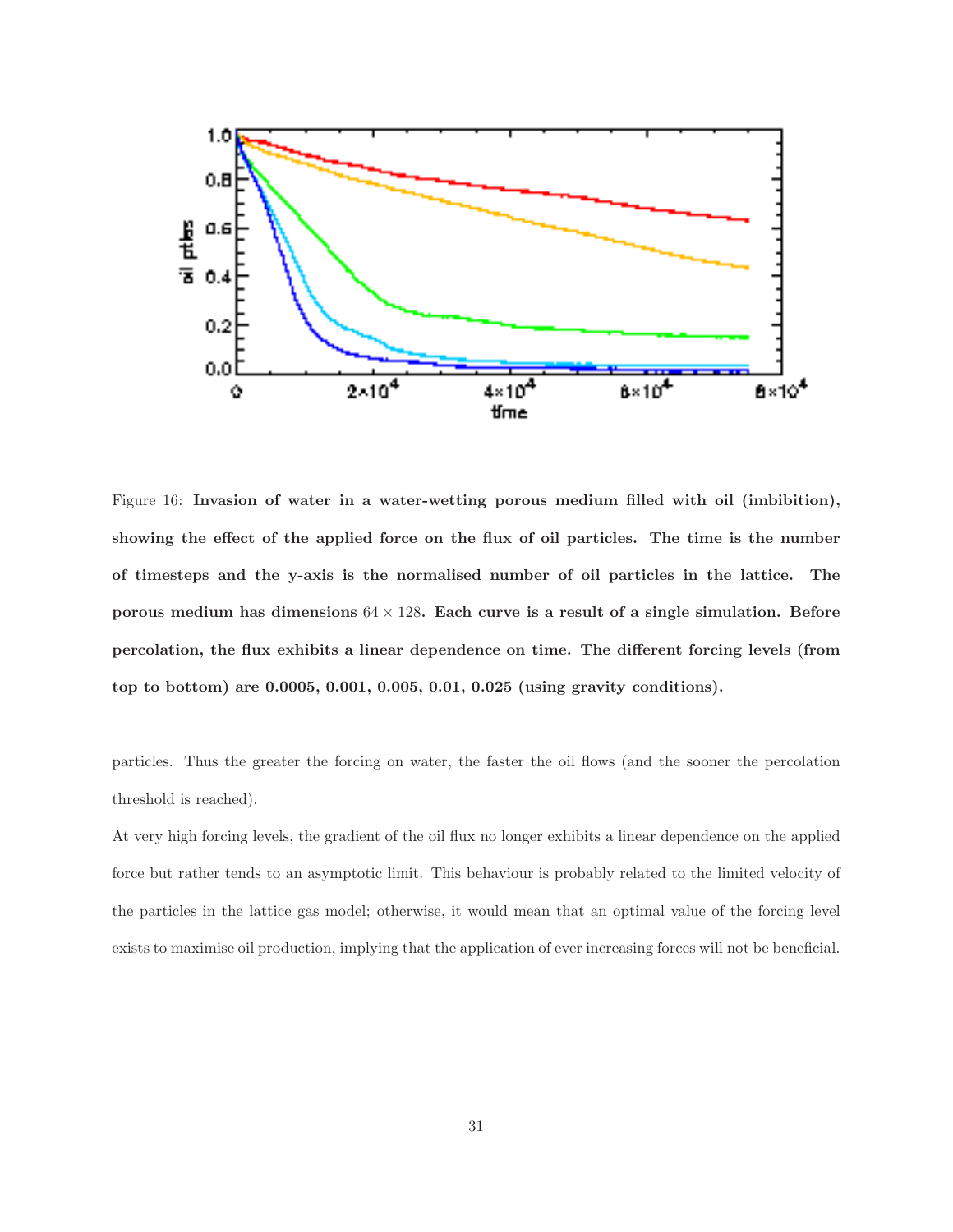<span id="page-31-0"></span>

Figure 17: Effect of the applied force on the gradient of the flux of oil particles for porous media (randomly created and also built using the method described in section [4.2](#page-13-0)) of various size  $(64 \times 128$  and  $128 \times 256$ . Each point is a result of a single simulation.

# 5.3 Effect of surfactant on imbibition

Emulsification As Fowler and Coveney have noticed [\[16](#page-47-0)], one often encounters substantial variation in results for similar simulations. This means that precise results require substantial ensemble averaging, and so one must be very careful in attempting to draw conclusions from one or a limited number of simulations. Bearing this in mind, we start by a careful study of the effect of surfactant at the pore level. The porous medium is now composed of only one pore as shown in figure [12.](#page-25-0) This is obviously not representative of a porous medium but nevertheless it contributes to our understanding on what happens on larger scales. The conclusion arising from this particular porous medium is that the termination of oil percolation takes longer to occur in the case with surfactant, and hence that oil recovery is enhanced. The behaviour of the fluids after the end of oil percolation is strongly dependent on whether surfactant is absent or present. Without surfactant, the remaining oil forms large spherical droplets which can barely flow, whereas the presence of surfactant favours the formation of smaller oil droplets (the surfactant concentration required to achieve this is quite high, typically  $0.2 - 0.3$ ), which can flow very easily. Therefore, in this example of imbibition, the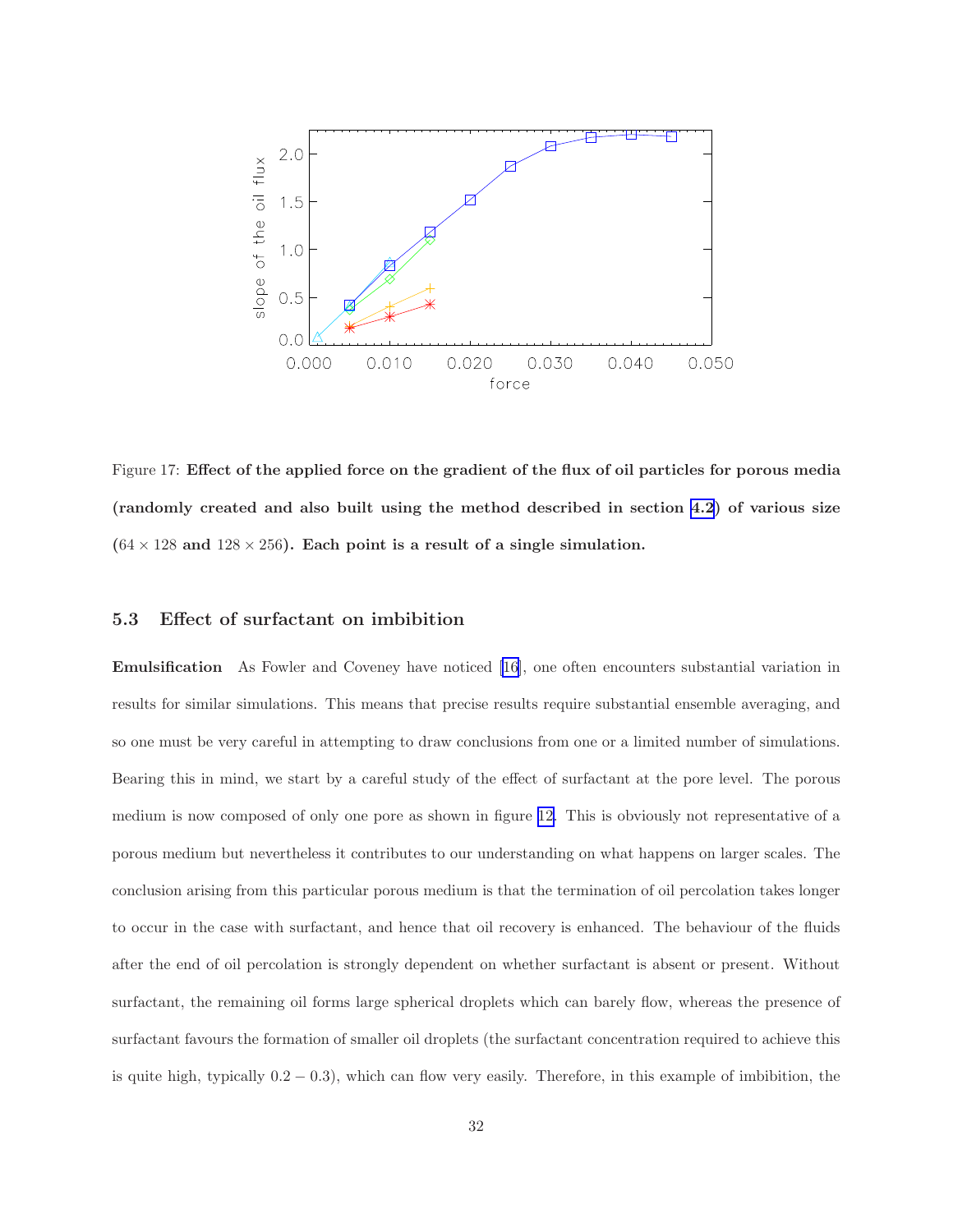introduction of surfactant strongly enhances oil recovery.

These phenomena observed at the pore level are also manifested at larger scales. Figure 18 displays configurations obtained when flooding a porous medium filled with oil by either water or a mixture of water and surfactant. From this figure, we can see that when there is no surfactant, rather large oil droplets remain in



Figure 18: Configuration obtained during flooding a porous medium filled with oil by either water (left) or a mixture of water plus surfactant (right). The size of the lattice is  $64\times128$ . The configurations are taken just before the end of oil percolation. The emulsification phenomenon can easily be seen in the latter case.

the rock. On the other hand, in the presence of surfactant, a large number of small oil droplets can be seen surrounded by surfactant. These small droplets are less affected by capillary effects and can flow readily. However, we also notice that the concentration of surfactant is greater in the lower part of the box, from where the flooding occurred. There are two reasons for this: first, surfactant particles are rapidly trapped when they encounter the first oil-water interface. This trapping remains until the oil droplets form and flow. Second, surfactant particles can self-assemble into small clusters[[17, 18\]](#page-47-0), which can be trapped in small pores. This phenomenon, called micellisation, is discussed further below.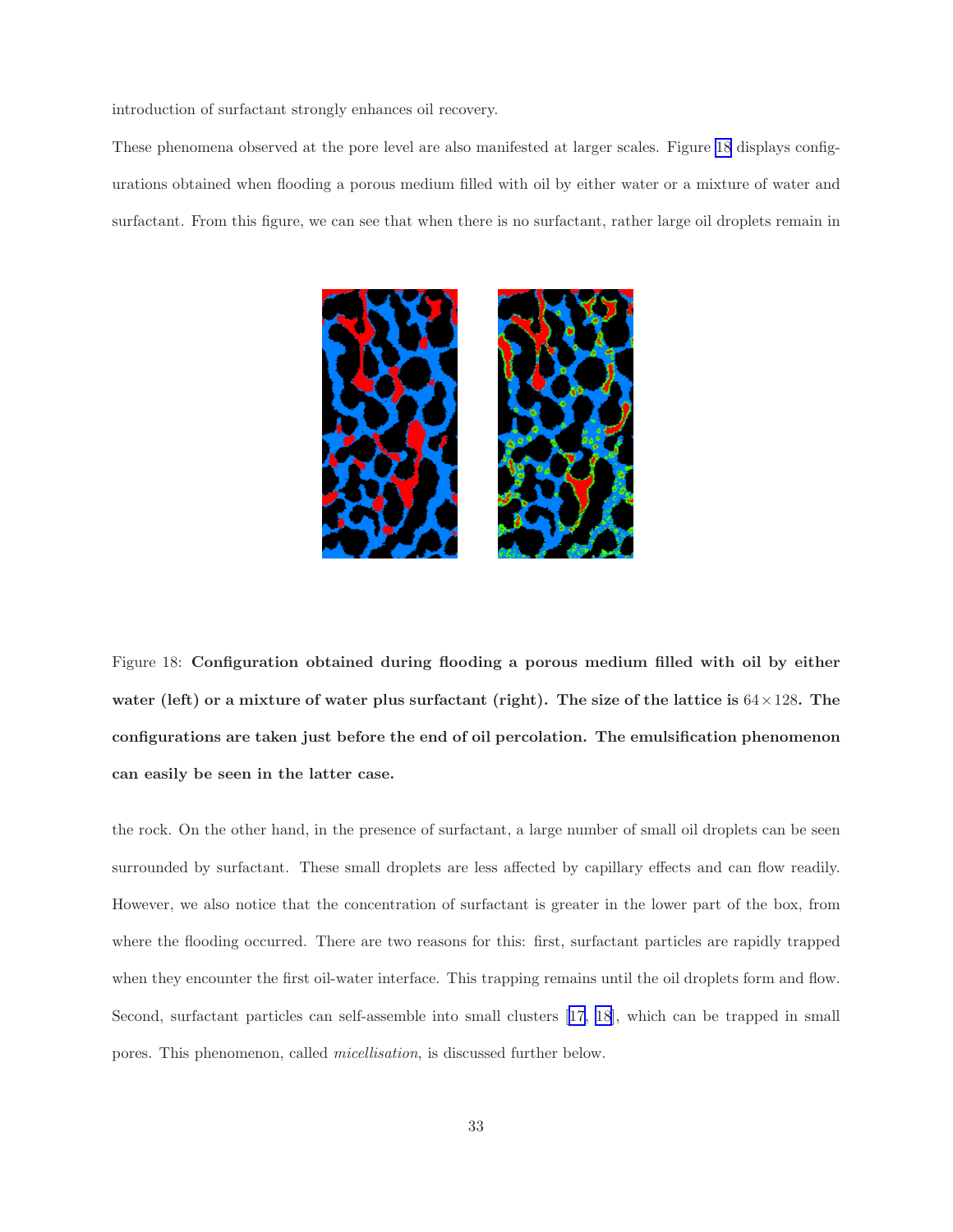These various emulsification phenomena are clearly observed in our imbibition simulations, and tend to decrease the residual oil saturation in the steady state regime, thus improving the oil recovery.

Micellisation One important effect arising from the presence of surfactant is now discussed in greater detail: micellisation. This corresponds to the formation of small clusters of surfactant, trapped in the medium. It requires a sufficiently high concentration of surfactant (greater than the critical micelle concentration)[[18\]](#page-47-0). These micelles tend to form in regions where the flux of particles is low. This phenomenon is also seen when a porous medium filled with water is flooded by a mixture of water and surfactant (fig [19\)](#page-34-0).

From the upper image in fig [19,](#page-34-0) we can clearly see that surfactant particles gather in the smallest pores, where the flow velocity is small. The lower image in the same figure represents the coloured concentration profile of surfactant versus time and versus the lattice row number (i.e. in the flow direction). This quantity is averaged over all columns of the lattice. The start of the simulation corresponds to the bottom line on this diagram, at which point there is no surfactant present. The appearance of a new colour (light blue) corresponds to the advance of the front of surfactant (represented approximately by the diagonal "front" in this image). We can see that the progression of the surfactant front does not exactly follow a constant speed. Indeed, zones of high surfactant concentration appear (represented by red peaks); these correspond to the formation of micelles. We can see that the micelles are stable in time, both from the point of view of their concentration (which actually even shows a tendency to increase) and of their localisation (the surfactant density peaks are vertical, indicating that the micelles do not move). The advance of surfactant is thus held up by the micellisation process; the water advances faster than the surfactant.

Structure Here the structural properties of the front during imbibition simulations are investigated. During an invasion simulation, the precise location of the interface can be extracted. Only sites at the water-oil or surfactant-oil interface are taken into account (the obstacle sites are discarded). From these data, the fractal dimension of the interface can be calculated. This is achieved by counting the number of boxes needed to cover the interface for different box sizes. The fractal dimension is the slope of the linear part, in a log-log diagram, of the evolution of the number of boxes versus the size of the box (the so-called box counting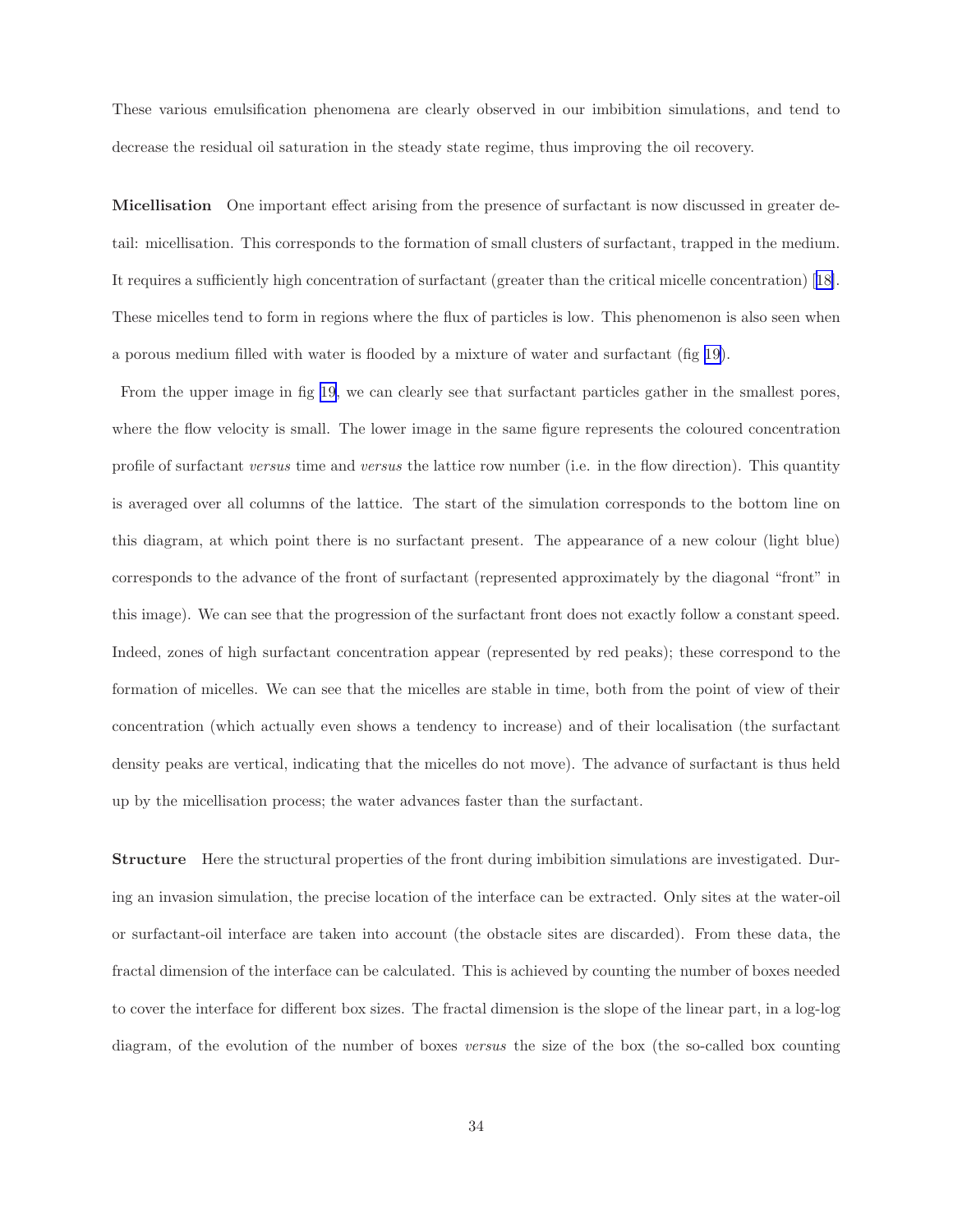<span id="page-34-0"></span>

Figure 19: Top: configuration after 100 000 timesteps when flooding a water-wetting porous medium filled with water by a mixture of water and surfactant (water in blue and surfactant in green). The direction of the invasion is from left to right. Bottom: normalised concentration of surfactant versus time and versus the y-coordinate that is, in the direction of the flow (red and blue correspond to high and low concentration respectively). The concentration of surfactant in the invading fluid is 0.3. The lattice size is  $128 \times 256$ . One time unit corresponds to 250 timesteps.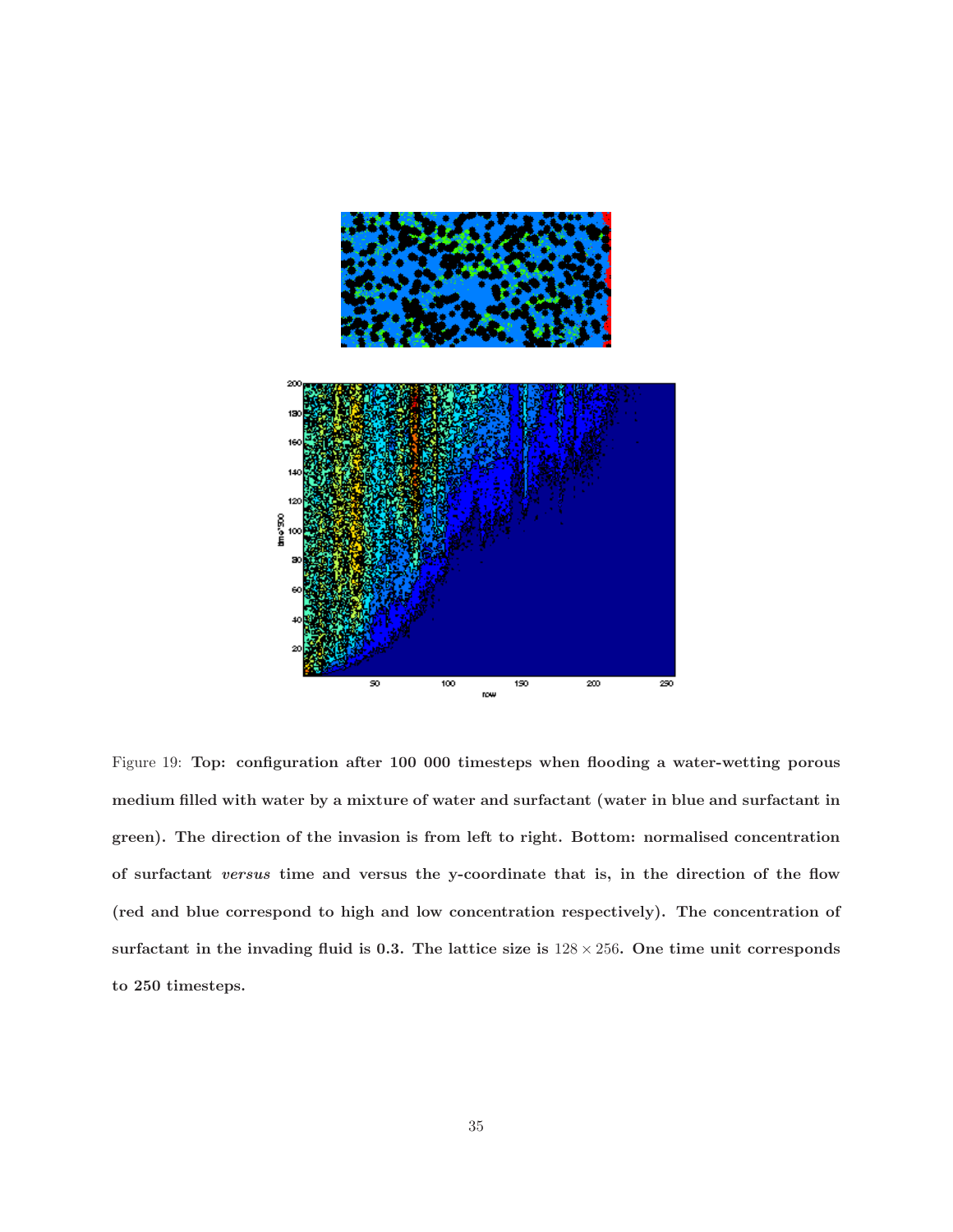method). At the beginning of the simulation, the interface is flat, and so the fractal dimension is equal to 1. As invasion takes place, the interface becomes more complex and the resulting fractal dimension increases to reach a maximum value at the water percolation threshold. Simulations have been performed in order to compare the fractal dimension of the front in the binary and ternary cases. Figure [20](#page-36-0) - bottom shows the results obtained from several of these simulations. It can be seen that the difference between the two curves (binary and ternary case) is very small, implying that the fractal dimension of the front is the same in both cases. The fractal dimension of the porous medium (equal to 1.65), also shown in figure [20](#page-36-0) - bottom, is greater than that associated with the invading fronts. One might thus wonder if the fractal dimension of the front is not substantially controlled by the complexity of the porous medium. Indeed, the linear part of these curves appears at scales larger than 10 lattice sites, which is greater than the average pore size (here equal to 8.4). The shape of the front during invasion could be imposed by the porous medium. Simulations of invasion in the absence of porous medium help to resolve this issue. Simulations with different surfactant concentrations have been run, and the results are displayed figure [20](#page-36-0) - top.

In the case of low concentration of surfactant (figure [20](#page-36-0) - top) which leads to similar results as in the absence of surfactant, the interface exhibit two smooth bumps. On the other hand, when the concentration of surfactant is greater (0.3), the interface becomes much more complicated. The calculation of the fractal dimension in these two cases leads to the values 1.1 and 1.35 respectively (lower part of figure [20\)](#page-36-0). Simulations with higher surfactant concentrations produce the same fractal dimensions as the latter case. Thus the fractal dimension of the invasion front evolves from 1.0 or 1.1 to 1.3 when the proportion of surfactant changes from 0 to 50%. We can see that the linear regime in these log-log plots persists down to box sizes of a few lattice sites, meaning that interfacial complexity still exists at this scale. For invasion simulations in porous media, the high values of the fractal dimensions are found at large scales, and a decrease of the slopes is observed at smaller scales, where the interfacial structure is not imposed by the porous medium but rather follows the shape described in the absence of porous medium.

Another, more intuitive, means of characterising the interface is simply to compute its length (i.e. the number of sites that it occupies). It is calculated in the same way as above by counting the number of interfacial sites (for example a blue site is at the interface if one of its neighbours is not a blue site nor an obstacle site).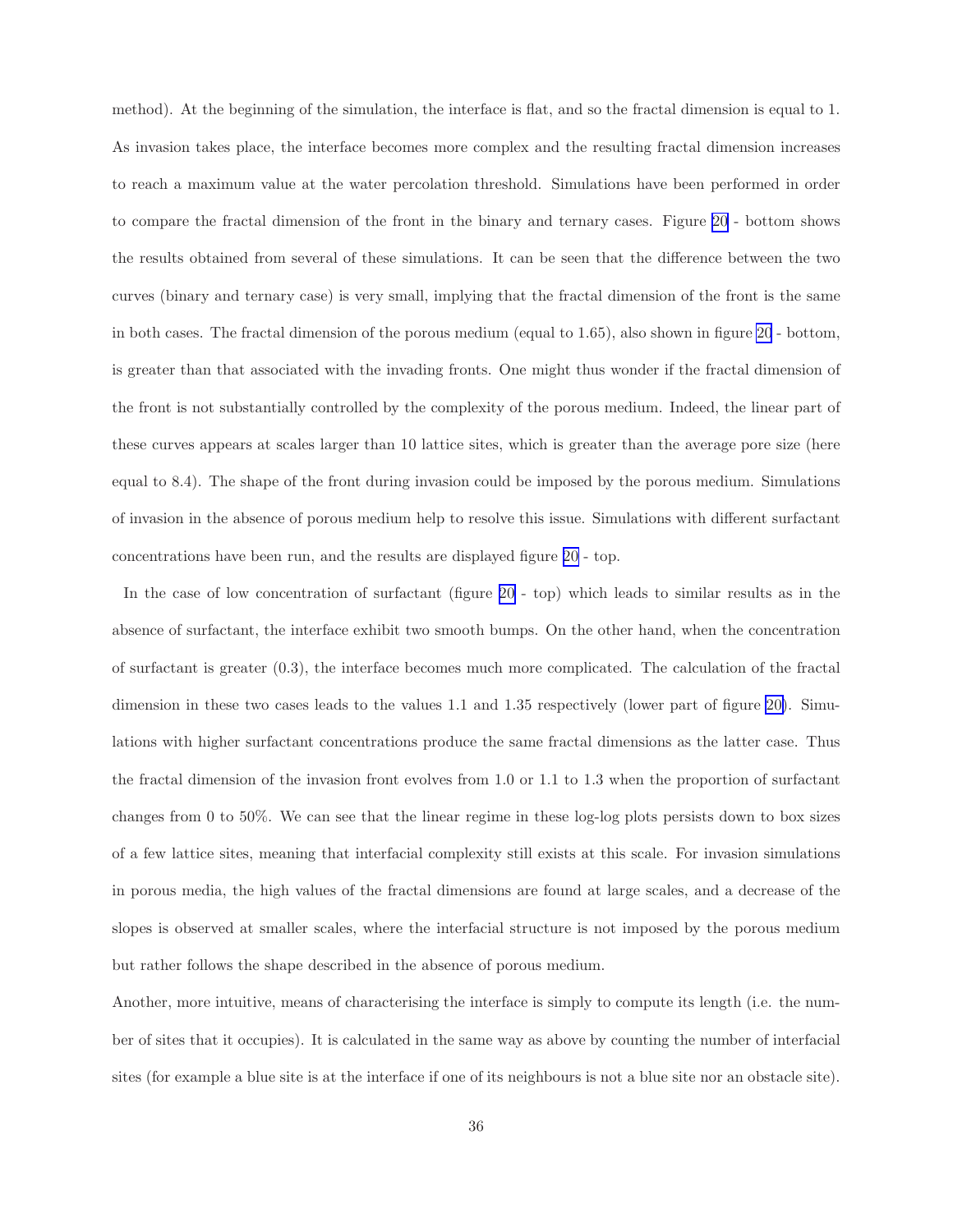<span id="page-36-0"></span>

Figure 20: Top: configurations during invasion without porous medium, for concentration of surfactant of 0.1 (left) and 0.3 (right). Bottom: computation of the fractal dimension of the interface (on a log-log diagram , with a basis of 10). The lower two curves show the calculation of the associated fractal dimension in the absence of porous medium (dot-dashed line for 10% surfactant, dashed line for 30% surfactant). The curves in the middle  $(D = 1.6)$  correspond to the invasion of binary (dot-dashed line) and ternary (dashed line) mixture ( $\rho_{surf} = 0.2$ ) into one water-wetting (index of wettability equal to −7) porous medium shown in figure [19.](#page-34-0) The upper curve (continuous line) is a calculation of the fractal dimension associated with the porous medium alone. The y-axis refers to the number of square boxes (length along the x-axis, in lattice site units) needed to cover the oil/water and oil/surfactant interfaces. 37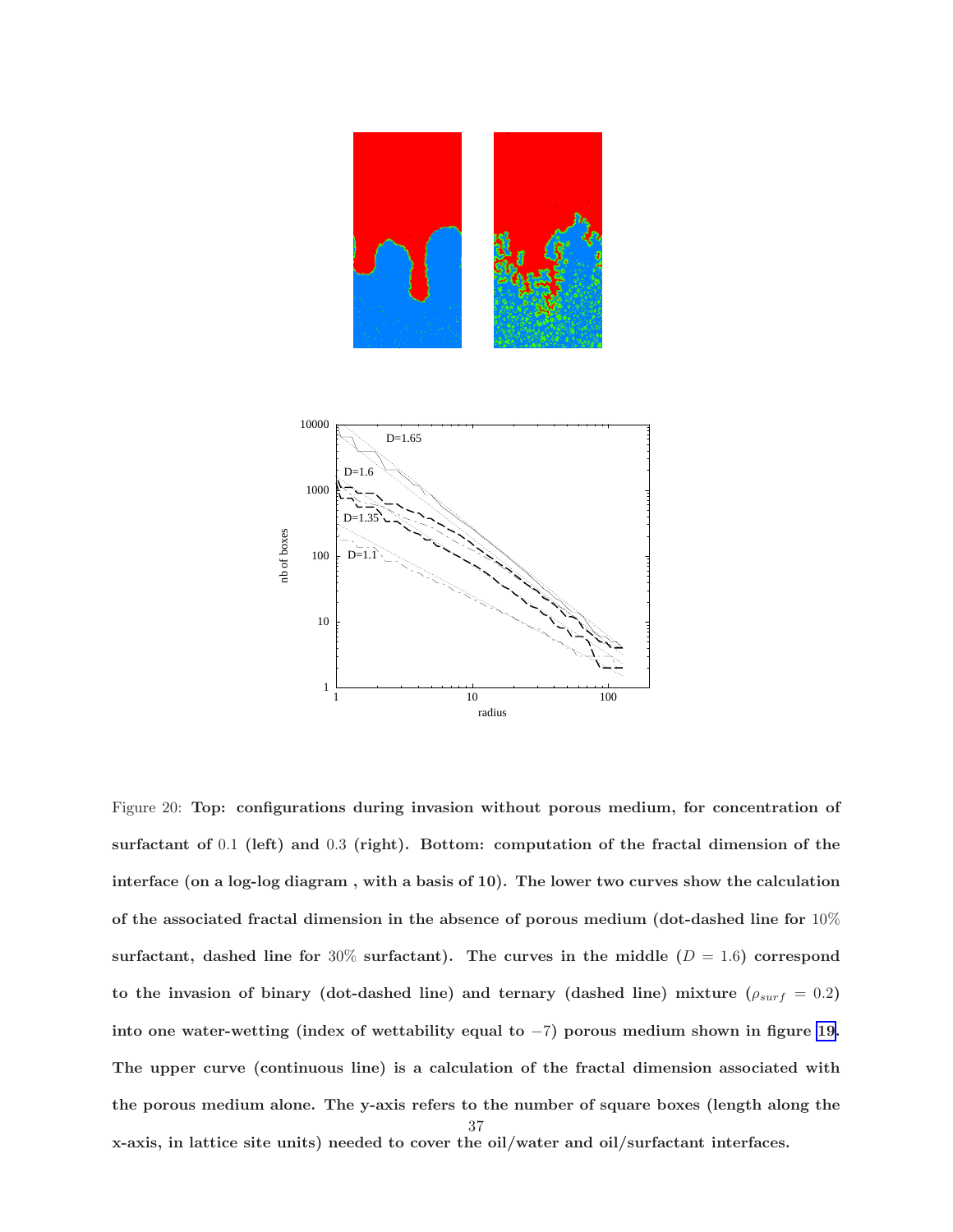Results are displayed in figure 21. In both binary and ternary invasion, at the beginning of the simulation,



Figure 21: Length of the oil-water interface in the binary case (dotted line) and in the ternary case  $(\rho_{surf} = 0.2)($  continuous line), calculated during invasion into a porous medium (the same as in fig [19](#page-34-0), with a wettability index  $=$  -7). The vertical axis measures the number of lattice sites occupied by the interface and the horizontal axis shows the timestep in the simulation. The lattice size is  $128 \times 256$ .

the interfacial length grows. This growth is approximately the same in the two cases, and is roughly linear with time over the first 20000 timesteps. No obvious reasons are apparent for this linear time evolution. The point at which linear growth halts corresponds approximately to the onset of water percolation. In the binary case, after the linear regime, the length of the interface begins to decrease. This is related to the fact that oil droplets do not break into smaller droplets but rather escape from the lattice, leading to a reduction of the interfacial length. On the other hand, in the ternary case, beyond the linear regime, the surfactant particles induce the breaking of large oil droplets into smaller ones, thus increasing the overall length of the interface, even though the total number of oil particles decreases as invasion drives them from the lattice. This is due to emulsification, and to the fact that the structure of the interface in the ternary case is much more complex.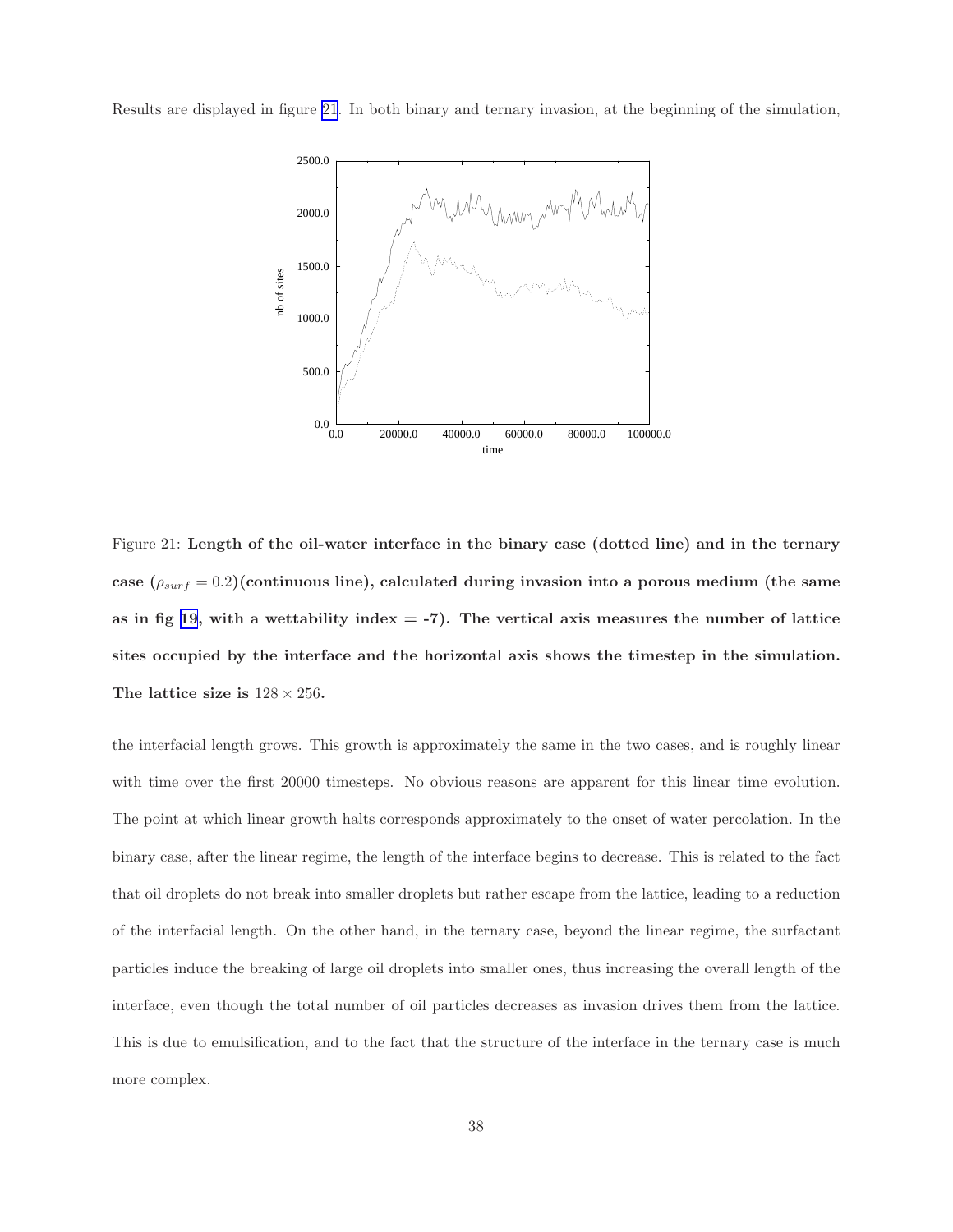<span id="page-38-0"></span>Timescale of micelle and emuslification phenomena In this part, we discuss the time scale of the phenomena described above, due to the introduction of surfactant.

First of all, the formation of a complex interface appears quickly after the beginning of the simulation, well before the onset of water percolation. The phenomena of micellisation and emulsification are coupled together and appear on the same time scale. Figure 22 shows the results obtained when invading a porous medium filled with oil with a mixture of surfactant and water or simply by water. Three simulations have been run in each case. The forcing level is very small (equal to 0.001).

We can see that the curves associated with invasion without surfactant lie below the curves associated



Figure 22: Left: time evolution of the number of oil particles when invading an oil-filled waterwetting porous medium with water (three continuous lines) or with a mixture of water and surfactant  $(\rho_{surf} = 0.2)$ (three upper dotted lines). The three curves in each case correspond to three independent similar simulations. The forcing level is 0.001. Right: a snapshot of the case with surfactant after 70000 timesteps.

with the surfactant case. This means that the invasion of pure water is faster. The main differences in the curves appear near water percolation (∼ 80000 timesteps). After this point, the curves corresponding to the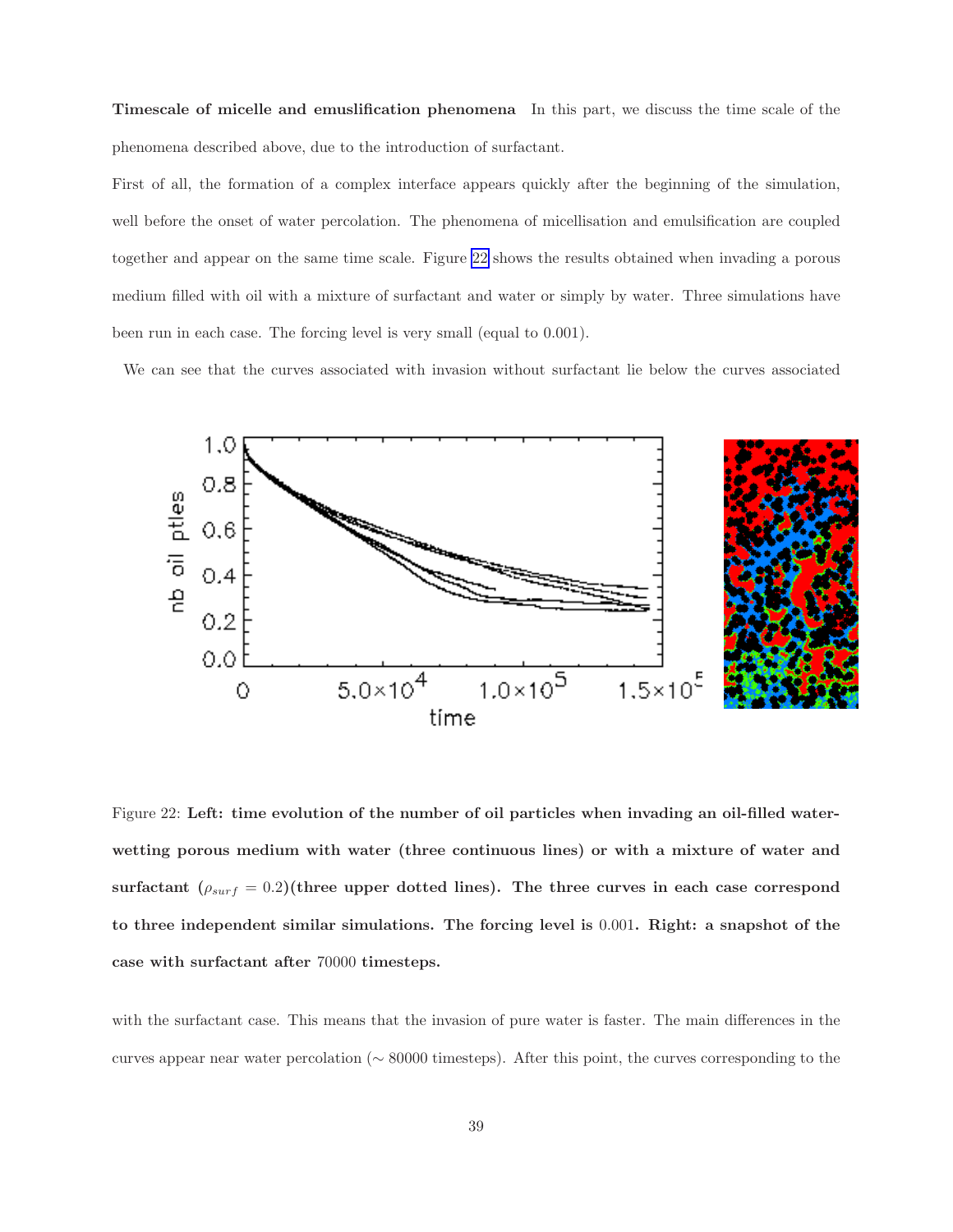surfactant containing fluid continue to decrease while those associated with pure water invasion become flat. This suggests that in the case of pure water invasion, the oil percolation state is ended while in the case with surfactant, particles of oil continue to flow within the medium. We expect that the asymptotic value, that is residual oil saturation, will be smaller in the surfactant case, due to the flow of small oil droplets.

The slowing-down of the invasion process when surfactant is present can be understood qualitatively in terms of "gel" formation. In the snapshot image in figure [22,](#page-38-0) we can see a large number of micelles and/or small oil droplets surrounded by surfactant accumulating at the bottom of the lattice from where invasion takes place. This accumulation of micelles prevents the invading fluid from passing through, slowing down the invasion process. This is analogous to the known formation of gel by accumulation of surfactant or polymer in actual flooding experiments or reservoir treatments. Over long times, the effect of surfactant is to enhance oil recovery, as can we expect from figure [22](#page-38-0).

Some additional simulations at higher forcing levels have been run, with the same initial conditions: the results are shown figure 23. Two simulations have been run in each case (with and without surfactant). The



Figure 23: Temporal evolution of the number of oil particles when invading an oil-filled porous medium (the same as previously used) with water (lower curves) or with a mixture of water and surfactant  $(\rho_{surf} = 0.2)$ (upper curves). The forcing level is 0.005 and the lattice size is  $128 \times 256$ . Two similar independant simulations heve been performed in each case.

results with and without surfactant present in the invading phase fluid are identical, implying that a gel-like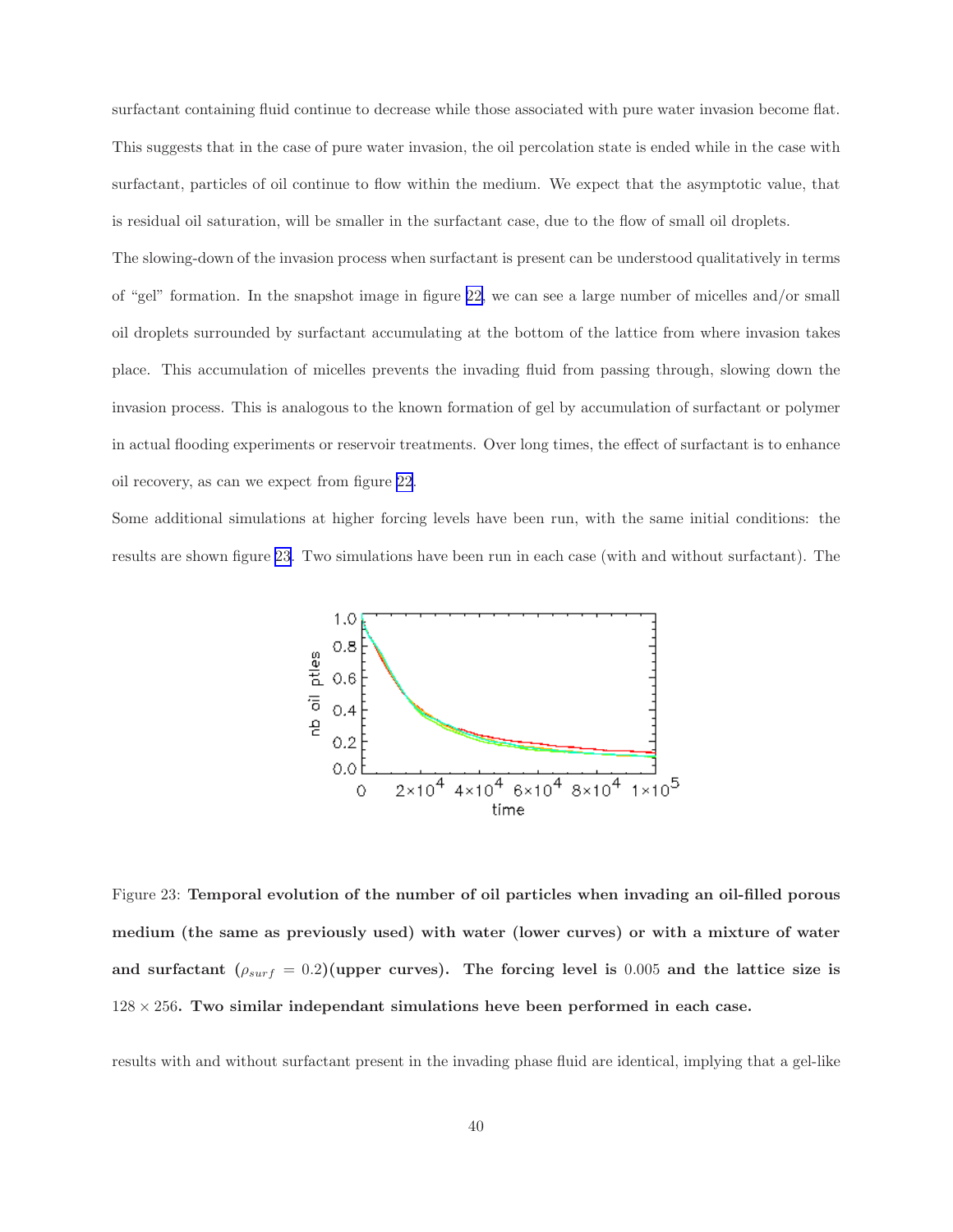phase does not exist anymore; its structure is destroyed by the greater flow rates used here.

In conclusion, the formation of a gel-like phase is observed at low forcing levels, when the invasion process is slow. Its formation is due to the self assembly of micelles in pores. The effect of surfactant when the forcing level is high is small and, in some cases negligible. From these simulations, we conclude that surfactant fluids need a significant period of time to produce new features through self-assembly processes. Their action involves the formation of micelles and/or emulsification which can then enhance oil production during the imbibition process. However, to achieve this even at low forcing levels requires the use of high concentrations of surfactant ( $\sim 30\%$ ), i.e. concentrations which would lead to microemulsion states under equilibrium conditions.

# 6 Drainage simulations

The term "drainage" is used to describe the invasion of a porous medium filled with wetting fluid by a non-wetting one. Simulations are performed in an oil-wetting porous medium displayed in figure [25](#page-42-0). The lattice size is  $128 \times 256$ . The effect of the applied force and the presence of surfactant in the invading phase are described.

## 6.1 Effect of applied force

The methodology is the same as in our imbibition simulations (section [5](#page-26-0)) apart from the fact that the medium is oil-wetting. Simulations are performed with a wettability index of  $+7$ , for different fluid forcing levels. Results are displayed in figure [24,](#page-41-0) for the binary immiscible case.

At very low forcing levels (upper curve), the non-wetting fluid cannot enter the medium because of the capillary forces: the applied force on the non-wetting fluid has to exceed the capillary force to allow invasion. For greater driving forces, the speed of the invasion process is roughly proportional to the applied force. As in the case of imbibition, a maximum flow speed is reached at high forcing levels. The residual oil saturation decreases when the applied force increased, as previously observed in our imbibition simulations.

Three regimes can be distinguished during the invasion process: first, the non-wetting fluid invades the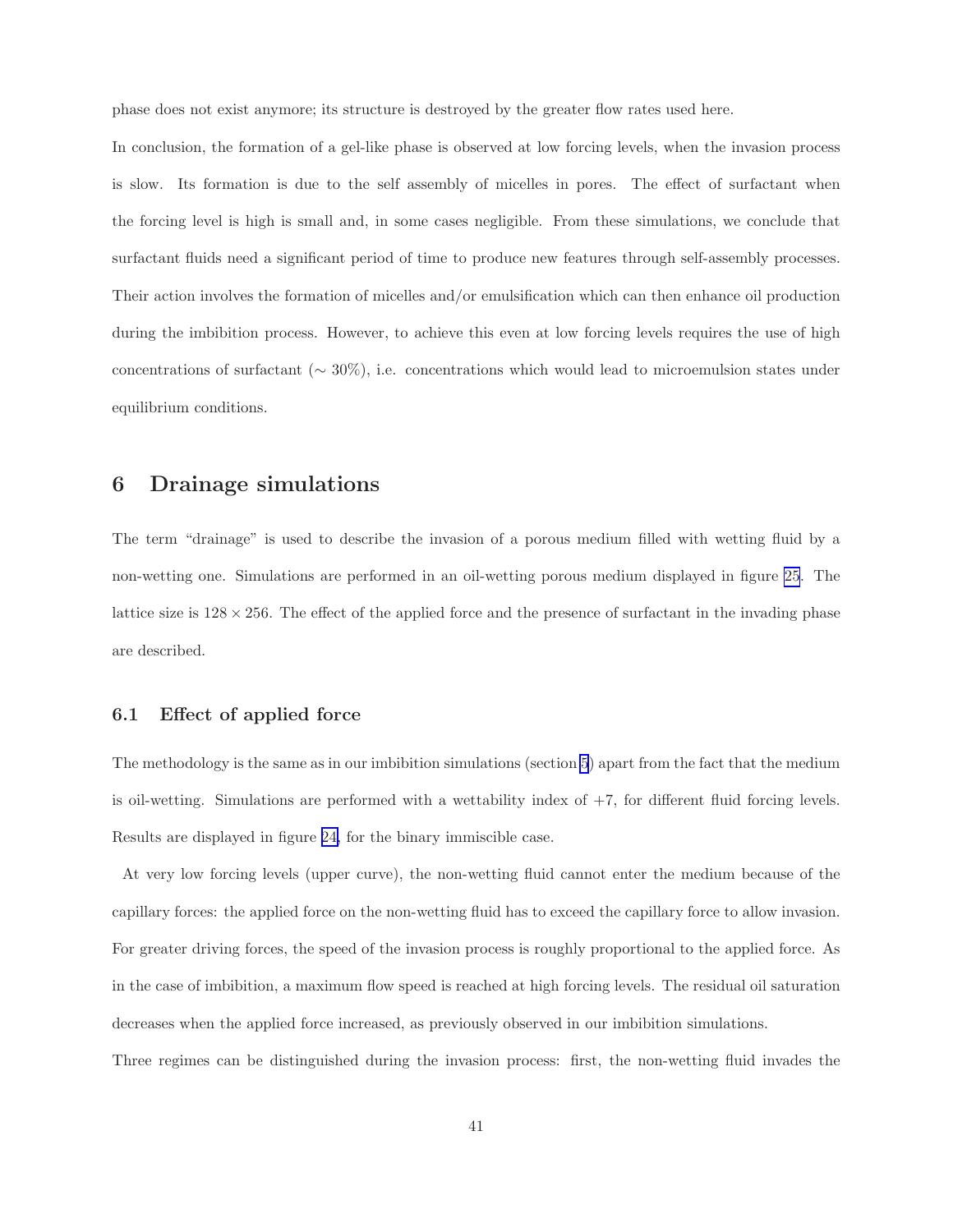<span id="page-41-0"></span>

Figure 24: Temporal evolution of the number of oil particles remaining on the  $128 \times 256$  lattice when invading an oil-filled oil-wetting porous medium with water. The various curves are at forcing levels 0.005, 0.01, 0.02, 0.03, 0.04, and 0.05, from top to bottom.

medium, displacing the wetting fluid. Secondly, the non-wetting fluid percolates, but the still flowing wetting fluid retains its connectivity to the top of the lattice. The last regime corresponds to flow of the non-wetting fluid through a medium containing stagnant residual wetting fluid.

#### 6.2 Effect of surfactant

The effect of the presence of surfactant in the invading fluid is now investigated. Simulations have been performed with a +7 wettability index (i.e. strongly oil-wetting), a driving force of 0.02 using the gravity condition, a reduced density of 0.5 and for concentrations of surfactant equal to 0, 15%, and 30%. Results are displayed in figure [25.](#page-42-0)

We can see that the temporal evolution of the number of oil particles changes dramatically when surfactant is added to the invading fluid. Going from 0 to 30% surfactant concentration, the speed (or the efficiency) of the displacement process is slowed down by more than a factor of 2. The residual oil saturation appears to be lower ( $\sim 5 - 10\%$ ) in the case of pure water invasion.

Figure [26](#page-43-0) displays the oil concentration profile for drainage simulations with and without surfactant. The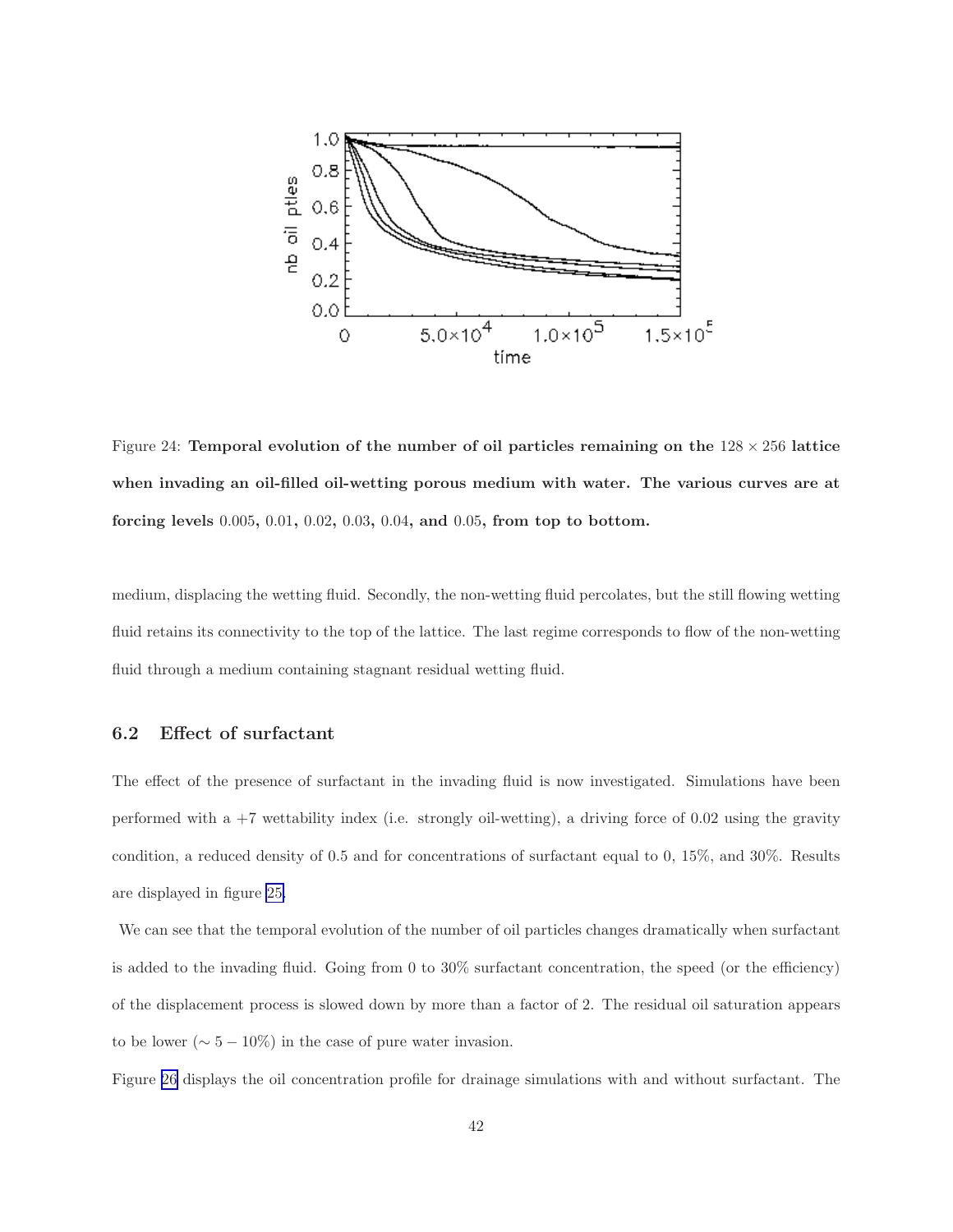<span id="page-42-0"></span>

Figure 25: Left: temporal evolution of the number of oil particles remaining on a  $128 \times 256$ lattice when invading an oil filled oil-wetting porous medium with water (lower curve) or with a mixture of water and surfactant (15% surfactant in the invading fluid (intermediate curve) and 30% (upper curve)). The forcing level is 0.02. Right: a snapshot of the simulation during the binary fluid invasion process (oil in red and water in blue).

red region is greater in the case with surfactant, showing that the process is slower. Moreover, we can see that the progression of water follows a stepwise increase. This feature is more marked in the case with surfactant (lower part of figure [26](#page-43-0)). It is due to the fact that the non-wetting fluid experiences a delay before it is able to enter a channel. Visual inspection reveals that the invading fluid does not take the same path when surfactant is present as when it is absent. In the surfactant case, the path is much more tortuous. In experiments, there is some indirect evidence that paths can be different, depending on the nature of the invading fluid [\[19](#page-47-0)]. Our numerical results appear to confirm this behaviour.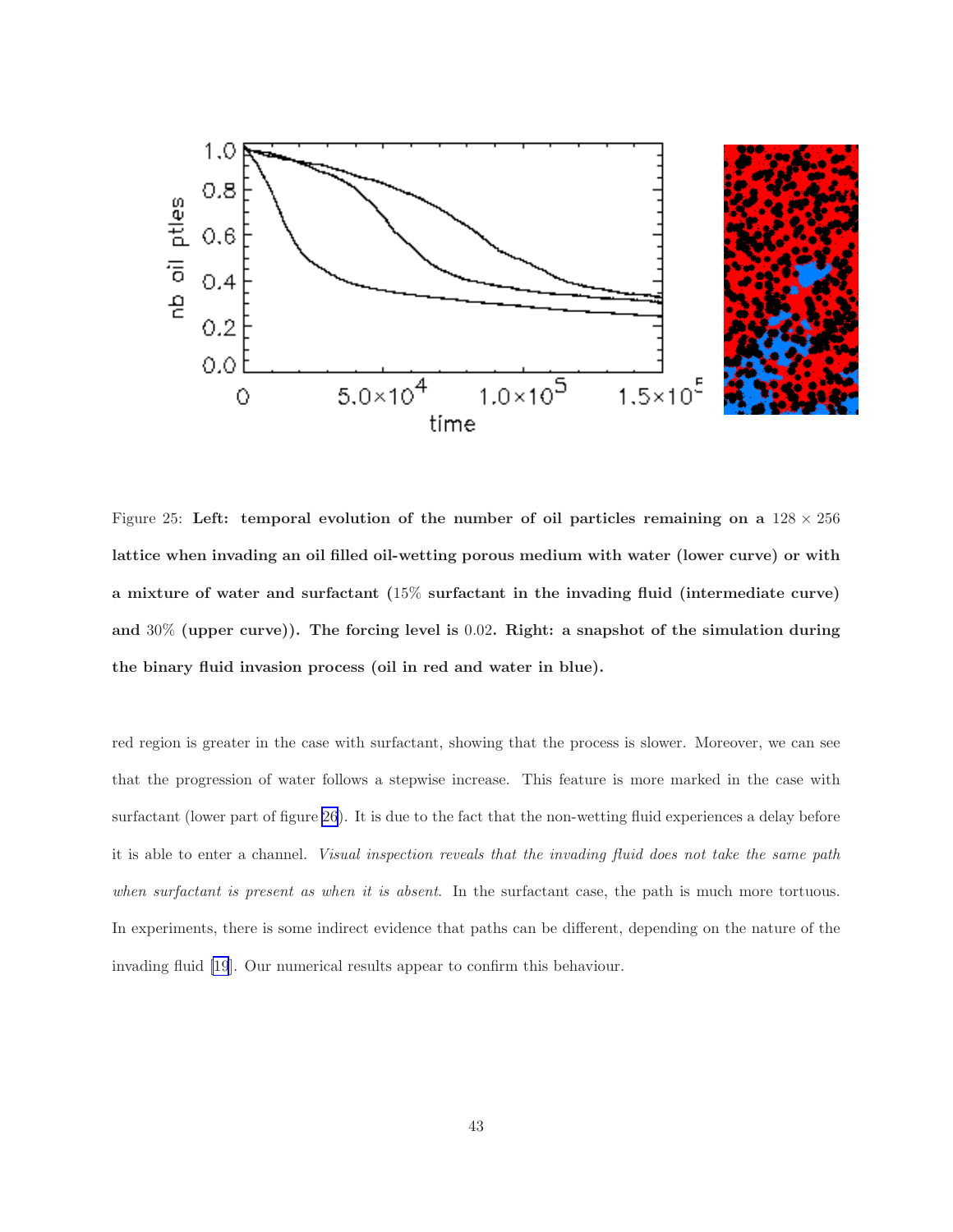<span id="page-43-0"></span>

Figure 26: Normalised coloured oil concentration profile (red and blue correspond to high and low concentration respectively) versus time and y-coordinate (direction of the flow) in the case of drainage without (top) and with surfactant (bottom)(at 30% concentration) present in the invading phase. The porous medium is shown in figure [25](#page-42-0). One time unit corresponds to 250 timesteps.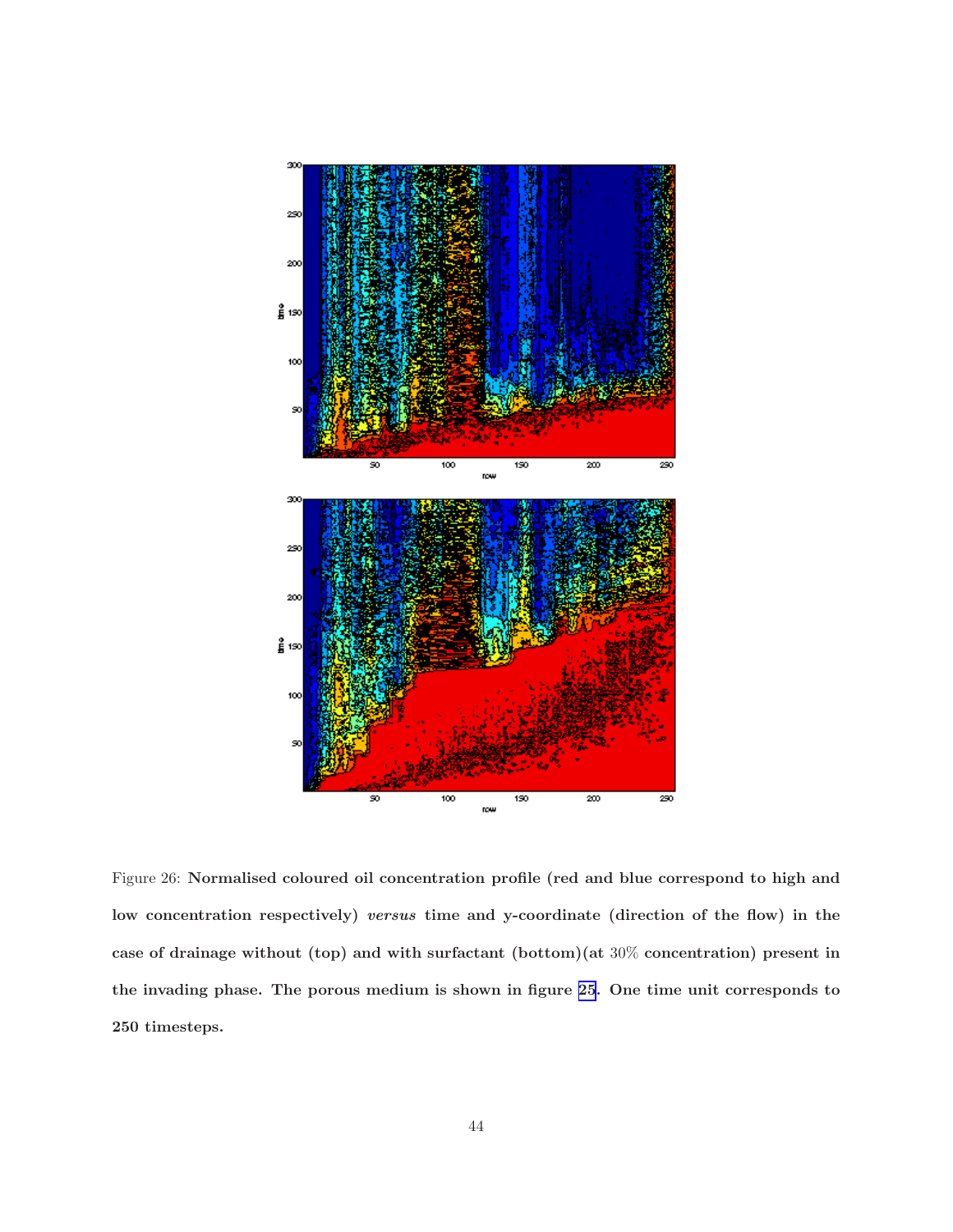# 7 Conclusion

A two-dimensional hydrodynamic lattice gas model has been used to study the behaviour of complex multiphase and amphiphilic fluids under various conditions in two dimensions. In simple cases, the results from this model agree well with theoretical predictions. In more complex geometries like porous media (where theoretical predictions in general cannot be made), an extension of Darcy's law has been used, which explicitly admits a viscous coupling between the fluids. This coupling appears to be non-negligible, and exhibits a maximum for a 1:1 water and oil mixture. Such strong viscous coupling may be understood in terms of the spatial dimensionality of the model. The introduction of surfactant does not change the response of oil and water dramatically but it lowers the capillary threshold. On the other hand, during imbibition, introduction of surfactant leads to the appearance of new and complex features, including emulsification and micellisation. At very low fluid forcing levels, this leads to the production of a low-resistance gel, which then slows down the progress of the invading fluid. At long times (beyond the water percolation threshold), the concentration of remaining oil within the porous medium is lowered by the action of surfactant, thus enhancing oil recovery. The converse behaviour is observed in drainage simulations: the introduction of surfactant leads to a reduction in the invasion process and an increase in the residual oil saturation. Similar studies are now underway using a three dimensional version of our amphiphilic lattice gas [\[6](#page-46-0)].

# 8 Acknowledgments

Fruitful discussions with Bruce Boghosian, James Wilson, Phillip Fowler and Omar Al-Mushadani are gratefully acknowledged. We are grateful to Keir Novik for his assistance in converting colour images to the greyscale versions included here.

# 9 Appendix: Temporal versus ensemble averaging

In most of the simulations presented in this paper, averaging of the fluctuations inherent in our lattice gas model has been performed over time, when a steady state has been reached, rather than over an ensemble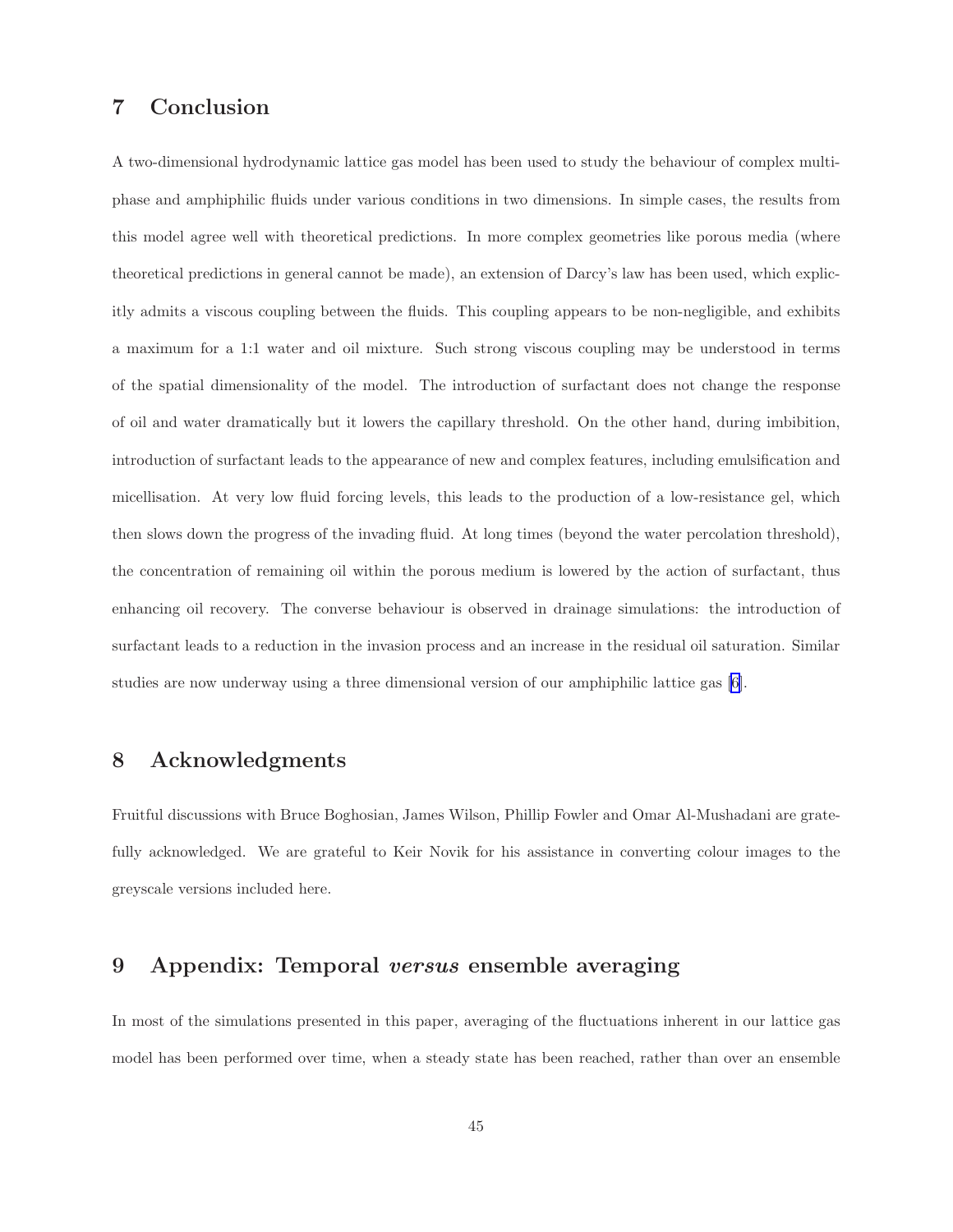of different simulations. When using fully periodic boundary conditions, all simulations were started from an initially random configuration, independent initial configurations being constructed using different seeds for the random number generators. Assuming the existence of a steady state, and the ergodicity of the system, we can use the ergodic theorem to argue that averaging in time is equivalent to ensemble averaging. Tests have been made concerning the equivalence of these two procedures, and they show that the difference between temporal and ensemble averaging is small (roughly ∼ 2.0% for medium forcing levels, although this increases when the forcing becomes very small).

The results obtained in this paper can thus be compared to those obtained using an ensemble-averaging procedure.

However, some thought reveals that ensemble-averaging may not always lead to reliable results. For example, consider a simulation using fully periodic boundary conditions, with a mixture of 10% oil and 90% water in a water-wetting porous medium, forcing only water, the simulation starting from an initially random configuration. The oil particles coalesce and form a droplet which flows. Now consider a simulation starting from a special condition, that is a large oil bubble trapped in the same porous medium; the probability to get such an unusual configuration from a random initial distribution is negligible (it is essentially of zero measure). The calculated oil flux for the bubble, whose stable position can be found from a preliminary imbibition simulation, will be zero. Which simulation produces the more relevant results ? From the point of view of the experiments, if the medium is at its residual oil saturation, the flow of water will not induce a flow of oil and thus the appropriate simulation is the one starting with a chosen special initial configuration; but this has a negligible probability of being sampled in a conventional ensemble-average. The problem with applying ensemble-averaging to invasion simulations is that these systems are not ergodic in general; nor indeed are their steady states equilibrium states. It is therefore a more reliable strategy to perform and report averages based on temporal behaviours in steady-states, as has generally been done in this paper.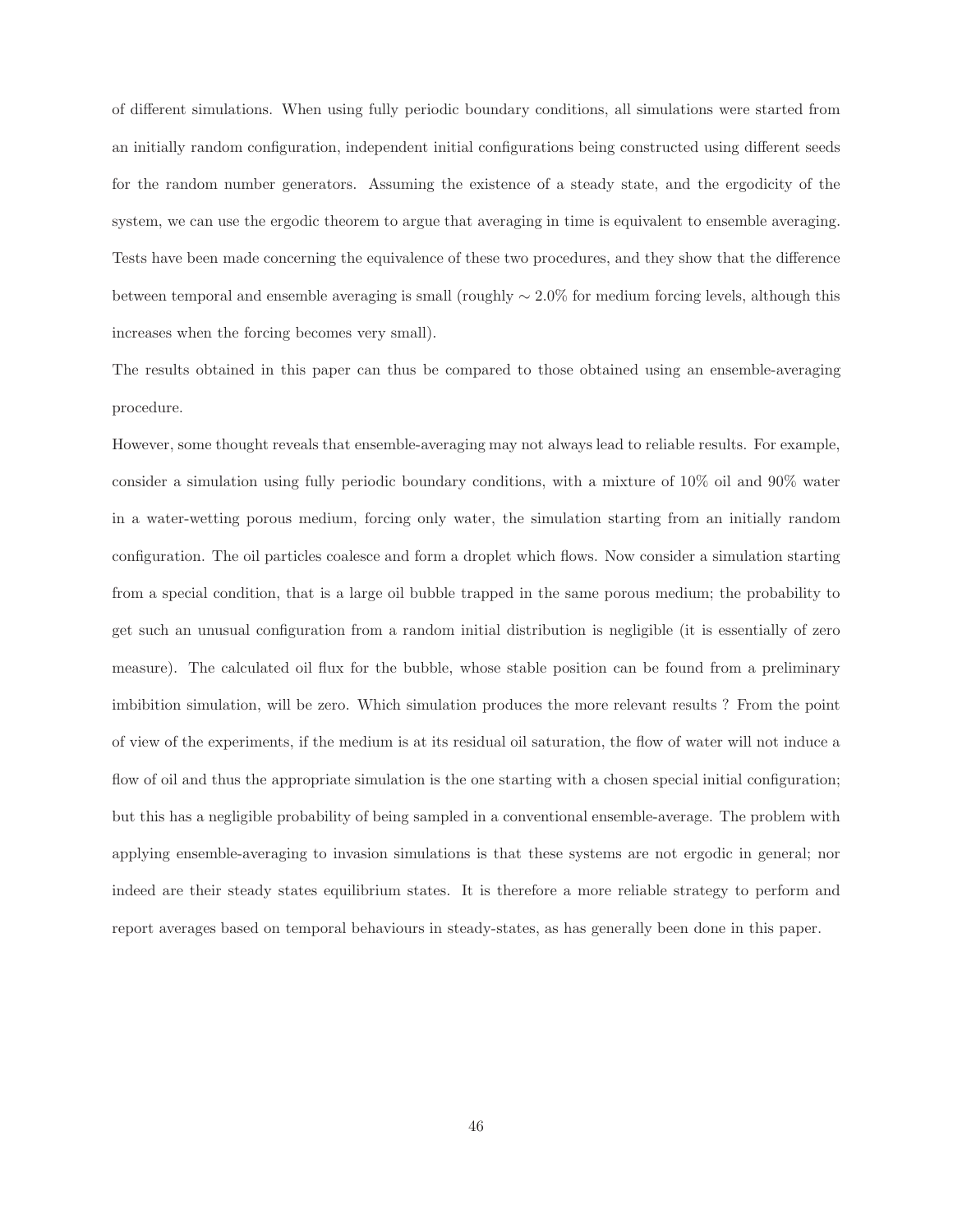# <span id="page-46-0"></span>References

- [1] U. Frisch, B. Hasslacher and Y. Pomeau (1986). Lattice-Gas Automata for the Navier-Stokes Equation. Physical Review Letters, 56, 1505 − 1508.
- [2] S. Wolfram (1986). J. Stat. Phys., 45, 471 − 526.
- [3] D. H. Rothman and J. M. Keller (1988). Immiscible Cellular-Automaton Fluids. J. Stat. Phys., 52, 1119 − 1127.
- [4] B. M. Boghosian, P. V. Coveney and A. N. Emerton (1996). A lattice-gas model of microemulsions. Proc. R. Soc. Lond. A, 452, 1221 − 1250.
- [5] B. M. Boghosian, P. V. Coveney and P. J. Love (1999). Three dimensional hydrodynamic lattice gas model for amphiphilic fluid dynamics. Proc. R. Soc. Lond. A, in press.
- [6] J.-B. Maillet P. J. Love and P. V. Coveney (1999). Three dimensional hydrodynamic lattice gas simulations of binary immiscible and ternary amphiphilic fluid flow through porous media, in preparation.
- [7] J. L. Wilson and P. V. Coveney (1997). Schlumberger internal scientific report. SCR/SR/1997/038/FCP/U.
- [8] L. P. Kadanoff, G. R. McNamara and G. Zanetti (1987). A poiseuille viscometer for lattice gas automata. Complex systems,  $1,791-803$ .
- [9] P. V. Coveney, J.-B. Maillet, J. L. Wilson, P. W. Fowler, O. Al-Mushadani and B. M. Boghosian (1998). Lattice gas simulations of ternary amphiphilic fluid flow in porous media. Inter. Journal of Modern Physics C, 9, 1479 − 1490.
- [10] D. H. Rothman and S. Zaleski. Lattice-gas cellular automata. (1997). Cambridge University Press.
- [11] D. H. Rothman (1990). Macroscopic laws for immiscible two-phase flow in porous media: results from numerical simulations. Journal of Geophysical Research, 95, 8663 − 8674.